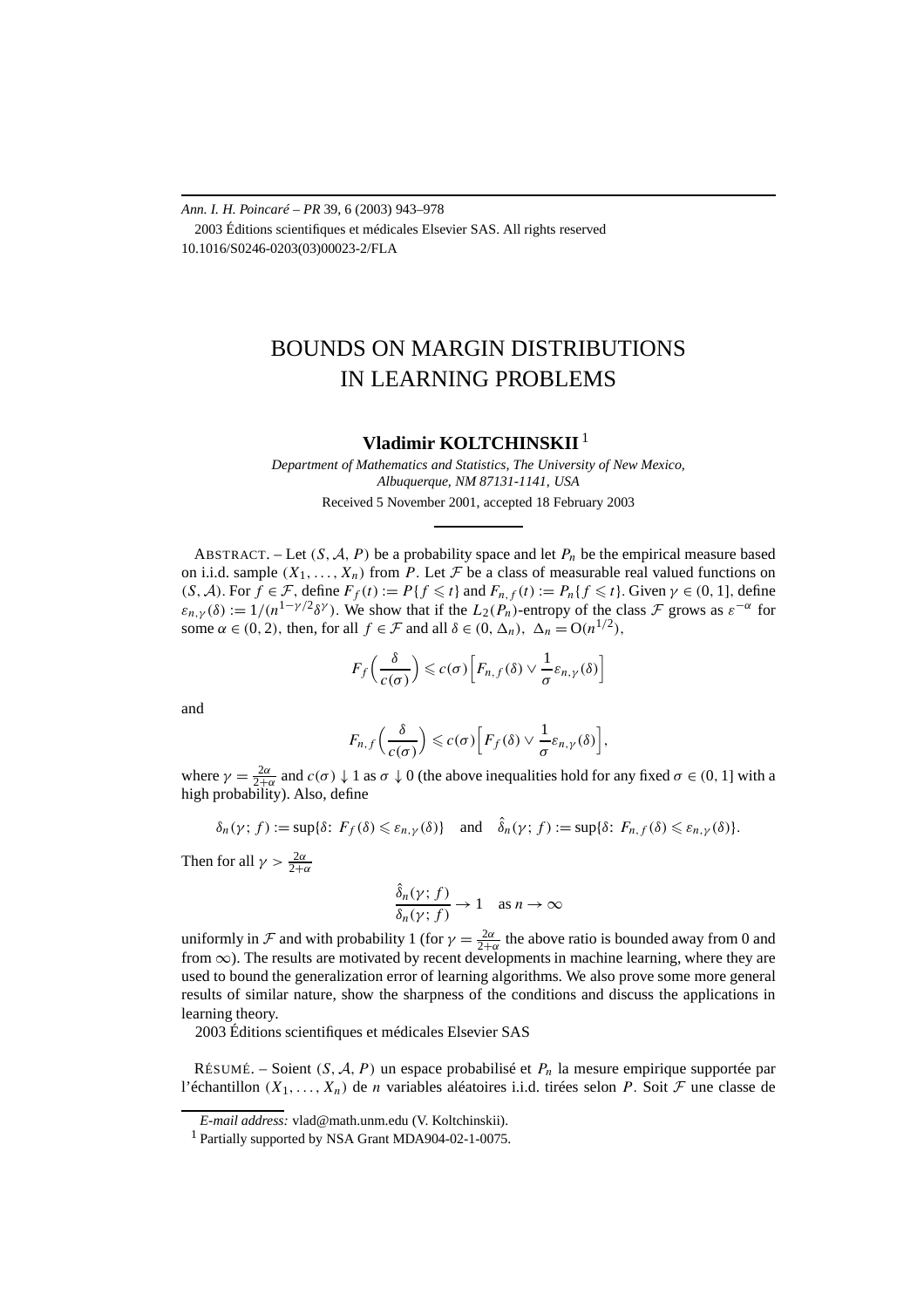fonctions à valeurs réelles, mesurables sur *(S, A)*. Pour  $f \in \mathcal{F}$ , notons  $F_f(t) := P\{f \le t\}$ et  $F_{n,f}(t) := P_n\{f \le t\}$ . Etant donné  $\gamma \in (0,1]$ , définissons  $\varepsilon_{n,\gamma}(\delta) := 1/(n^{1-\gamma/2}\delta^{\gamma})$ . Nous montrons que si la  $L_2(P_n)$ -entropie de la classe  $\mathcal F$  croit en  $\varepsilon^{-\alpha}$  avec  $\alpha \in (0, 2)$ , alors, pour toute fonction  $f \in \mathcal{F}$  et tout réel  $\delta \in (0, \Delta_n)$ ,  $\Delta_n = O(n^{1/2})$ ,

$$
F_f\left(\frac{\delta}{c(\sigma)}\right) \leqslant c(\sigma)\left[F_{n,f}(\delta) \vee \frac{1}{\sigma}\varepsilon_{n,\gamma}(\delta)\right]
$$

et

$$
F_{n,f}\left(\frac{\delta}{c(\sigma)}\right) \leqslant c(\sigma)\left[F_f(\delta) \vee \frac{1}{\sigma} \varepsilon_{n,\gamma}(\delta)\right]
$$

où *γ* = <sup>2</sup>*<sup>α</sup>* <sup>2</sup>+*<sup>α</sup>* et *c(σ )* ↓ 1 quand *σ* ↓ 0 (les inégalités ci-dessus sont valides avec forte probabilité pour tout  $\sigma \in (0, 1]$ ). De plus, si l'on pose

$$
\delta_n(\gamma; f) := \sup \{ \delta: F_f(\delta) \leq \varepsilon_{n,\gamma}(\delta) \} \quad \text{et} \quad \hat{\delta}_n(\gamma; f) := \sup \{ \delta: F_{n,f}(\delta) \leq \varepsilon_{n,\gamma}(\delta) \},
$$

alors pour tout réel  $\gamma > \frac{2\alpha}{2+\alpha}$ 

$$
\frac{\hat{\delta}_n(\gamma; f)}{\delta_n(\gamma; f)} \to 1 \quad \text{quand } n \to \infty
$$

uniformément sur F et avec probabilité 1 (pour  $\gamma = \frac{2\alpha}{2+\alpha}$ , le rapport ci-dessus reste strictement positif et borné). Ces résultats sont motivés par des développements récents en apprentissage automatique où ils sont utilisés pour borner l'erreur en généralisation des algorithmes d'apprentissage. De plus, nous prouvons d'autres résultats généraux du même genre, nous montrons que les conditions imposées sont précises et nous discutons de possibles applications en théorie de l'apprentissage.

2003 Éditions scientifiques et médicales Elsevier SAS

## **1. Introduction**

Consider a measurable space  $(S, \mathcal{A})$  and let  $\mathcal F$  be a class of real valued measurable functions on  $(S, \mathcal{A})$ . Let  $\{X_n\}$  be a sequence of i.i.d. random variables, defined on a probability space  $(\Omega, \Sigma, \mathbb{P})$  and taking values in  $(S, \mathcal{A})$  with common distribution *P*. In what follows,  $P_n$  denote the empirical measure based on the sample  $(X_1, \ldots, X_n)$ :

$$
P_n(A) := n^{-1} \sum_{i=1}^n I_A(X_i), \quad A \subset S.
$$

Given a real valued measurable function *f* on *(S,*A*),* let

$$
F_f(\delta) := P\{f \leq \delta\}, \qquad F_{n,f}(\delta) := P_n\{f \leq \delta\}.
$$

In this paper, we prove upper and lower bounds on  $F_f$  in terms of  $F_{n,f}$  uniformly in *f* ∈  $F$  under suitable conditions on the metric entropy of the class  $F$ .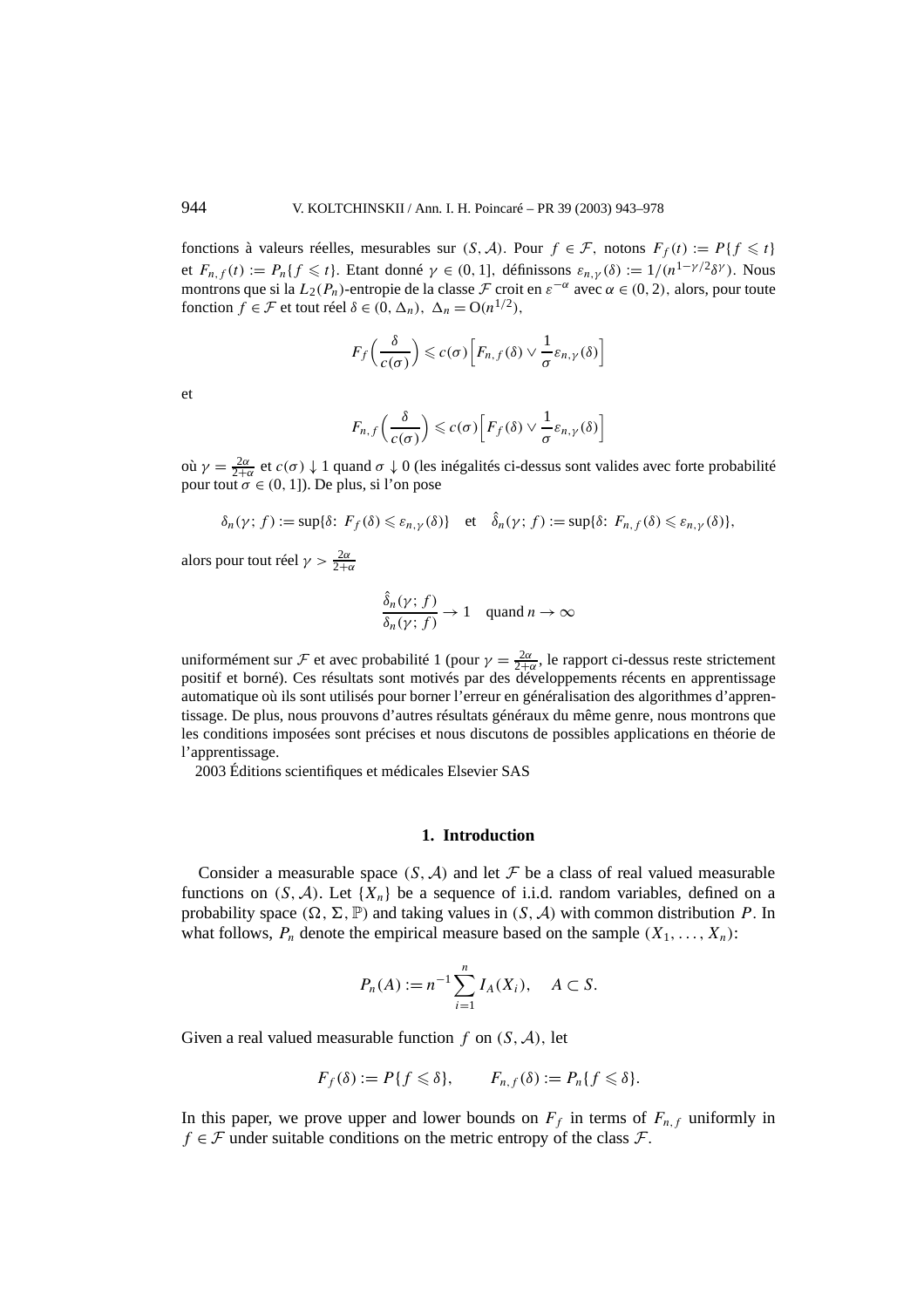It is well known that, even if F is a P-Donsker class, the class of sets  $C := \{ \{ f \le t \} \}$ :  $f \in \mathcal{F}$ ,  $t \in \mathbb{R}$  does not have to be *P*-Glivenko–Cantelli, i.e., the supremum

$$
\sup_{f \in \mathcal{F}} \sup_{t \in \mathbb{R}} \left| F_{n,f}(t) - F_f(t) \right|
$$

does not necessarily converge to 0*.* Koltchinskii and Panchenko [9] studied the convergence of  $F_{n,f}$  to  $F_f$  in Lévy distance (uniformly over  $\mathcal F$ ) and proved that this convergence is equivalent to  $\mathcal F$  being a *P*-Glivenko–Cantelli class with the rate of convergence depending on the complexity of the class. The Lévy distance measures the closeness of two distribution functions not at the same point, but at two different points (close to each other): if the Lévy distance between  $F_{n,f}$  and  $F_f$  is smaller than  $\varepsilon$ , then for all *t*

$$
F_f(t) \leq F_{n,f}(t+\varepsilon) + \varepsilon
$$
 and  $F_{n,f}(t) \leq F_f(t+\varepsilon) + \varepsilon$ .

However, the closeness of the distributions in Lévy distance tells almost nothing about bounding  $F_f(\delta)$  in terms of  $F_{n,f}$  for those  $f \in \mathcal{F}$  and  $\delta > 0$  for which  $F_{n,f}(\delta)$  is small, so, one should try to control *the ratio* of  $F_f$  and  $F_{n,f}$  rather than their *difference*. There exists an important circle of problems in learning theory (related to the development of so-called *large margin classification algorithms*, see the discussion below) where this question is crucial since the large margin algorithms tend to output functions *f* for which  $F_{n,f}(\delta)$  remains small for large enough values of  $\delta$ . In such cases, it is rather natural to measure the closeness of  $F_{n,f}$  to  $F_f$  in a different way (that can be viewed as a "multiplicative" version of Lévy distance). Namely, it is important to know that for  $c > 1$  that is sufficiently close to 1 with a high probability

$$
F_f(\delta) \leqslant c F_{n,f}(c\delta)
$$
 and  $F_{n,f}(\delta) \leqslant c F_f(c\delta)$ 

for all  $f \in \mathcal{F}$  and for all  $\delta$  in a broad enough interval (unfortunately, it is impossible to have this type of bounds for all *δ*). To prove these bounds will be our goal and we give below more precise description of the main results.

Note that Koltchinskii and Panchenko [9] dealt with a problem of bounding  $F_f(0)$ by an expression involving  $cF_{n,f}(\delta)$  (bounding the generalization error in the context of learning theory) which can be viewed as a special case of the above problem; the constant *c* involved in their bounds was large. It might be also of some interest to obtain bounds of the above type that take into account both the translations and the dilations of the real line (i.e., combine the closeness in standard "additive" and in "multiplicative" Lévy distances), but there seems to be no obvious application of such more general bounds at the moment.

For each  $\gamma \in (0, 1]$ , define

$$
\varepsilon_{n,\gamma}(\delta) := \frac{1}{n^{1-\gamma/2}\delta^{\gamma}}.
$$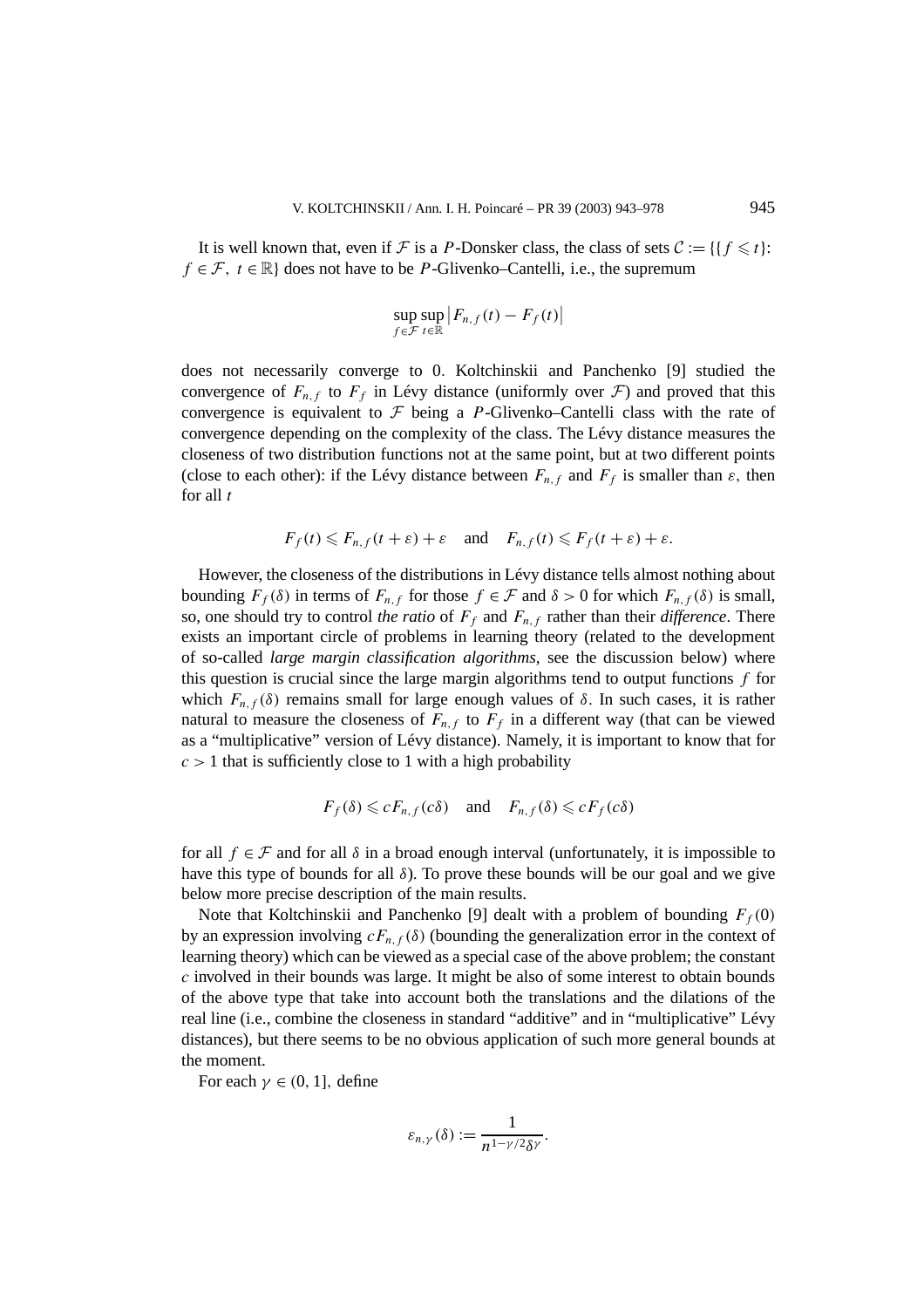In particular, we show that if the  $L_2(P_n)$ -entropy of the class  $\mathcal F$  grows as  $\varepsilon^{-\alpha}$  with some  $\alpha \in (0, 2)$ , then for  $\gamma \geqslant \frac{2\alpha}{2+\alpha}$ 

$$
\mathbb{P}\bigg\{\exists f \in \mathcal{F} \; \exists \delta \leqslant \frac{n^{1/2}}{t^{1/\gamma}} \colon \, F_f\bigg(\frac{\delta}{c(\sigma)}\bigg) \geqslant c(\sigma) \bigg[F_{n,f}(\delta) \vee \frac{1}{\sigma} \varepsilon_{n,\gamma}(\delta)\bigg]\bigg\} \leqslant A(\sigma) \exp\{-\theta t\} \tag{1.1}
$$

and

$$
\mathbb{P}\bigg\{\exists f \in \mathcal{F} \, \exists \delta \leqslant \frac{n^{1/2}}{t^{1/\gamma}} \colon F_{n,f}\left(\frac{\delta}{c(\sigma)}\right) \geqslant c(\sigma) \bigg[F_f(\delta) \vee \frac{1}{\sigma} \varepsilon_{n,\gamma}(\delta)\bigg]\bigg\} \leqslant A(\sigma) \exp\{-\theta t\},\tag{1.2}
$$

where  $A(\sigma) < +\infty$ ,  $\sigma \in (0, 1]$  and  $c(\sigma) \downarrow 1$  as  $\sigma \downarrow 0$  (the bounds hold for all  $t > 0$  and  $\sigma \in (0, 1]$ ;  $\theta$  is a numerical constant).

Let now

$$
\delta_n(\gamma; f) := \sup \{ \delta \colon F_f(\delta) \leq \varepsilon_{n,\gamma}(\delta) \}
$$
\n(1.3)

and

$$
\hat{\delta}_n(\gamma; f) := \sup \{ \delta \colon F_{n,f}(\delta) \leq \varepsilon_{n,\gamma}(\delta) \}.
$$
\n(1.4)

These quantities provide the size of  $\delta$  for which  $F_{n,f}(\delta)$  or  $F_f(\delta)$  in bounds (1.1), (1.2) start exceeding the term  $\varepsilon_{n,\nu}(\delta)$  related to the behavior of the entropy of the class  $\mathcal{F}$ . Thus, for all  $\delta \geq \hat{\delta}_n(\gamma; f)$ ,  $F_f(\delta/c)$  is bounded from above by  $cF_{n,f}(\delta)$  and, for all  $\delta \geq \delta_n(\gamma; f)$ ,  $F_{n,f}(\delta/c)$  is bounded from above by  $cF_f(\delta)$  (with high probability and with some  $c > 1$ ). We also show that, for  $\gamma > \frac{2\alpha}{2+\alpha}$ , such bounds hold for all  $c > 1$  (for all large enough *n*).

We also study the asymptotic behavior of the ratios  $\hat{\delta}_n(\gamma; f)/\delta_n(\gamma; f)$  uniformly in *f* ∈ *F*. We show that, for all  $\gamma > \frac{2\alpha}{2+\alpha}$  (where  $\alpha$  is again the exponent of the entropy), the ratios converge to 1 uniformly in  $\mathcal F$  with probability 1. For  $\gamma = \frac{2\alpha}{2+\alpha}$ , the ratios are known to be bounded away both from 0 and from infinity uniformly in  $\mathcal{F}$  with probability 1 (see Koltchinskii and Panchenko [9]). We give examples showing that for  $\gamma < \frac{2\alpha}{2+\alpha}$ , the ratios can tend to 0 or to infinity and also showing the optimality of the bounds  $(1.1)$ ,  $(1.2)$ .

The proofs of the main results are based on Talagrand's concentration inequalities for empirical processes (see Talagrand [17,18] and also Massart [14], where the inequalities are given in the form we are using them here) along with entropy type bounds (see Dudley [5], van der Vaart and Wellner [20]). The method is close to the one used in Koltchinskii and Panchenko [8,9]. It is based on iterative localization of complexity of function classes with application of the concentration inequalities and the entropy bounds at each iteration. The method can be of independent interest in the problems related to bounding the ratios of empirical distributions to true distributions [6] as well as in nonparametric statistics (see Massart [15] for some close ideas).

Since the class  $\mathcal{I} \circ \mathcal{F} := \{I_{(-\infty,t]} \circ f : f \in \mathcal{F}, t \in \mathbb{R}\}$  can have large complexity (e.g., it is not necessarily Donsker) and it is hard to relate its entropy directly to the entropy of the class F, we had to approximate this class by the classes  $\Phi \circ \mathcal{F} := \{ \varphi \circ f : f \in \mathcal{F}, \varphi \in \Phi \}$ with a properly choosen family of Lipschitz functions  $\Phi$  approximating the indicators of the intervals *(*−∞*, t*]*.* Such a smoothing allows us then to estimate the entropy of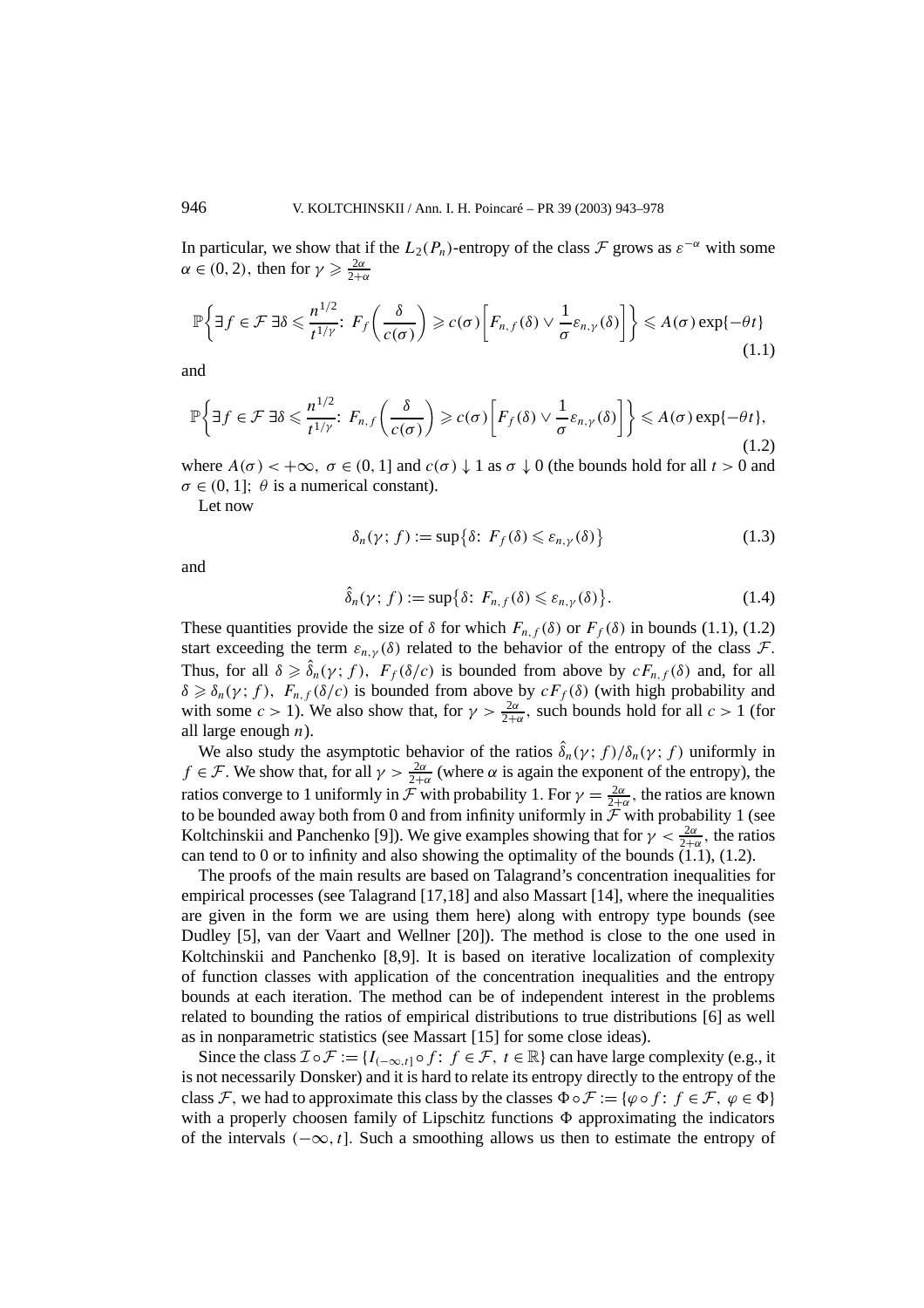$\Phi \circ \mathcal{F}$  in terms of the entropy of  $\mathcal{F}$ , but the "price" of this approximation is the need to compare  $F_f$  and  $F_{n,f}$  at different points.

The problems of this nature are motivated by some recent developments in machine learning. More precisely, we deal with so-called *binary classification* problem, described below (see also Devroye, Györfi and Lugosi [4]). Suppose that the space *S* is replaced by  $S \times \{-1, 1\}$ . Functions *f* in the previous definitions will be now replaced by  $(x, y) \mapsto y f(x)$ . In a couple  $(x, y) \in S \times \{-1, 1\}$ , x is interpreted as an "instance" and *y* as a "label" assigned to this instance (we consider binary classification only for simplicity, all the results apply also to multiclass problems the same way as it is done in Koltchinskii and Panchenko [9]). Let  $(X, Y)$  be a random couple in  $S \times \{-1, 1\}$ with unknown distribution *P.* It is supposed that the instance *X* is observable, but the label *Y* is not, and it is to be predicted based on the observation of *X.* We will call a function  $f: S \mapsto \mathbb{R}$  *a classifier*. A classifier *f* predicts the label +1 if  $f(X) > 0$ and the label  $-1$  if  $f(X) < 0$  (if  $f(X) = 0$ , f does not return any label). With this conventions, the probability that *f* either misclassifies, or does not return the label, is  $P\{(x, y): y f(x) \le 0\}$ . In machine learning literature, this quantity is referred to as *generalization error*. The goal of learning is to find a classifier (in a given class  $\mathcal{F}$ ) with a small generalization error. Since *P* is unknown, it is replaced by the empirical distribution  $P_n$  based on *n* i.i.d. training examples  $(X_1, Y_1), \ldots, (X_n, Y_n)$  (independent copies of *(X, Y )*). An important problem is to develop sharp probabilistic bounds on the generalization error of classifiers  $\hat{f} \in \mathcal{F}$  based on the training data. The quantity  $Yf(X)$ is often called *classification margin* of *f.* Correspondingly,

$$
F_f(t) := P\{(x, y): yf(x) \leq t\}
$$

is called the *margin distribution* of *f* and

$$
F_{n,f}(t) := P_n\{(x, y): yf(x) \leq t\}
$$

is called the *empirical margin distribution* (clearly, the generalization error is equal to  $F_f(0)$  and *the training error* is  $F_{n,f}(0)$ ). There has been a lot of attention to so called *large margin classification methods* (voting methods, support vector machines) in which learning algorithms output classifiers with the empirical margin distribution that is shifted to the right so that often  $F_{n,f}(t) = 0$  for positive (large enough) values of *t*. The algorithms search for classifiers of this type in rather large function classes  $\mathcal F$  that often consist of "combinations" of functions from a simpler base class  $H$  (the "combinations" are convex combinations in the case of such methods as boosting, or they might be implemented by large neural networks, etc.) The success of this type of methods has not been understood to the end yet, but it is clear that it has something to do with their ability to produce classifiers with large margin. We refer to Vapnik [21], Anthony and Bartlett [1], Cortes and Vapnik [3], Bartlett [2], Schapire et al. [16], Koltchinskii and Panchenko [9] and references therein for the discussion of various aspects of this problem.

One of the important results in this area is due to Schapire et al. [16] (see also Bartlett [2] who proved similar results in the context of neural network learning and Koltchinskii and Panchenko [9], Koltchinskii, Panchenko and Lozano [11] who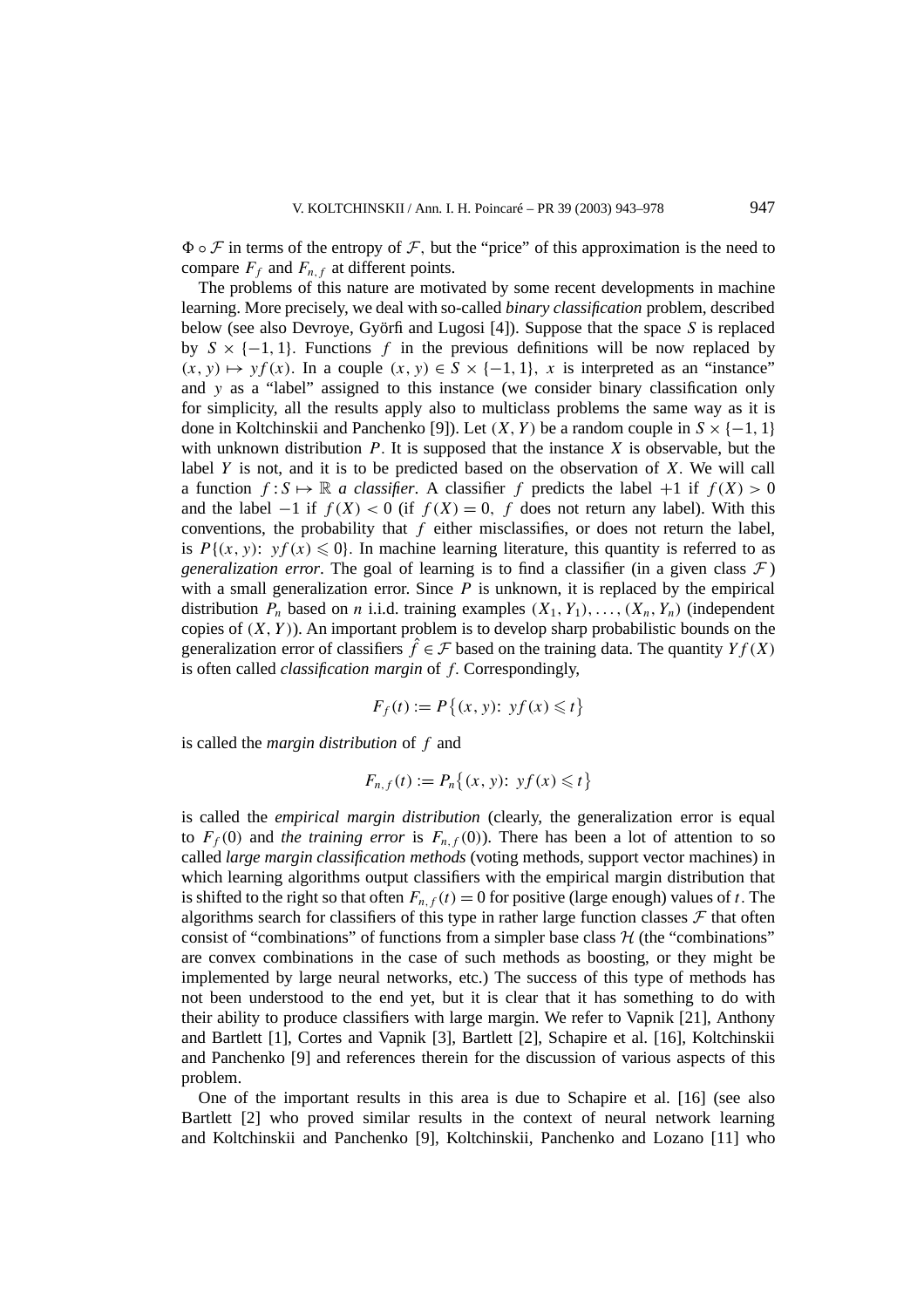refined and generalized these results using the methods of Gaussian and empirical processes). Schapire et al. [16] considered the class  $\mathcal{F} := \text{conv}(\mathcal{H})$ , where  $\mathcal{H}$  is a Vapnik– Chervonenkis class with VC-dimension  $V(\mathcal{H})$  and showed that for a given  $\alpha \in (0, 1)$ with probability at least  $1 - \alpha$  for all  $f \in \text{conv}(\mathcal{H})$ 

$$
F_f(0) \leqslant \inf_{\delta} \bigg[ F_{n,f}(\delta) + \frac{C}{\sqrt{n}} \bigg( \frac{V(\mathcal{H}) \log^2(n/V(\mathcal{H}))}{\delta^2} + \log \bigg( \frac{1}{\alpha} \bigg) \bigg)^{1/2} \bigg].
$$

Let  $\hat{\delta}(f)$  denote the solution of the equation  $\delta F_{n,f}(\delta) = \sqrt{V(H)/n}$ . Plugging in the above bound  $\delta = \hat{\delta}(f)$ , one gets (up to logarithmic factors) the generalization error of a classifier *f* from the convex hull of the order  $O((1/\hat{\delta}(f))\sqrt{V(\mathcal{H})/n})$ . Boosting and other large margin classification methods tend to produce classifiers with large value of  $\delta(f)$ , so the above bound provides a partial explanation of their success.

The quantities  $\delta_n(\gamma; f)$  and  $\hat{\delta}_n(\gamma; f)$  were introduced by Koltchinskii and Panchenko [9]. They were called *the γ -margin* and *the empirical γ -margin*, respectively, and they can be used to bound the generalization error of large margin classifiers. Indeed, define

$$
\varepsilon_n(\gamma; f) := \varepsilon_{n,\gamma} \big( \delta_n(\gamma; f) \big) \quad \text{and} \quad \hat{\varepsilon}_n(\gamma; f) := \varepsilon_{n,\gamma} \big( \hat{\delta}_n(\gamma; f) \big). \tag{1.5}
$$

We clearly have

$$
\varepsilon_n(\gamma; f) \in [F_f(\delta_n(\gamma; f) - 0), F_f(\delta_n(\gamma; f))],
$$
  

$$
\hat{\varepsilon}_n(\gamma; f) \in [F_{n,f}(\hat{\delta}_n(\gamma; f) - 0), F_{n,f}(\hat{\delta}_n(\gamma; f))].
$$
 (1.6)

Then, by the bounds (1.1), (1.2) on  $F_f$ , one gets that with high probability the generalization error  $F_f(0)$  is bounded by  $c\hat{\epsilon}_n(\gamma; f)$  for all  $f \in \mathcal{F}$ , where  $\gamma \geq \frac{2\alpha}{2+\alpha}$  (if  $\gamma > \frac{2\alpha}{2+\alpha}$ , then the result is true with any  $c > 1$  for all large enough *n*).

The closeness of the ratios of  $\gamma$ -margins to 1 (which is equivalent to the closeness of the ratio  $\hat{\varepsilon}_n(\gamma, f)/\varepsilon_n(\gamma, f)$  to 1 and which allows one to use  $\hat{\varepsilon}_n(\gamma, f)$  as an estimate of  $\varepsilon_n(\gamma; f)$ ) was first observed in the experiments of Koltchinskii, Panchenko and Lozano [10–12] in the case of classifiers *f* produced by a well known learning algorithm AdaBoost. On the other hand, it was proved by Koltchinskii and Panchenko [9] (and it follows from Theorem 1 below) that for all  $\gamma \ge \frac{2\alpha}{2+\alpha}$  we have

$$
\mathbb{P}\bigg\{\forall f \in \mathcal{F}: A^{-1} \leqslant \frac{\hat{\delta}_n(\gamma; f)}{\delta_n(\gamma; f)} \leqslant A\bigg\} \geqslant 1 - B\log_2\log_2 n \exp\bigg\{-\frac{n^{\gamma/2}}{2}\bigg\}
$$

(with some constants  $A, B > 0$ ).

It is easy to see that the quantity

$$
\hat{\varepsilon}_n(\gamma; f) = \frac{1}{n^{1-\gamma/2} \hat{\delta}_n(\gamma; f)^\gamma}
$$
\n(1.7)

involved in the upper bound on the generalization error *becomes smaller* as  $\gamma$  decreases from 1 to 0*.* The Schapire–Freund–Bartlett–Lee type of bounds correspond to the worst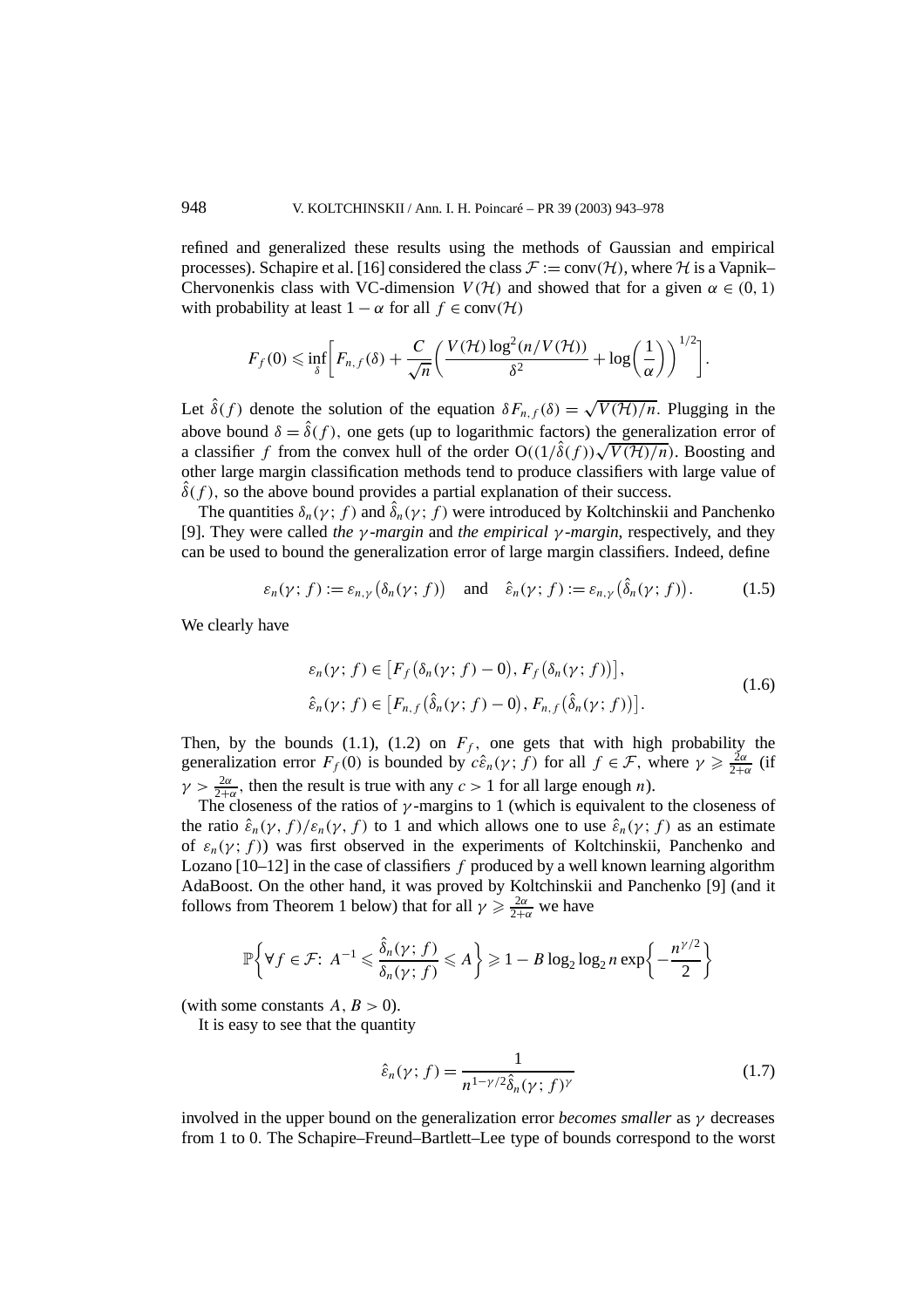choice of  $\gamma$  ( $\gamma = 1$ ). In the case when F is the symmetric convex hull of a VCclass H with VC-dimension  $V(H)$  the value of  $\alpha$  is equal to  $2(V(H)-1)/V(H)$  < 2 that allows us to have  $\gamma$  < 1, improving the previously known bound. In fact, Koltchinskii, Panchenko and Lozano [10–12] computed the empirical *γ* -margins of classifiers obtained in consecutive rounds of boosting and observed that the bounds on their generalization error in terms of *γ* -margins hold even for much smaller values of *γ ,* which leads to a conjecture that such classifiers belong, in fact, to a class  $\mathcal{F} \subset \text{conv}(\mathcal{H})$ of a smaller entropy than the entropy of the whole convex hull. Koltchinskii, Panchenko and Lozano [11,12] consider the problem of adapting margin type quantities to the complexity of the classifier. Recently, Kégl, Linder and Lugosi [7] suggested some other interesting margin type bounds on generalization error in which the shattering dimension of the class is used instead of its  $L_2(P_n)$ -entropy.

Our main focus in this paper is bounding not only the generalization error, but also the true margin distribution function  $F_f$ . This might be essential in the development of large margin classification methods since in many cases the goal may be to find a classifier  $f \in \mathcal{F}$  that not only has a small generalization error, but also has a large true margin (i.e., such that  $F_f(\delta)$  remains small for large enough values of the margin  $\delta > 0$ ). Recent work of Tsybakov [19] shows that if  $\eta(x) := \mathbb{E}(Y | x = x)$  (this regression function defines the optimal Bayes classifier), then the convergence rates of empirical risk minimizers to the Bayes risk crucially depend on the behavior of the distribution function of |*η*|*.* Estimation of this margin type distribution function might be an important step in the development of adaptive classification algorithms (for which optimal convergence rates to the Bayes risk are attained), and bounding the true margin distribution by the empirical one might be very useful in the analysis of such methods.

In the current paper, we attempt to address these problems and we get the bounds outlined at the beginning of the Introduction, but under more general assumptions on the entropy of the class F. Our results also clarify the meaning of  $\gamma$ -margins and give a mathematical explanation of some of their intriguing properties observed earlier in the experiments (such as the closeness to 1 of the ratio of the empirical *γ* -margin to the true *γ* -margin).

# **2. Main results**

In this section we introduce some more general margin type quantities whose behavior is related to the growth of the entropy of the class  $\mathcal{F}$ .

Given a metric space  $(T, d)$ , let  $H_d(T; \varepsilon)$  be the  $\varepsilon$ -entropy of T with respect to d, i.e.,

$$
H_d(T; \varepsilon) := \log N_d(T; \varepsilon),
$$

where  $N_d(T; \varepsilon)$  is the minimal number of balls of radius  $\varepsilon$  covering T. For a probability measure *Q* on  $(S; A)$ ,  $d_{0,2}$  will denote the metric of the space  $L_2(S; dQ)$ :  $d_{0,2}(f; g)$ :=  $(Q|f-g|^2)^{1/2}$ .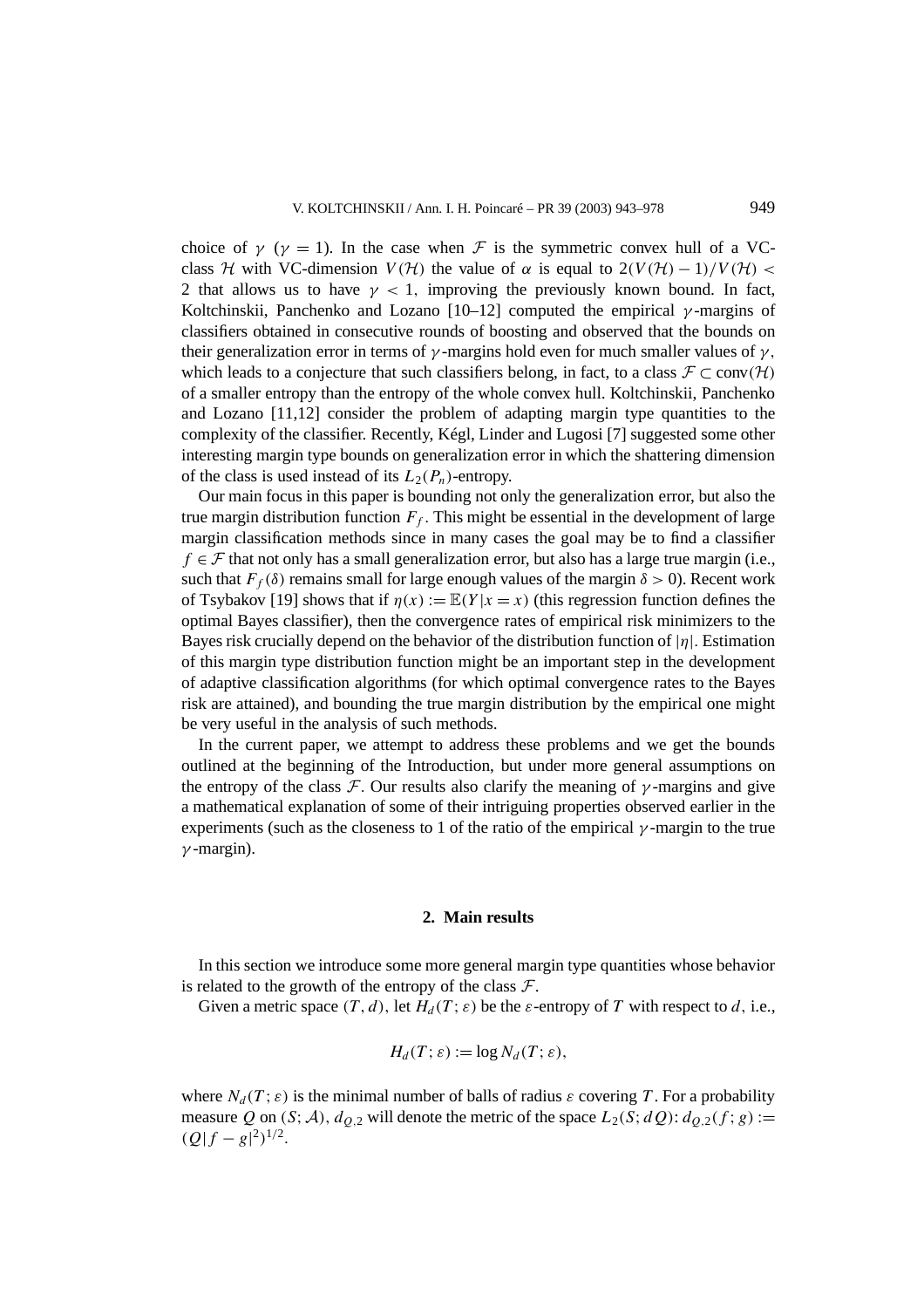Let  $\Psi$  be the class of strictly concave nondecreasing functions  $\psi$  on [0*,*+ $\infty$ *)* with  $\psi(0) = 0$  and such that

$$
\frac{\psi(x)}{x} \to 0 \quad \text{as } x \to \infty, \qquad \frac{\psi(x)}{x} \to +\infty \quad \text{as } x \to 0.
$$

 $\Psi_0$  will denote the class of functions  $\psi \in \Psi$  such that

$$
\psi(xy) \leqslant \psi(x)\psi(y), \quad x, y \geqslant 0.
$$

Suppose the following bound on Dudley's entropy integral holds with some  $D_n =$  $D_n(X_1, \ldots, X_n) > 0$  such that  $\mathbb{E} D_n < \infty$  and with  $\psi \in \Psi$ :

$$
\int_{0}^{x} H_{d_{P_n,2}}^{1/2}(\mathcal{F}, u) du \le D_n \psi(x), \quad x > 0 \text{ a.s.}
$$
 (2.1)

The function  $\psi$  characterizes the complexity of the class  $\mathcal F$  and it will be involved in the definition of *ψ*-bounds and *ψ*-margins below.

Assuming that  $\psi \in \Psi$  and given  $\varepsilon > 0$ , denote by  $\delta_n^{\psi}(\varepsilon)$  the solution of the equation

$$
\varepsilon = \frac{1}{\delta \sqrt{n}} \psi \left( \delta \sqrt{\varepsilon} \right) \tag{2.2}
$$

with respect to  $\delta$ . Similarly, for a fixed  $\delta > 0$ ,  $\varepsilon_n^{\psi}(\delta)$  denotes the solution of (2.2) with respect to  $\varepsilon$  (since  $\psi$  is strictly concave, the solutions are unique in both cases). Concavity of  $\psi$  implies that the function  $\varphi(x) := \frac{\psi(x)}{x}$  is nonincreasing (also, since  $\psi \in \Psi$ ,  $\varphi((0, +\infty)) = (0, +\infty)$ , and we have

$$
\delta_n^{\psi}(\varepsilon) = \frac{\varphi^{-1}(\sqrt{\varepsilon n})}{\sqrt{\varepsilon}}.
$$

Given a function *f,* we define *the ψ-bound* as

$$
\varepsilon_n^{\psi}(f) := \inf \{ \varepsilon \geq 0 : F_f(\delta_n^{\psi}(\varepsilon)) \leq \varepsilon \}
$$

and *the empirical ψ-bound* as

$$
\hat{\varepsilon}_n^{\psi}(f) := \inf \{ \varepsilon \geq 0 : F_{n,f}(\delta_n^{\psi}(\varepsilon)) \leq \varepsilon \}.
$$

The "dual" quantities will be called *the ψ-margins*:

$$
\delta_n^{\psi}(f) := \sup \{ \delta \geq 0 : F_f(\delta) \leq \varepsilon_n^{\psi}(\delta) \}
$$

and

$$
\hat{\delta}_n^{\psi}(f) := \sup \{ \delta \geq 0 : F_{n,f}(\delta) \leq \varepsilon_n^{\psi}(\delta) \}.
$$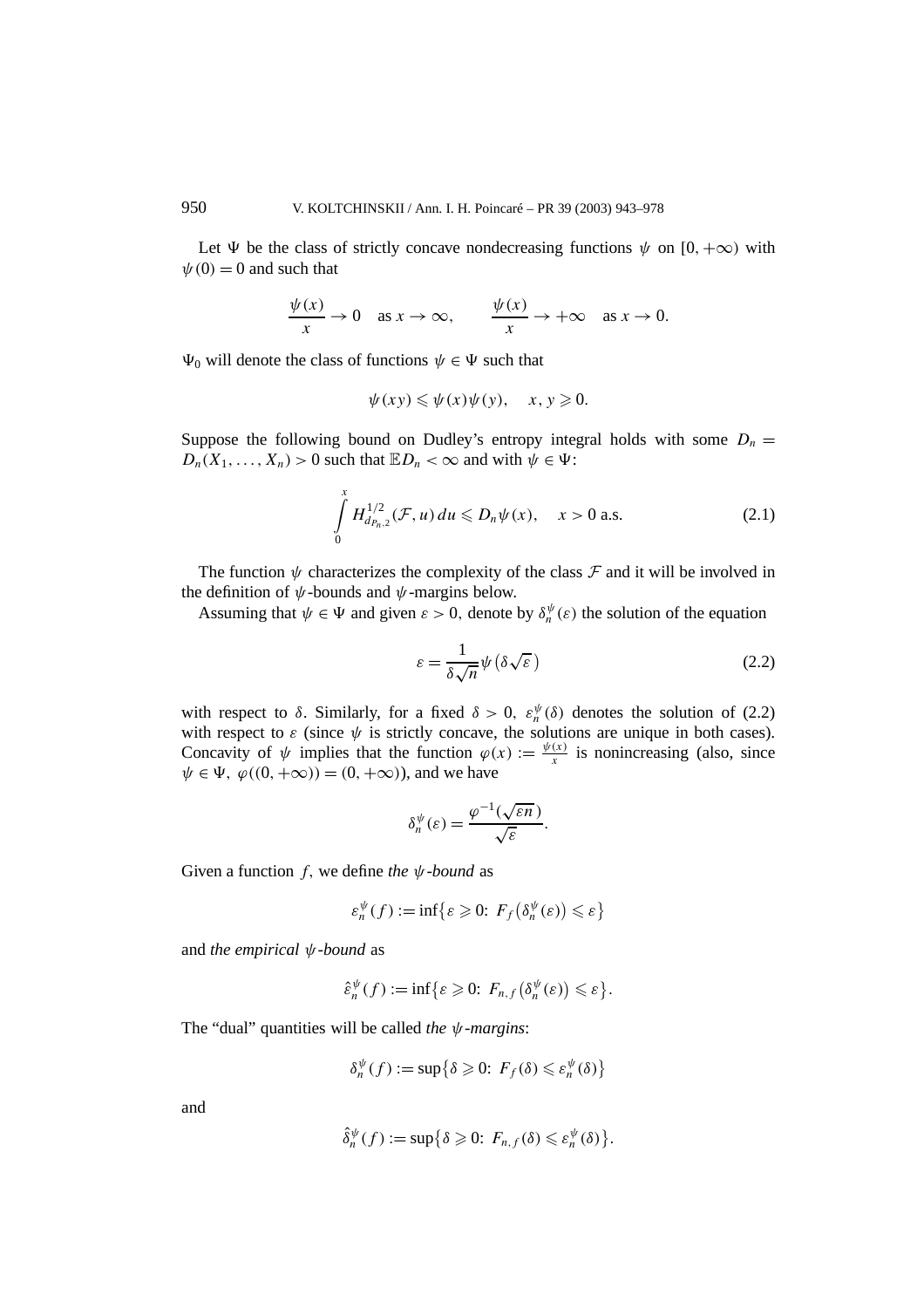An easy consequence of these definitions is that

$$
\varepsilon_n^{\psi}(f) = \varepsilon_n^{\psi}(\delta_n^{\psi}(f)) \quad \text{and} \quad \hat{\varepsilon}_n^{\psi}(f) = \varepsilon_n^{\psi}(\hat{\delta}_n^{\psi}(f)). \tag{2.3}
$$

Clearly, we also have

$$
\varepsilon_n^{\psi}(f) \in \left[ F_f\left( \delta_n^{\psi}(f) - 0 \right), F_f\left( \delta_n^{\psi}(f) \right) \right] \text{ and}
$$
\n
$$
\hat{\varepsilon}_n^{\psi}(f) \in \left[ F_{n,f}\left( \hat{\delta}_n^{\psi}(f) - 0 \right), F_{n,f}\left( \hat{\delta}_n^{\psi}(f) \right) \right].
$$
\n(2.4)

In some of the statements and in the proofs below, we will need the truncated versions of these quantities. Namely, given a function *f* and *t >* 0*,* we define *the truncated ψbound* and *the truncated empirical ψ-bound* as

$$
\varepsilon_n^{\psi}(f; t) := \inf \left\{ \varepsilon \geq \frac{t}{n} \colon F_f(\delta_n^{\psi}(\varepsilon)) \leq \varepsilon \right\} \text{ and }
$$
  

$$
\hat{\varepsilon}_n^{\psi}(f; t) := \inf \left\{ \varepsilon \geq \frac{t}{n} \colon F_{n, f}(\delta_n^{\psi}(\varepsilon)) \leq \varepsilon \right\}.
$$

The *truncated ψ-margins* are defined as follows:

$$
\delta_n^{\psi}(f; t) := \sup \left\{ \delta \leq \delta_n^{\psi} \left( \frac{t}{n} \right) : F_f(\delta) \leq \varepsilon_n^{\psi}(\delta) \right\} \text{ and }
$$
  

$$
\hat{\delta}_n^{\psi}(f; t) := \sup \left\{ \delta \leq \delta_n^{\psi} \left( \frac{t}{n} \right) : F_{n, f}(\delta) \leq \varepsilon_n^{\psi}(\delta) \right\}.
$$

The properties similar to (2.3), (2.4) hold in the truncated case as well.

The result below was proved in Koltchinskii, Panchenko and Lozano [12].

THEOREM 1. – *Suppose that the condition* (2.1) *holds. Then there exist absolute constants*  $A, B > 0$  *such that for*  $\overline{A} := A(1 + \mathbb{E}D_n)^2$  *and for all*  $t \ge 2 \log n$ 

$$
\mathbb{P}\{\forall f \in \mathcal{F}: \bar{A}^{-1}\hat{\varepsilon}_n^{\psi}(f;t) \leqslant \varepsilon_n^{\psi}(f;t) \leqslant \bar{A}\hat{\varepsilon}_n^{\psi}(f;t)\}
$$
\n
$$
\geqslant 1 - B \log_2 \log_2 \frac{n}{t} \exp\left\{-\frac{t}{2}\right\}.
$$
\n(2.5)

The next theorem and its corollary describes the asymptotic behavior of the ratios of *ψ*-bounds and *ψ*-margins.

THEOREM 2. – *Suppose the condition* (2.1) *holds with some*  $\psi \in \Psi$  *such that* 

$$
\psi(x) \geqslant 2\sqrt{2}x \sqrt{\log \frac{e}{x}}, \quad x \leqslant 1,
$$

*and with*

$$
\sup_n \mathbb{E} D_n < +\infty.
$$

*Suppose also that*

$$
\sup_{f \in \mathcal{F}} P\{f \ge u\} \to 0 \quad \text{as } u \to \infty. \tag{2.6}
$$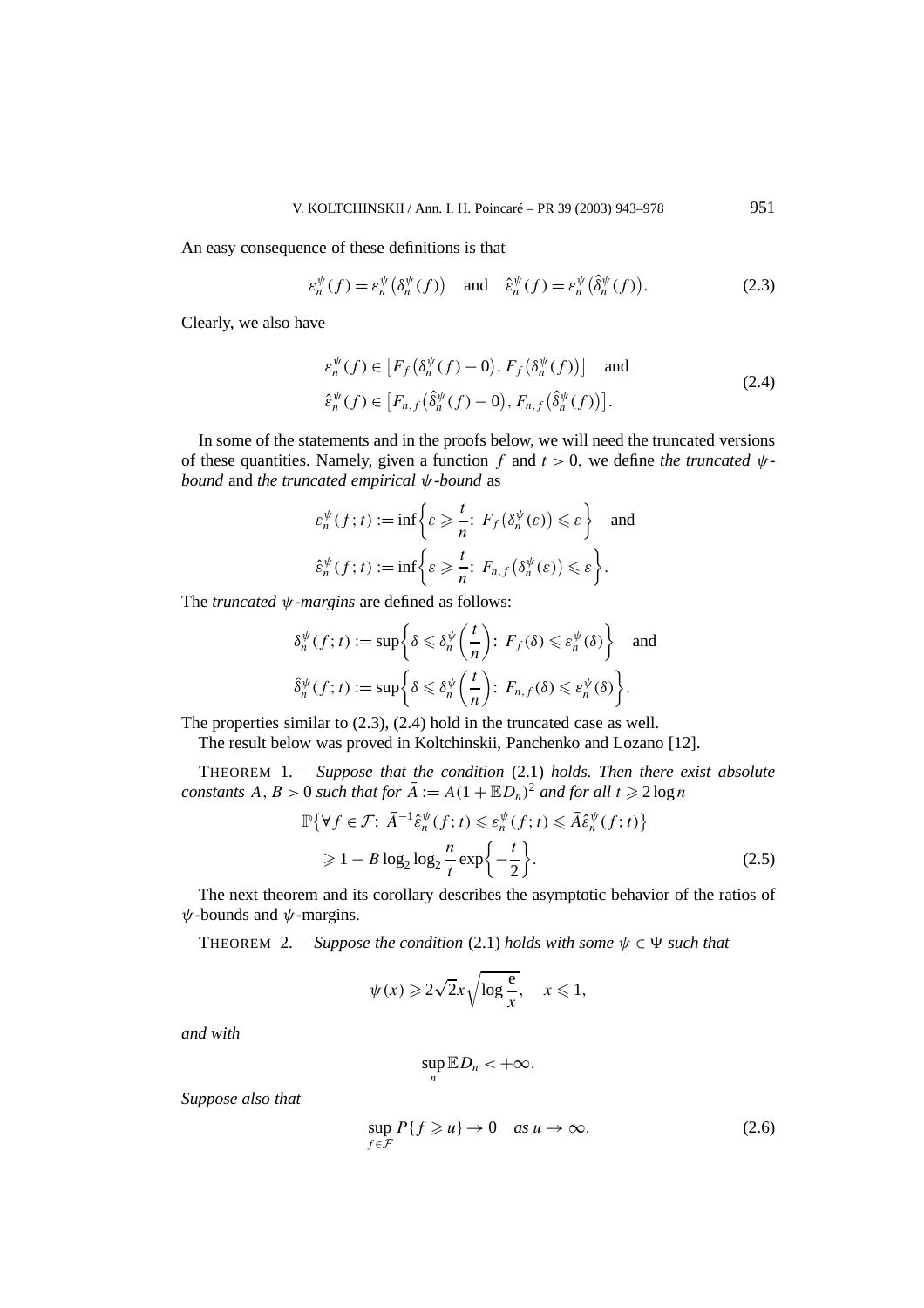*Then*

$$
\mathbb{P}\bigg\{0 < \liminf_{n} \inf_{f \in \mathcal{F}} \frac{\hat{\varepsilon}_n^{\psi}(f)}{\varepsilon_n^{\psi}(f)} \leqslant \limsup_{n} \sup_{f \in \mathcal{F}} \frac{\hat{\varepsilon}_n^{\psi}(f)}{\varepsilon_n^{\psi}(f)} < +\infty\bigg\} = 1. \tag{2.7}
$$

*Moreover,*

$$
\mathbb{P}\left\{\sup_{f\in\mathcal{F}}\left|\frac{\hat{\varepsilon}_n^{\phi}(f)}{\varepsilon_n^{\phi}(f)} - 1\right| \to 0 \text{ as } n \to \infty\right\} = 1\tag{2.8}
$$

*for any*  $\phi \in \Psi$  *such that* 

$$
\frac{\phi(x)}{\psi(x)} \to +\infty \quad \text{as } x \to 0. \tag{2.9}
$$

COROLLARY 1. – *Suppose that the conditions of Theorem 2 hold with*  $\psi \in \Psi_0$ *. Then* 

$$
\mathbb{P}\bigg\{0 < \liminf_{n} \inf_{f \in \mathcal{F}} \frac{\hat{\delta}_n^{\psi}(f)}{\delta_n^{\psi}(f)} \leq \limsup_{n} \sup_{f \in \mathcal{F}} \frac{\hat{\delta}_n^{\psi}(f)}{\delta_n^{\psi}(f)} < +\infty\bigg\} = 1. \tag{2.10}
$$

*If now*  $\phi \in \Psi_0$ ,  $\phi(1) = 1$  *and* 

$$
\frac{\phi(x)}{\psi(x)} \to +\infty \quad \text{as } x \to 0,
$$
\n(2.11)

*then*

$$
\mathbb{P}\left\{\sup_{f\in\mathcal{F}}\left|\frac{\hat{\delta}_n^{\phi}(f)}{\delta_n^{\phi}(f)} - 1\right| \to 0 \text{ as } n \to \infty\right\} = 1. \tag{2.12}
$$

The following theorem provides upper bounds on  $F_f$  in terms of  $F_{n,f}$  and on  $F_{n,f}$  in terms of  $F_f$  uniformly over the class  $\mathcal F$  satisfying the entropy condition (2.1).

THEOREM 3. – *Suppose that condition* (2.1) *holds with some*  $\psi \in \Psi$  *such that* 

$$
\psi(x) \geqslant x \sqrt{\log \frac{e}{x}}, \quad x \leqslant 1
$$

*and with*

$$
\sup_n \mathbb{E} D_n < +\infty.
$$

*Then there exist*  $\theta > 0$  *and for any*  $\sigma \in (0, 1]$   $A(\sigma) < +\infty$  *and*  $c := c(\sigma) \geq 1$ ,  $c(\sigma) \downarrow 1$  $as \sigma \downarrow 0$  *such that for all*  $\sigma \in (0, 1]$  *and all*  $t \geq 2 \log n$ 

$$
\mathbb{P}\left\{\exists f \in \mathcal{F} \; \exists \delta \leqslant \delta_n^{\psi}\left(\frac{t}{n}\right): \; F_f\left(\frac{\delta}{c(\sigma)}\right) \geqslant c(\sigma) \left[F_{n,f}(\delta) \vee \frac{1}{\sigma} \varepsilon_n^{\psi}(\delta)\right]\right\} \leqslant A(\sigma) \exp\{-\theta t\}
$$
\n(2.13)

*and*

$$
\mathbb{P}\bigg\{\exists f \in \mathcal{F} \; \exists \delta \leqslant \delta_n^{\psi}\left(\frac{t}{n}\right): \; F_{n,f}\left(\frac{\delta}{c(\sigma)}\right) \geqslant c(\sigma)\bigg[F_f(\delta) \vee \frac{1}{\sigma}\varepsilon_n^{\psi}(\delta)\bigg]\bigg\} \leqslant A(\sigma) \exp\{-\theta t\}.\tag{2.14}
$$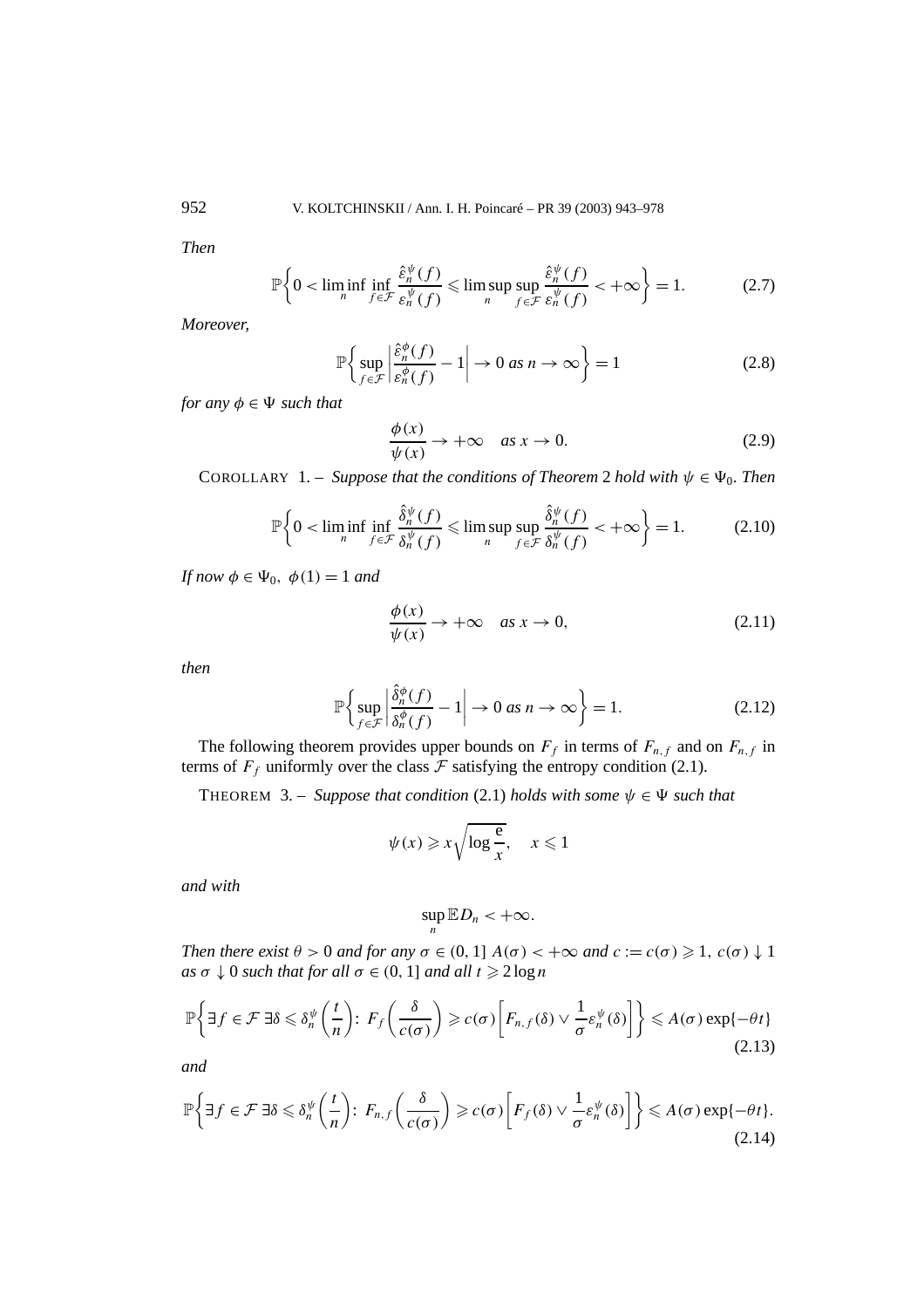*Remark.* – It follows from the proofs below that  $c(\sigma)$  in Theorem 3 is of the order  $1 + O(\sigma^{\lambda})$  for some  $\lambda > 0$  and that  $A(\sigma)$  grows as a power of  $\sigma$  as  $\sigma \to 0$ . It would be interesting to determine the best (the largest) possible value of the exponent  $\lambda$  for a given exponent of  $A(\sigma)$ .

The next statement follows almost immediately.

THEOREM 4. – *Suppose that condition* (2.1) *holds with some*  $\psi \in \Psi$  *such that* 

$$
\psi(x) \ge \sqrt{a}x \sqrt{\log \frac{e}{x}}, \quad x \le 1
$$

(*where a >* 2*/θ , θ being the constant in* (2.13), (2.14))*. Suppose also that*

$$
\sup_n \mathbb{E} D_n < +\infty
$$

*and condition* (2.6) *holds. Then, for for some*  $c > 1$ *, with probability* 1

$$
\exists N \geqslant 1 \,\forall n \geqslant N \,\forall f \in \mathcal{F} \,\forall \delta \geqslant \hat{\delta}_n^{\psi}(f) \colon \, F_f\left(\frac{\delta}{c}\right) \leqslant c \, F_{n,f}(\delta) \tag{2.15}
$$

*and*

$$
\exists N \geqslant 1 \,\forall n \geqslant N \,\forall f \in \mathcal{F} \,\forall \delta \geqslant \delta_n^{\psi}(f) \colon F_{n,f}\left(\frac{\delta}{c}\right) \leqslant c F_f(\delta). \tag{2.16}
$$

*Moreover, let*  $\phi \in \Psi$  *be such that condition* (2.9) *holds. Then with probability* 1

$$
\forall c > 1 \ \exists N \geqslant 1 \ \forall n \geqslant N \ \forall f \in \mathcal{F} \ \forall \delta \geqslant \hat{\delta}_n^{\phi}(f) \colon F_f\left(\frac{\delta}{c}\right) \leqslant c F_{n,f}(\delta). \tag{2.17}
$$

*and*

$$
\forall c > 1 \ \exists N \geqslant 1 \ \forall n \geqslant N \ \forall f \in \mathcal{F} \ \forall \delta \geqslant \delta_n^{\phi}(f) \colon F_{n,f}\left(\frac{\delta}{c}\right) \leqslant c F_f(\delta). \tag{2.18}
$$

The proofs of the results are based on the following theorem that refines previous bounds of this type obtained by Koltchinskii and Panchenko [9], Koltchinskii, Panchenko and Lozano [12].

THEOREM 5. – *Suppose that condition* (2.1) *holds with some*  $\psi \in \Psi$ *. Then, for all*  $\delta > 0$  *and for all*  $\varepsilon > 0$ ,  $\sigma \in (0, 1]$  *such that*  $\varepsilon \sigma \geqslant \varepsilon_n^{\psi}(\delta) \vee \frac{2 \log n}{n}$ , the following bounds *hold*

$$
\mathbb{P}\left\{\exists f \in \mathcal{F} \ F_{n,f}(\delta) \leq \varepsilon \text{ and } F_f\left(A_{\nu}(\sigma)\delta\right) \geq B_{\lambda}(\sigma)\varepsilon\right\} \leq D\left(\log_2 \frac{\log_2(\varepsilon\sigma)^{-1}}{1 + \log_2 \sigma^{-1}} \vee 1\right) \exp\left\{-\frac{n\sigma\varepsilon}{2}\right\}
$$

*and*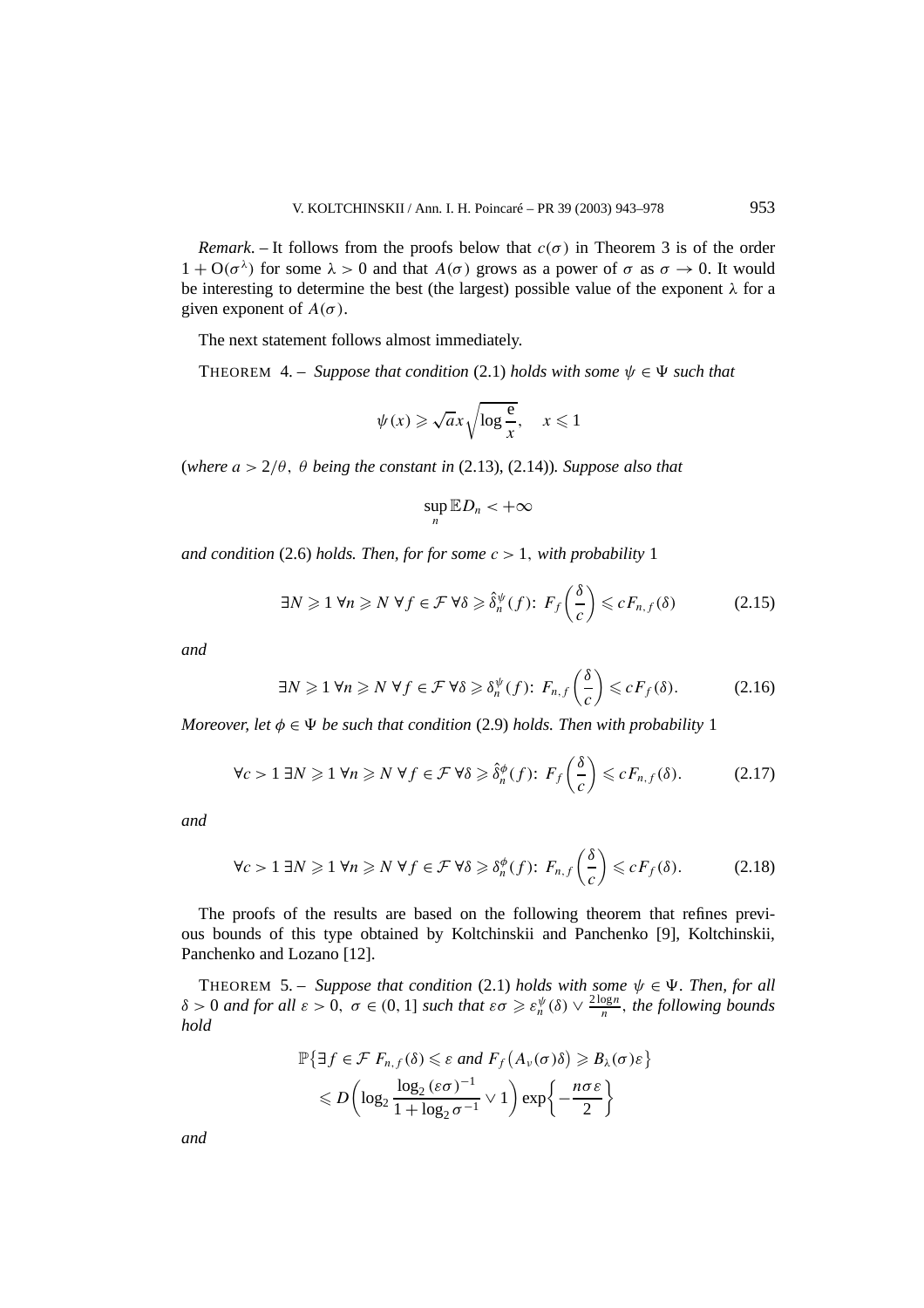954 V. KOLTCHINSKII / Ann. I. H. Poincaré – PR 39 (2003) 943–978

$$
\mathbb{P}\left\{\exists f \in \mathcal{F} \; F_f(\delta) \leq \varepsilon \; and \; F_{n,f}\left(A_v(\sigma)\delta\right) \geq B_\lambda(\sigma)\varepsilon\right\} \leq D\left(\log_2 \frac{\log_2(\varepsilon\sigma)^{-1}}{1+\log_2 \sigma^{-1}} \vee 1\right) \exp\left\{-\frac{n\sigma\varepsilon}{2}\right\},\,
$$

*where*  $A_{\nu}(\sigma) := (1 - A\sigma^{\nu}) \vee \frac{1}{2}$ ,  $B_{\lambda}(\sigma) := 1 + B\sigma^{\lambda}$ ,  $\nu, \lambda > 0$ ,  $\lambda \leq 1/2$ ,  $\lambda + 4\nu \leq 1$ ,  $A = \overline{A}(1 + \mathbb{E}D_n)^2$ ,  $B = \overline{B}(1 + \mathbb{E}D_n)^2$ , and  $\overline{A}$ ,  $\overline{B}$ ,  $D$  are numerical constants.

#### **3. Proofs of the main results**

*Proof of Theorem* 2*. –* First we show, following Koltchinskii and Panchenko [9], that conditions (2.6) and (2.1) imply that with probability 1

$$
\lim_{M \to \infty} \limsup_{n \to \infty} \sup_{f \in \mathcal{F}} P_n\{f \ge M\} = 0.
$$
\n(3.1)

Indeed, let *g* be the function from  $\mathbb R$  into [0, 1] that is equal to 0 for  $u \le M - 1$ , equal to 1 for  $u > M$  and is linear in between. Then

$$
\sup_{f \in \mathcal{F}} P_n\{f \ge M\} \le \sup_{f \in \mathcal{F}} P_n g(f)
$$
\n
$$
\le \sup_{f \in \mathcal{F}} P_g(f) + \|P_n - P\|_{\mathcal{G}} \le \sup_{f \in \mathcal{F}} P\{f \ge M - 1\} + \|P_n - P\|_{\mathcal{G}},
$$

where

$$
\mathcal{G} := \{ g \circ f : f \in \mathcal{F} \} \cup \{ 0 \}.
$$

Since the first term tends to 0 as  $M \to \infty$ , it is enough to show that  $||P_n - P||_{\mathcal{G}} \to 0$  as *n* → ∞ a.s. By concentration inequalities, this reduces to showing that  $\mathbb{E}||P_n - P||_{\mathcal{G}} \to 0$ as  $n \to \infty$ , which in turn would follow (by a standard symmetrization argument) from

$$
\mathbb{E}\bigg\|n^{-1}\sum_{i=1}^n \varepsilon_i\delta_{X_i}\bigg\|_{\mathcal{G}}\to 0,
$$

where  $\{\varepsilon_i\}$  are i.i.d. Rademacher random variables independent of  $\{X_i\}$ . The entropy bound for the Rademacher process yields

$$
\mathbb{E}_{\varepsilon}\left\|n^{-1}\sum_{i=1}^n \varepsilon_i \delta_{X_i}\right\|_{\mathcal{G}} \leq \frac{\mathrm{const}}{\sqrt{n}}\int\limits_{0}^{\sqrt{2}} H_{d_{P_n,2}}^{1/2}(\mathcal{G}; u) du.
$$

Since *g* is Lipschitz with constant 1, we have

$$
d_{P_n,2}(g \circ f_1, g \circ f_2) \leq d_{P_n,2}(f_1, f_2), \quad f_1, f_2 \in \mathcal{F}.
$$

This easily gives (see (3.20) in the proof of Theorem 5)

$$
H_{d_{P_n,2}}^{1/2}(\mathcal{G};u)\leq H_{d_{P_n,2}}^{1/2}(\mathcal{F};u)+1.
$$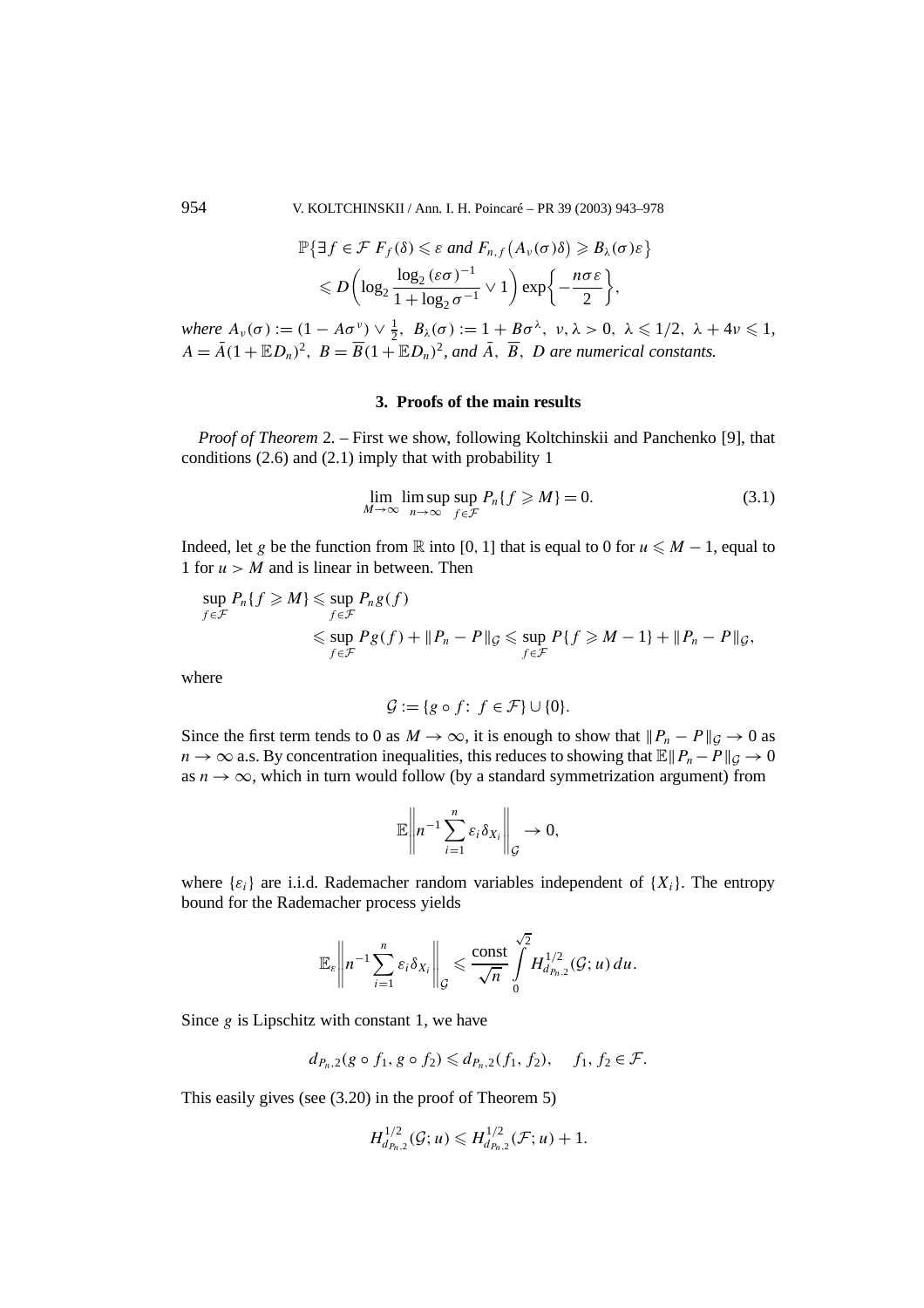Therefore, under the condition (2.1) and the condition  $\sup_n \mathbb{E} D_n < +\infty$ 

$$
\mathbb{E}\bigg\|n^{-1}\sum_{i=1}^n \varepsilon_i \delta_{X_i}\bigg\|_{\mathcal{G}} \leq \frac{\text{const}}{\sqrt{n}}\big(\mathbb{E} D_n \psi\big(\sqrt{2}\big)+\sqrt{2}\big) \to 0,
$$

which completes the proof of  $(3.1)$ .

We will prove only  $(2.8)$ . The proof of  $(2.7)$  is very similar (but somewhat easier).

Let  $\sigma \in (0, 1]$  be an arbitrary (small) number. Denote  $t_n := \frac{2+\gamma}{\sigma} \log n$  (with  $\gamma > 0$ ). Since  $\frac{\phi(x)}{\psi(x)} \to +\infty$  as  $x \to 0$ , for any  $\sigma \in (0, 1]$  there exists  $\kappa := \kappa(\sigma)$  such that for all  $x \le \kappa \psi(x) \le \sigma \phi(x)$ . Suppose that  $\delta_n^{\psi}(\varepsilon \sigma) \sqrt{\varepsilon \sigma} \le \kappa$ . Since  $\phi$  is nondecreasing, this implies for  $\sigma \in (0, 1)$  that

$$
\frac{\phi(\delta_n^{\psi}(\varepsilon\sigma)\sqrt{\varepsilon}\,)}{\delta_n^{\psi}(\varepsilon\sigma)\sqrt{n}} \geq \frac{\phi(\delta_n^{\psi}(\varepsilon\sigma)\sqrt{\varepsilon\sigma}\,)}{\delta_n^{\psi}(\varepsilon\sigma)\sqrt{n}} \geq \frac{1}{\sigma} \frac{\psi(\delta_n^{\psi}(\varepsilon\sigma)\sqrt{\varepsilon\sigma}\,)}{\delta_n^{\psi}(\varepsilon\sigma)\sqrt{n}} = \frac{1}{\sigma}\varepsilon\sigma = \varepsilon.
$$

Using the fact that the concavity of  $\phi$  implies that the function  $\delta \mapsto \phi(\delta \sqrt{\varepsilon})/\delta \sqrt{n}$  is nonincreasing, we easily conclude from the definitions of  $\delta_n^{\psi}$ ,  $\delta_n^{\phi}$  that

$$
\delta_n^{\psi}(\varepsilon \sigma) \leqslant \delta_n^{\phi}(\varepsilon). \tag{3.2}
$$

On the other hand, if  $\delta_n^{\psi}(\varepsilon \sigma) \sqrt{\varepsilon \sigma} > \kappa$ , we have

$$
\sigma \varepsilon = \frac{\psi(\delta_n^{\psi}(\varepsilon \sigma) \sqrt{\varepsilon \sigma})}{\delta_n^{\psi}(\varepsilon \sigma) \sqrt{n}} \leqslant \frac{\psi(\kappa/\sqrt{\varepsilon \sigma} \sqrt{\varepsilon \sigma})}{\kappa/\sqrt{\varepsilon \sigma} \sqrt{n}} \leqslant \frac{\psi(\kappa)}{\kappa} \sqrt{\frac{\varepsilon \sigma}{n}},
$$

which implies

$$
\varepsilon \leqslant \left(\frac{\psi(\kappa)}{\kappa}\right)^2 \frac{1}{\sigma n}.
$$

Since  $t_n \to \infty$  as  $n \to \infty$ , for all large enough *n* we have

$$
t_n > \left(\frac{\psi(\kappa)}{\kappa}\right)^2 \frac{1}{\sigma}.
$$

Therefore, for all  $\varepsilon > t_n/n$ , we have  $\delta_n^{\psi}(\varepsilon \sigma) \sqrt{\varepsilon \sigma} \leq \kappa$ , which, as we proved, implies (3.2).

2).<br>Next note that the condition  $\psi(x) \geq 2\sqrt{2}x\sqrt{\log(e/x)}$  for  $x \leq 1$  easily implies that  $\varphi^{-1}(\sqrt{y}) \ge e^{1-y/8}$  for  $y \ge 8$  (recall that  $\varphi(x) = \psi(x)/x$ ). Therefore, for large *n*, we have (if  $\gamma$  < 2)

$$
\delta_n^{\phi}\left(\frac{t_n}{n}\right) \geqslant \delta_n^{\psi}\left(\frac{t_n\sigma}{n}\right) = \frac{\varphi^{-1}(\sqrt{t_n\sigma})}{\sqrt{t_n\sigma}}\sqrt{n} \geqslant \frac{e^{1-t_n\sigma/8}}{\sqrt{t_n\sigma}}\sqrt{n} = \frac{e}{\sqrt{t_n\sigma}}n^{-(2+\gamma)/8+1/2} \to \infty.
$$
\n(3.3)

Hence, using  $(2.6)$  and  $(3.1)$ ,

$$
\inf_{f \in \mathcal{F}} F_f \left( \delta_n^{\phi} \left( \frac{t_n}{n} \right) \right) \to 1
$$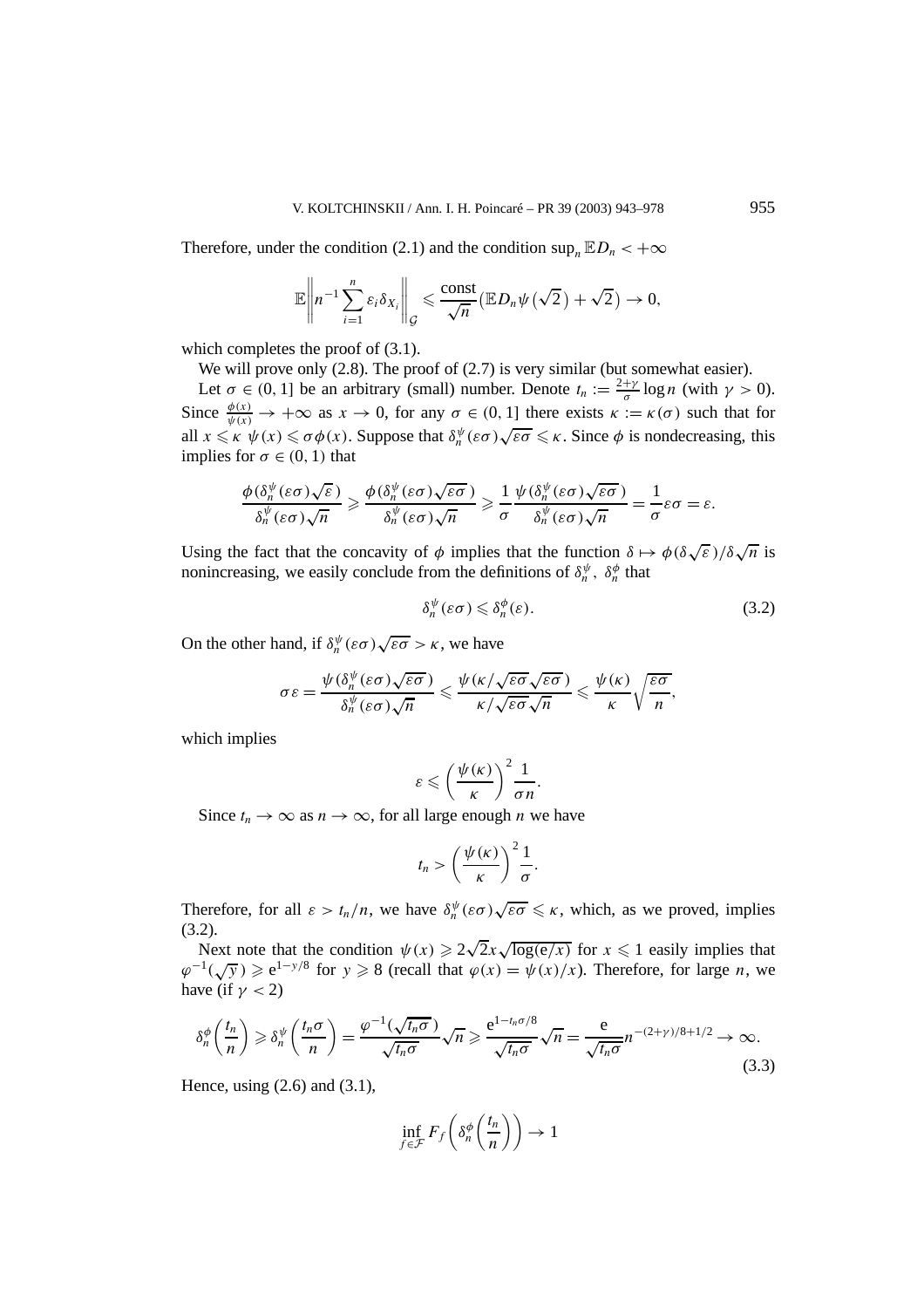and a.s.

$$
\inf_{f \in \mathcal{F}} F_{n,f}\left(\delta_n^{\phi}\left(\frac{t_n}{n}\right)\right) \to 1,
$$

which implies that a.s. for large enough *n* and for all  $f \in \mathcal{F}$ 

$$
\varepsilon_n^{\phi}(f) = \varepsilon_n^{\phi}(f; t_n)
$$
 and  $\hat{\varepsilon}_n^{\phi}(f) = \hat{\varepsilon}_n^{\phi}(f; t_n)$ .

Therefore, in the rest of the proof we can replace the *φ*-bounds by the truncated *φ*bounds.

By the definition of  $t_n$ , for all large enough  $n$  we have

$$
t_n > \left(\frac{\psi(\kappa)}{\kappa}\right)^2 \frac{1}{\sigma} \vee \frac{2}{\sigma} \log n \vee \frac{1}{\sigma^2}.
$$

Note that the condition  $\varepsilon\sigma \geq \varepsilon_n^{\psi}(\delta)$  is equivalent to the condition  $\delta \geq \delta_n^{\psi}(\varepsilon\sigma)$ . Therefore, for  $\varepsilon \geq t_n/n$  and  $\delta = \delta_n^{\phi}(\varepsilon)$  we have  $\varepsilon \sigma \geq \varepsilon_n^{\psi}(\delta) \vee \frac{2\log n}{n}$ , which means that the bounds of Theorem 5 hold for  $\varepsilon \geq t_n/n$  and  $\delta = \delta_n^{\phi}(\varepsilon)$ .

Recall that  $A_{\nu}(\sigma) \leq 1 \leq B_{\lambda}(\sigma)$ . Applying the first bound, we get

$$
\mathbb{P}\left\{\exists f \in \mathcal{F} \ F_{n,f}\left(\delta_n^{\phi}(\varepsilon)\right) \leq \varepsilon \text{ and } F_f\left(A_\nu(\sigma)\delta_n^{\phi}(\varepsilon)\right) \geq B_\lambda(\sigma)\varepsilon\right\} \leq B \log_2 \frac{\log_2(\varepsilon\sigma)^{-1}}{1 + \log_2 \sigma^{-1}} \exp\left\{-\frac{n\varepsilon\sigma}{2}\right\}.
$$

Next we set  $\varepsilon_j := B_\lambda(\sigma)^{-j}$ . Let  $\mathcal{J} = \{j \geq 0: \varepsilon_j \geq t_n/n\}$  and

$$
E_n := \{ \exists j \in \mathcal{J} \, \exists f \in \mathcal{F} : F_{n,f}(\delta_n^{\phi}(\varepsilon_j)) \leq \varepsilon_j \text{ and } F_f(A_\nu(\sigma)\delta_n^{\phi}(\varepsilon_j)) \geq B_\lambda(\sigma)\varepsilon_j \}.
$$

Note that for all  $j \in \mathcal{J}$ 

$$
\varepsilon_j\geqslant B_\lambda(\sigma)^{j_0-j}\frac{t_n}{n},
$$

where  $j_0 := \inf \mathcal{J}$ . Hence, we have

$$
\mathbb{P}(E_n) \leq B \sum_{j \in \mathcal{J}} \log_2 \frac{\log_2 (\varepsilon_j \sigma)^{-1}}{1 + \log_2 \sigma^{-1}} \exp\left\{-\frac{n\varepsilon_j \sigma}{2}\right\}
$$
  
\n
$$
\leq B \log_2 \left(\frac{\log_2 (n/t_n) + \log_2 \sigma^{-1}}{1 + \log_2 \sigma^{-1}}\right) \sum_{j \geq 0} \exp\left\{-\frac{t_n \sigma}{2} B_\lambda(\sigma)^j\right\}
$$
  
\n
$$
\leq B'(\sigma) \log_2 \left(\frac{\log_2 (n/t_n) + \log_2 \sigma^{-1}}{1 + \log_2 \sigma^{-1}}\right) \exp\left\{-\frac{t_n \sigma}{2}\right\}. \tag{3.4}
$$

Suppose that for some *j* and for some  $f \in \mathcal{F}$ ,  $\hat{\varepsilon}_n^{\phi}(f; t_n) \in (\varepsilon_{j+1}, \varepsilon_j]$ . On the event  $E_n^c$ , the inequality  $F_{n,f}(\delta_n^{\phi}(\varepsilon_j)) \leq \varepsilon_j$  implies that  $F_f(A_\nu(\sigma)\delta_n^{\phi}(\varepsilon_j)) \leq B_\lambda(\sigma)\varepsilon_j$ . Since, for  $\bar{\varphi}(x) := \frac{\phi(x)}{x},$ 

$$
A_{\nu}(\sigma)\delta_{n}^{\phi}(\varepsilon_{j})=\frac{A_{\nu}(\sigma)\bar{\varphi}^{-1}(\sqrt{\varepsilon_{j}n})}{\sqrt{\varepsilon_{j}}}\geqslant \frac{\bar{\varphi}^{-1}(\sqrt{A_{\nu}(\sigma)^{-2}\varepsilon_{j}n})}{\sqrt{A_{\nu}(\sigma)^{-2}\varepsilon_{j}}}= \delta_{n}^{\phi}\big(A_{\nu}(\sigma)^{-2}\varepsilon_{j}\big),
$$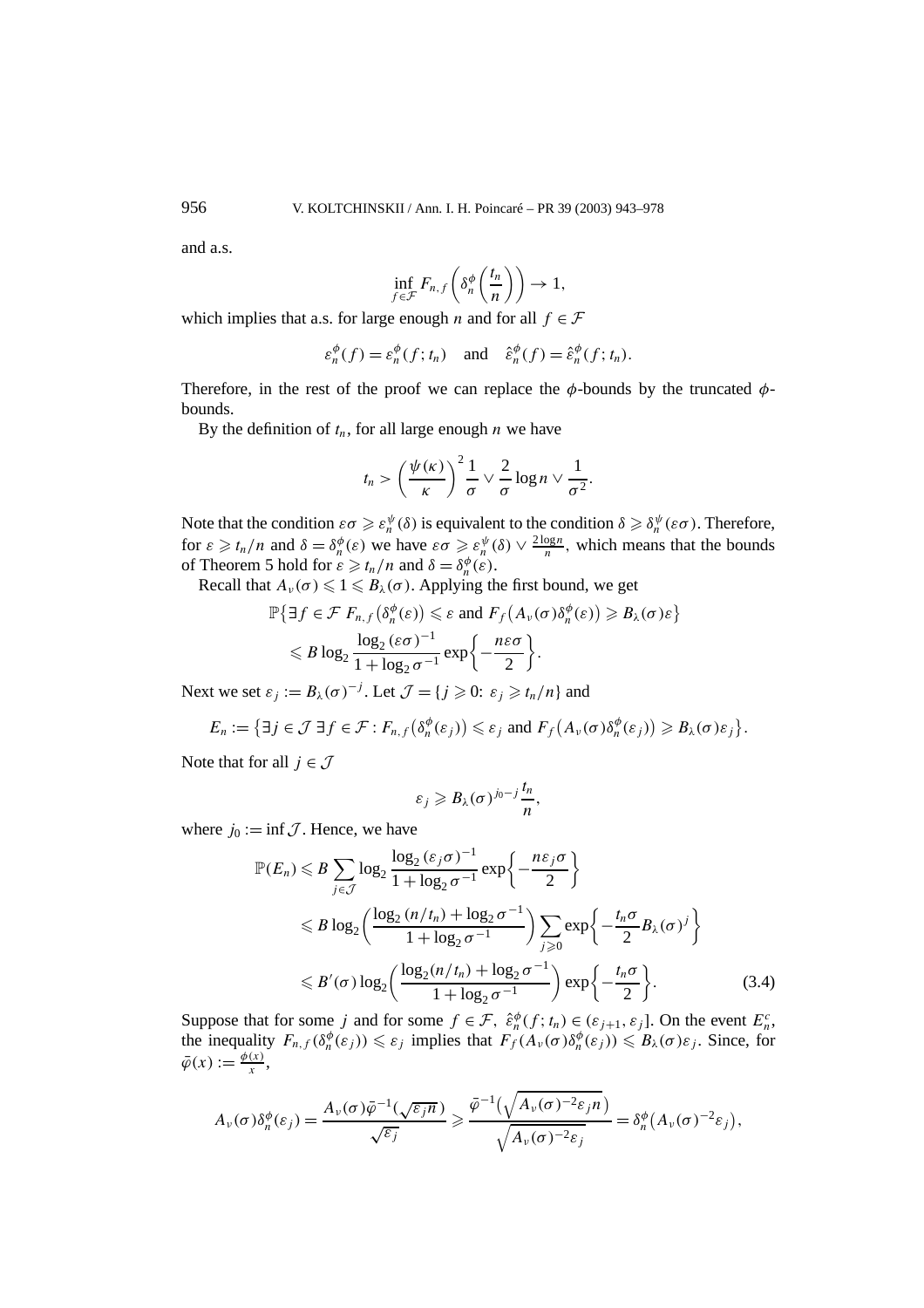we also have  $F_f(\delta_n^{\phi}(A_\nu(\sigma)^{-2}\varepsilon_j)) \leq B_\lambda(\sigma)\varepsilon_j$ , which implies

$$
F_f\big(\delta_n^{\phi}\big(A_v(\sigma)^{-2}B_\lambda(\sigma)\hat{\varepsilon}_n^{\phi}(f;t_n)\big)\big)\leq B_\lambda(\sigma)^2\hat{\varepsilon}_n^{\phi}(f;t_n).
$$

Therefore, on the event  $E_n^c$ , we get for all  $f \in \mathcal{F}$ ,

$$
\varepsilon_n^{\phi}(f; t_n) \leq (A_{\nu}(\sigma)^{-2} B_{\lambda}(\sigma) \vee B_{\lambda}(\sigma)^{2}) \hat{\varepsilon}_n^{\phi}(f; t_n).
$$

It follows from (3.4) that

$$
\mathbb{P}\left\{\exists f \in \mathcal{F}: \varepsilon_n^{\phi}(f; t_n) \geq (A_v(\sigma)^{-2}B_\lambda(\sigma) \vee B_\lambda(\sigma)^2)\hat{\varepsilon}_n^{\phi}(f; t_n)\right\}
$$
  
\$\leq B'(\sigma) \log\_2\left(\frac{\log\_2(n/t\_n) + \log\_2 \sigma^{-1}}{1 + \log\_2 \sigma^{-1}}\right) \exp\left\{-\frac{t\_n \sigma}{2}\right\}.

Quite similarly, using the second bound of Theorem 5, one can prove that

$$
\mathbb{P}\left\{\exists f \in \mathcal{F}: \hat{\varepsilon}_n^{\phi}(f; t_n) \geq (A_\nu(\sigma)^{-2}B_\lambda(\sigma) \vee B_\lambda(\sigma)^2) \varepsilon_n^{\phi}(f; t_n) \right\}
$$
  
\$\leq B'(\sigma) \log\_2 \left( \frac{\log\_2(n/t\_n) + \log\_2 \sigma^{-1}}{1 + \log\_2 \sigma^{-1}} \right) \exp \left\{-\frac{t\_n \sigma}{2}\right\}.

By the definition of  $t_n$  we have for all  $\sigma > 0$ 

$$
\sum_{n} B'(\sigma) \log_2 \left( \frac{\log_2 (n/t_n) + \log_2 \sigma^{-1}}{1 + \log_2 \sigma^{-1}} \right) \exp \left\{ -\frac{t_n \sigma}{2} \right\} < +\infty.
$$

By Borel–Cantelli lemma, we conclude that with probability 1, eventually (for all large *n*), we have for all  $f \in \mathcal{F}$ 

$$
\hat{\varepsilon}_n^{\phi}(f; t_n) < (A_\nu(\sigma)^{-2}B_\lambda(\sigma) \vee B_\lambda(\sigma)^2)\varepsilon_n^{\phi}(f; t_n)
$$

and

$$
\varepsilon_n^{\phi}(f; t_n) < (A_{\nu}(\sigma)^{-2}B_{\lambda}(\sigma) \vee B_{\lambda}(\sigma)^2)\hat{\varepsilon}_n^{\phi}(f; t_n).
$$

Since the above bounds hold for all  $\sigma > 0$  and  $A_{\nu}(\sigma) \to 1$ ,  $B_{\lambda}(\sigma) \to 1$ , the result follows.  $\square$ 

*Proof of Corollary* 1*.* – The condition  $\psi(xy) \leq \psi(x)\psi(y)$  easily implies that  $\varphi(xy) \leq \psi(x)\psi(y)$  $\varphi(x)\varphi(y)$  and  $\varphi^{-1}(xy) \leq \varphi^{-1}(x)\varphi^{-1}(y)$ . Hence, for all  $\varepsilon > 0$ 

$$
\delta_n^{\psi}(\varepsilon) = \frac{\varphi^{-1}(\sqrt{\varepsilon n})}{\sqrt{\varepsilon}} = \sqrt{c} \frac{\varphi^{-1}(\sqrt{c^{-1}c\varepsilon n})}{\sqrt{c\varepsilon}} \leq \sqrt{c}\varphi^{-1}(c^{-1/2})\delta_n^{\psi}(c\varepsilon),
$$

which implies for all *δ*

$$
c\varepsilon_n^{\psi}(\delta) \leqslant \varepsilon_n^{\psi}\bigg(\frac{\delta}{\sqrt{c}\varphi^{-1}(c^{-1/2})}\bigg).
$$

Since  $c \mapsto c^{1/2} \varphi^{-1} (c^{-1/2})$  is an increasing continuous function and

$$
c^{1/2}\varphi^{-1}(c^{-1/2}) \to \infty
$$
 as  $c \to \infty$ ,  $c^{1/2}\varphi^{-1}(c^{-1/2}) \to 0$  as  $c \to 0$ ,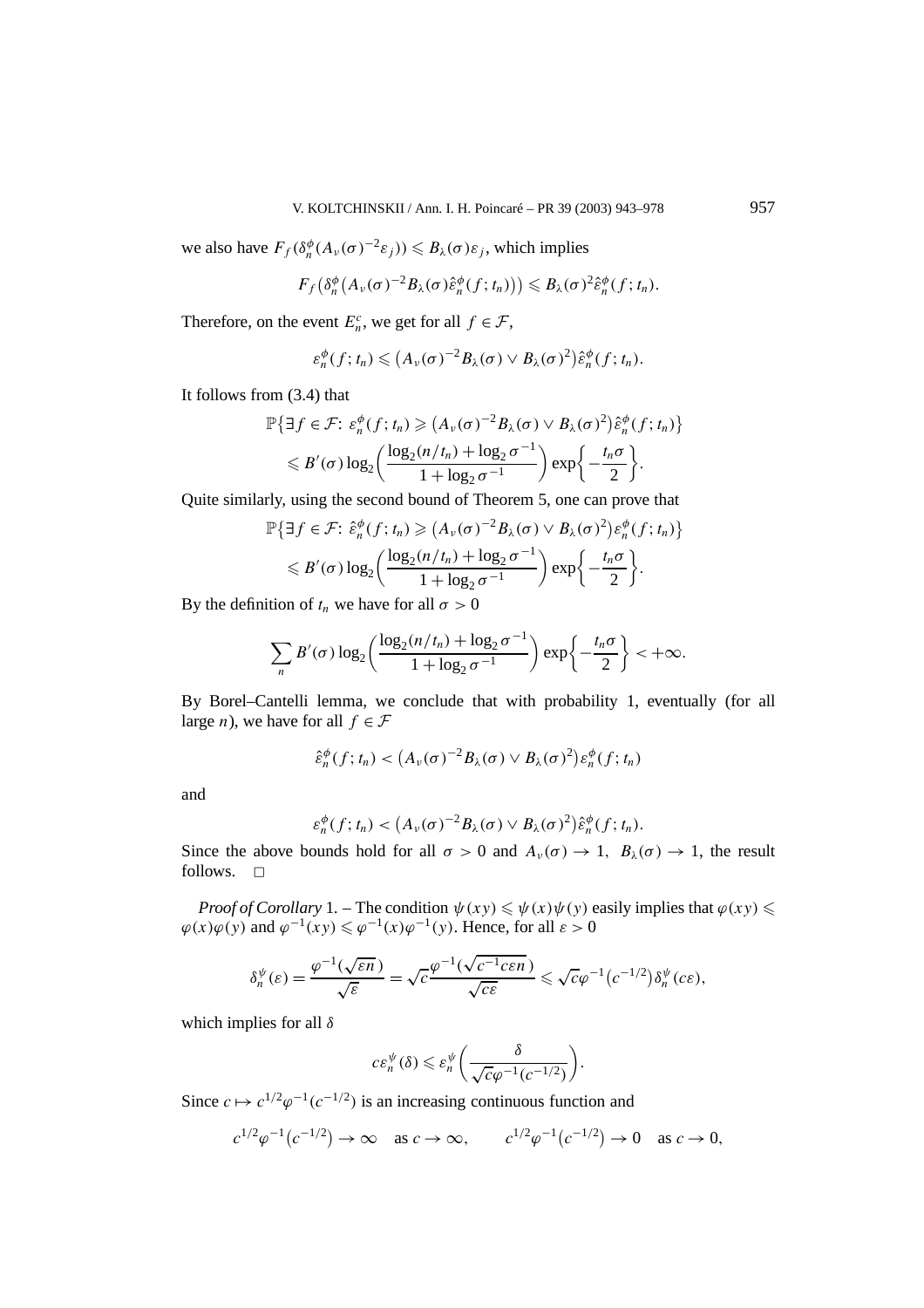for all  $A > 0$  there exists  $c := C(A) > 0$  such that

$$
c^{1/2}\varphi^{-1}(c^{-1/2}) = A.
$$

Moreover,  $C(A) \to \infty$  as  $A \to \infty$ . Therefore, we have the following bound for all  $\delta$ :

$$
C(A)\varepsilon_n^{\psi}(\delta) \leqslant \varepsilon_n^{\psi}\left(\frac{\delta}{A}\right).
$$

Now, the assumption  $\hat{\delta}_n^{\psi}(f) \leq \frac{1}{A} \delta_n^{\psi}(f)$  implies that

$$
\hat{\varepsilon}_n^{\psi}(f) = \varepsilon_n^{\psi}(\hat{\delta}_n^{\psi}(f)) \geq \varepsilon_n^{\psi}(A^{-1}\delta_n^{\psi}(f)) \geq C(A)\varepsilon_n^{\psi}(\delta_n^{\psi}(f)) = C(A)\varepsilon_n^{\psi}(f).
$$

Therefore,

$$
\limsup_{n} \sup_{f \in \mathcal{F}} \frac{\hat{\varepsilon}_n^{\psi}(f)}{\varepsilon_n^{\psi}(f)} < C(A)
$$

implies

$$
\liminf_{n} \inf_{f \in \mathcal{F}} \frac{\hat{\delta}_n^{\psi}(f)}{\delta_n^{\psi}(f)} > \frac{1}{A}.
$$

Quite similarly,

$$
\liminf_{n} \inf_{f \in \mathcal{F}} \frac{\hat{\varepsilon}_n^{\psi}(f)}{\varepsilon_n^{\psi}(f)} > \frac{1}{C(A)}
$$

implies

$$
\limsup_{n} \sup_{f \in \mathcal{F}} \frac{\hat{\delta}_n^{\psi}(f)}{\delta_n^{\psi}(f)} < A.
$$

Since  $C(A) \rightarrow \infty$  as  $A \rightarrow \infty$ , the first statement of the corollary follows from Theorem 2.

The proof of the second statement is very similar if one takes into account that the condition  $\phi(1) = 1$  implies

$$
c^{1/2}\bar{\varphi}^{-1}(c^{-1/2}) \downarrow 1
$$
 as  $c \downarrow 1$ ,

where  $\bar{\varphi}(x) = \phi(x)/x$ , which allows us to show that

$$
C(A)\varepsilon_n^{\phi}(\delta) \leqslant \varepsilon_n^{\phi}\left(\frac{\delta}{A}\right)
$$

with  $C(A) \downarrow 1$  as  $A \downarrow 1$ .  $\square$ 

*Proof of Theorem* 3. – First note that it is enough to prove the bounds for sufficiently large *n* (since it is assumed that  $t \ge 2 \log n$ , for small enough *n* the right-hand sides of the inequalities can be made larger than 1 by a proper choice of  $A(\sigma)$  which makes them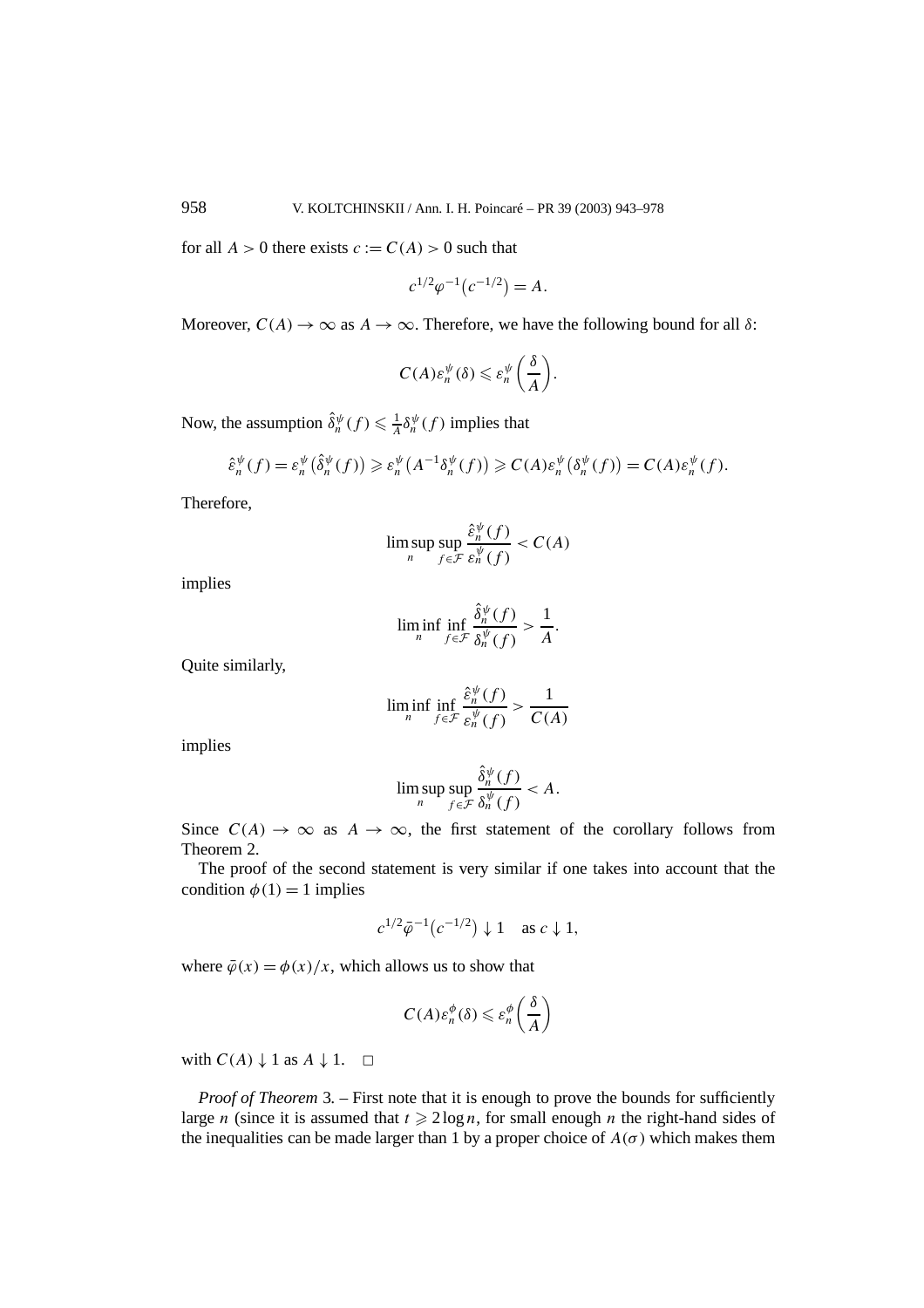trivial). Also, we are assuming in what follows in the proof that, for given  $t \geq 2 \log n$ and  $\sigma$ ,  $\varepsilon$  and  $\delta$  are such that

$$
\varepsilon\sigma\geqslant\varepsilon_n^{\psi}(\delta)\geqslant\frac{t}{n}.
$$

Now, note that for all large *n* the condition

$$
\varepsilon\sigma \geqslant \frac{t}{n} \geqslant \frac{2\log n}{n}
$$

implies that

$$
\log_2 \frac{\log_2(\varepsilon \sigma)^{-1}}{1 + \log_2 \sigma^{-1}} \leqslant \log_2 \log_2(\varepsilon \sigma)^{-1} \leqslant e^{n\varepsilon \sigma/6}.
$$

Therefore, it follows from Theorem 5 that with some  $c = c(\sigma) \downarrow 1$  as  $\sigma \downarrow 0$  we have (under the assumption  $\varepsilon \sigma \geqslant \varepsilon_n^{\psi}(\delta)$ )

$$
\mathbb{P}\bigg\{\exists f\in\mathcal{F}: F_{n,f}(\delta)\leqslant \varepsilon \text{ and } F_f\left(\frac{\delta}{c}\right)\geqslant c\varepsilon\bigg\}\leqslant D\,\mathrm{e}^{-n\varepsilon\sigma/3}.
$$

Note also that  $\varepsilon_n^{\psi}(\delta) \ge \frac{t}{n}$  iff  $\delta \le \delta_n^{\psi}(\frac{t}{n})$  and  $\varepsilon\sigma \ge \varepsilon_n^{\psi}(\delta)$  iff  $\delta \ge \delta_n^{\psi}(\varepsilon\sigma)$ . Denote

$$
\delta_j := \delta_n^{\psi} \left( \frac{t}{n} \right) (1 + \sigma)^{-j}, \quad j = 0, 1, 2, \dots,
$$

and let

$$
J := \left\{ j \colon \delta_n^{\psi}(\varepsilon \sigma) \leqslant \delta_j \leqslant \delta_n^{\psi} \left( \frac{t}{n} \right) \right\}.
$$

Denote also

$$
E := \left\{ \exists f \in \mathcal{F} \, \exists j \in J \colon F_{n,f}(\delta_j) \leq \varepsilon \text{ and } F_f\left(\frac{\delta_j}{c}\right) \geqslant c\varepsilon \right\}.
$$

Then

$$
\mathbb{P}(E) \leqslant D \frac{\log(\delta_n^{\psi}(t/n)/\delta_n^{\psi}(\varepsilon \sigma))}{\log(1+\sigma)} \exp\left\{-\frac{n\varepsilon \sigma}{3}\right\}.
$$

Since

$$
\frac{\delta_n^{\psi}(t/n)}{\delta_n^{\psi}(\varepsilon\sigma)} = \frac{\varphi^{-1}(\sqrt{t})}{\sqrt{t}} \frac{\sqrt{n\varepsilon\sigma}}{\varphi^{-1}(\sqrt{n\varepsilon\sigma})},
$$

we get, using that  $\varphi(x) \ge \sqrt{\log(e/x)}$ ,  $x \le 1$ , that for all large *n* 

$$
\frac{1}{\varphi^{-1}(\sqrt{n \varepsilon \sigma})} \leqslant e^{-1 + n \varepsilon \sigma},
$$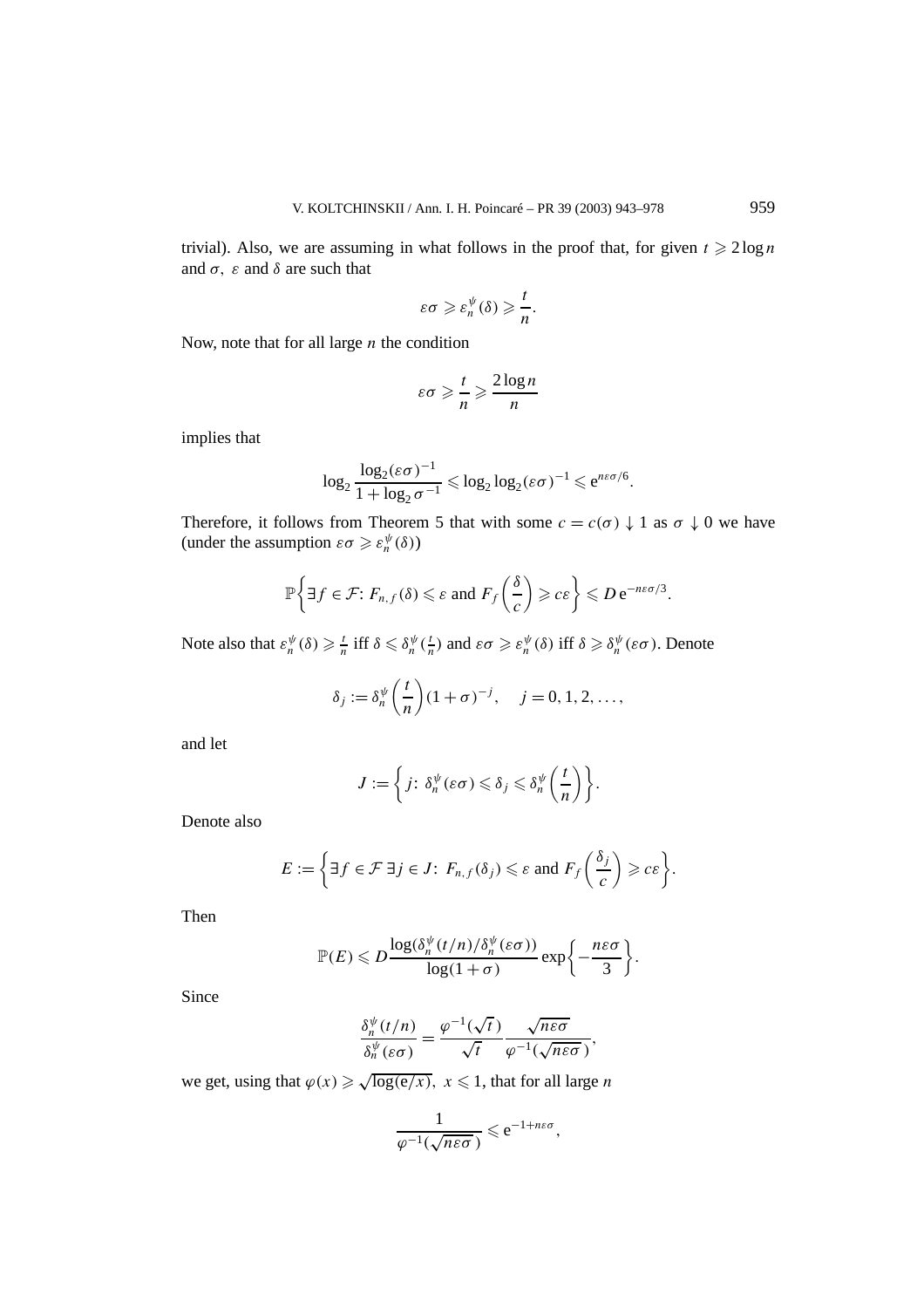which implies

$$
\log \frac{\delta_n^{\psi}(t/n)}{\delta_n^{\psi}(\varepsilon \sigma)} \leq \frac{1}{2} \log(n\varepsilon \sigma) + n\varepsilon \sigma - 1 + \log \frac{\varphi^{-1}(\sqrt{t})}{\sqrt{t}} \leq 2n\varepsilon \sigma.
$$

Then, for large enough *n* and  $n \in \mathcal{I} \geq 2 \log n$ , we have

$$
\mathbb{P}(E) \leq D \frac{2n\varepsilon\sigma}{\log(1+\sigma)} \exp\bigg\{-\frac{n\varepsilon\sigma}{3}\bigg\} \leq \frac{4D}{\sigma} \exp\bigg\{-\frac{n\varepsilon\sigma}{4}\bigg\}.
$$

On the event *E<sup>c</sup>*, for any *j*  $\in$  *J* and for any  $\delta \in (\delta_j, \delta_{j-1}]$ , the condition  $F_{n,f}(\delta) \leq \varepsilon$ implies  $F_{n,f}(\delta_j) \leq \varepsilon$ , which in turn implies  $F_f(\delta_j/c) \leq c\varepsilon$  and hence  $F_f(\delta/c(1+\sigma)) \leq$ *cε*. Replacing *c* by  $c(1 + \sigma)$  and 4*D* by *D*, this yields

$$
\mathbb{P}\left\{\exists f \in \mathcal{F} \exists \delta \in \left[\delta_n^{\psi}(\varepsilon \sigma), \delta_n^{\psi}\left(\frac{t}{n}\right)\right] : F_{n,f}(\delta) \leq \varepsilon \text{ and } F_f\left(\frac{\delta}{c}\right) \geq c\varepsilon\right\} \leq \frac{D}{\sigma} \exp\left\{-\frac{n\varepsilon \sigma}{4}\right\}.
$$

Next we set

$$
\varepsilon_j := (1+\sigma)^j \frac{1}{\sigma} \frac{t}{n}
$$

and introduce the event

$$
F := \left\{ \exists f \in \mathcal{F} \, \exists j \geqslant 0 \, \exists \delta \in \left[ \delta_n^{\psi}(\varepsilon_j \sigma), \delta_n^{\psi} \left( \frac{t}{n} \right) \right] : F_{n,f}(\delta) \leqslant \varepsilon_j \text{ and } F_f\left( \frac{\delta}{c} \right) \geqslant c\varepsilon_j \right\}.
$$

We get

$$
\mathbb{P}(F) \leq \frac{D}{\sigma} \sum_{j=0}^{\infty} e^{-n\varepsilon_j \sigma/4} = \frac{D}{\sigma} \sum_{j=0}^{\infty} \exp\left\{-\frac{t(1+\sigma)^j}{4}\right\}
$$

$$
\leq \frac{D}{\sigma} e^{-t/4} \sum_{j=0}^{\infty} e^{-tj\sigma/4} = \frac{D}{\sigma} e^{-t/4} (1 - e^{-t\sigma/4})^{-1},
$$

where we used a simple inequality  $(1 + \sigma)^j - 1 \geq j\sigma$ . Note that, for  $\sigma < 1/2$ ,

$$
1 - e^{-t\sigma/4} \geqslant \left(\frac{t\sigma}{4}\right) e^{-t\sigma/4} \geqslant \left(\frac{t\sigma}{4}\right) e^{-t/8}
$$

and for  $\sigma \geqslant 1/2$ 

$$
1 - e^{-t\sigma/4} \geq 1 - e^{-t/8} \geq \frac{1}{2},
$$

since  $t \geq 2 \log n$  and *n* can be assumed large enough. This yields (with some *D*) the bound

$$
\mathbb{P}(F) \leqslant \frac{D}{\sigma^2} e^{-t/8}.
$$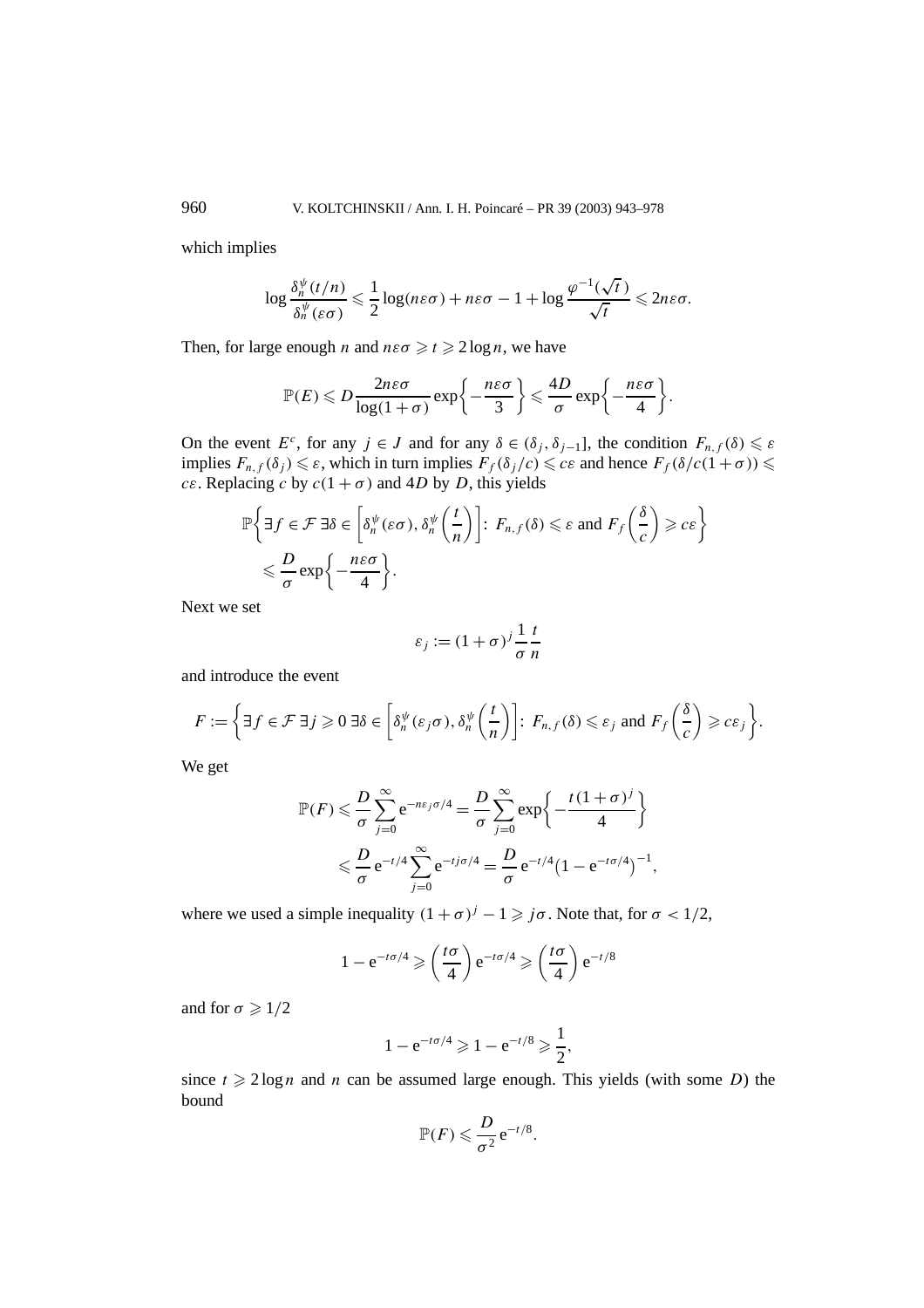On the event *F<sup>c</sup>*, for any *j*, for any  $\varepsilon \in (\varepsilon_{j-1}, \varepsilon_j]$ , for all  $f \in \mathcal{F}$  and for any

$$
\delta \in \left[\delta_n^{\psi}(\varepsilon \sigma), \delta_n^{\psi}\left(\frac{t}{n}\right)\right] \subset \left[\delta_n^{\psi}(\varepsilon_j \sigma), \delta_n^{\psi}\left(\frac{t}{n}\right)\right],
$$

the condition  $F_{n,f}(\delta) \leq \varepsilon$  implies  $F_{n,f}(\delta) \leq \varepsilon_j$ , which implies that  $F_f(\delta/c) \leq c\varepsilon_j$  and hence  $F_f(\delta/c) \leq c(1 + \sigma)\varepsilon$ . If we replace *c* by  $c(1 + \sigma)$ , the above remarks allow us to show that

$$
\mathbb{P}\left\{\exists f \in \mathcal{F} \exists \varepsilon \geq \frac{t}{\sigma n} \exists \delta \in \left[\delta_n^{\psi}(\varepsilon \sigma), \delta_n^{\psi}\left(\frac{t}{n}\right)\right] : F_{n,f}(\delta) \leq \varepsilon \text{ and } F_f\left(\frac{\delta}{c}\right) \geq c\varepsilon\right\}
$$
  

$$
\leq \frac{D}{\sigma^2} \exp\left\{-\frac{t}{8}\right\}.
$$

If  $\delta \leqslant \delta_n^{\psi}(t/n)$  and

$$
\varepsilon := F_{n,f}(\delta) \vee \frac{\varepsilon_n^{\psi}(\delta)}{\sigma},
$$

we have  $\varepsilon_n^{\psi}(\delta) \geq t/n$  and hence  $\varepsilon \geq t/(\sigma n)$ . At the same time, we have  $\varepsilon \sigma \geq \varepsilon_n^{\psi}(\delta)$ , which implies  $\delta \geq \delta_n^{\psi}(\varepsilon \sigma)$ . Therefore, we obtain

$$
\mathbb{P}\bigg\{\exists f\in\mathcal{F}\,\exists\delta\leqslant\delta_n^{\psi}\left(\frac{t}{n}\right):\,F_f\left(\frac{\delta}{c}\right)\geqslant c\bigg[F_{n,f}(\delta)\vee\frac{\varepsilon_n^{\psi}(\delta)}{\sigma}\bigg]\bigg\}\leqslant\frac{D}{\sigma^2}\exp\bigg\{-\frac{t}{8}\bigg\}.
$$

The proof of the second inequality is similar.  $\Box$ 

*Proof of Theorem* 4*.* – We set  $t_n := \frac{1+\gamma}{\theta} \log n$  with  $\gamma \in (0, (a\theta)/2 - 1)$ . Theorem 3 implies that the event

$$
\left\{\exists f \in \mathcal{F} \, \exists \delta \in \left[\hat{\delta}_n^{\psi}(f), \delta_n^{\psi}\left(\frac{t_n}{n}\right)\right] : \, F_f\left(\frac{\delta}{c(\sigma)}\right) \geq \frac{c(\sigma)}{\sigma} F_{n,f}(\delta) \right\}
$$

occurs with probability at most

$$
A(\sigma) e^{-\theta t_n} = A(\sigma) n^{-1-\gamma}.
$$

By Borel–Cantelli Lemma, this implies that with probability 1

$$
\exists N \geqslant 1 \,\forall n \geqslant N \,\forall f \in \mathcal{F} \,\forall \delta \in \left[\hat{\delta}_n^{\psi}(f), \delta_n^{\psi}\left(\frac{t_n}{n}\right)\right] : \, F_f\left(\frac{\delta}{c(\sigma)}\right) \leqslant \frac{c(\sigma)}{\sigma} F_{n,f}(\delta). \tag{3.5}
$$

The condition  $\psi(x) \geqslant \sqrt{ax} \sqrt{\log(e/x)}$  for  $x \leqslant 1$  implies that  $\varphi^{-1}(\sqrt{y}) \geqslant e^{1-y/a}$  for  $y \ge a$ , which in turn implies that

$$
\delta_n^{\psi}\left(\frac{t_n}{n}\right) \geqslant \frac{e^{-t_n/a}}{\sqrt{t_n}} n^{1/2} = t_n^{-1/2} n^{1/2 - (1+\gamma)/(a\theta)} \to \infty.
$$

Since

$$
\sup_{f \in \mathcal{F}} P\{f \ge u\} \to 0 \quad \text{as } u \to \infty
$$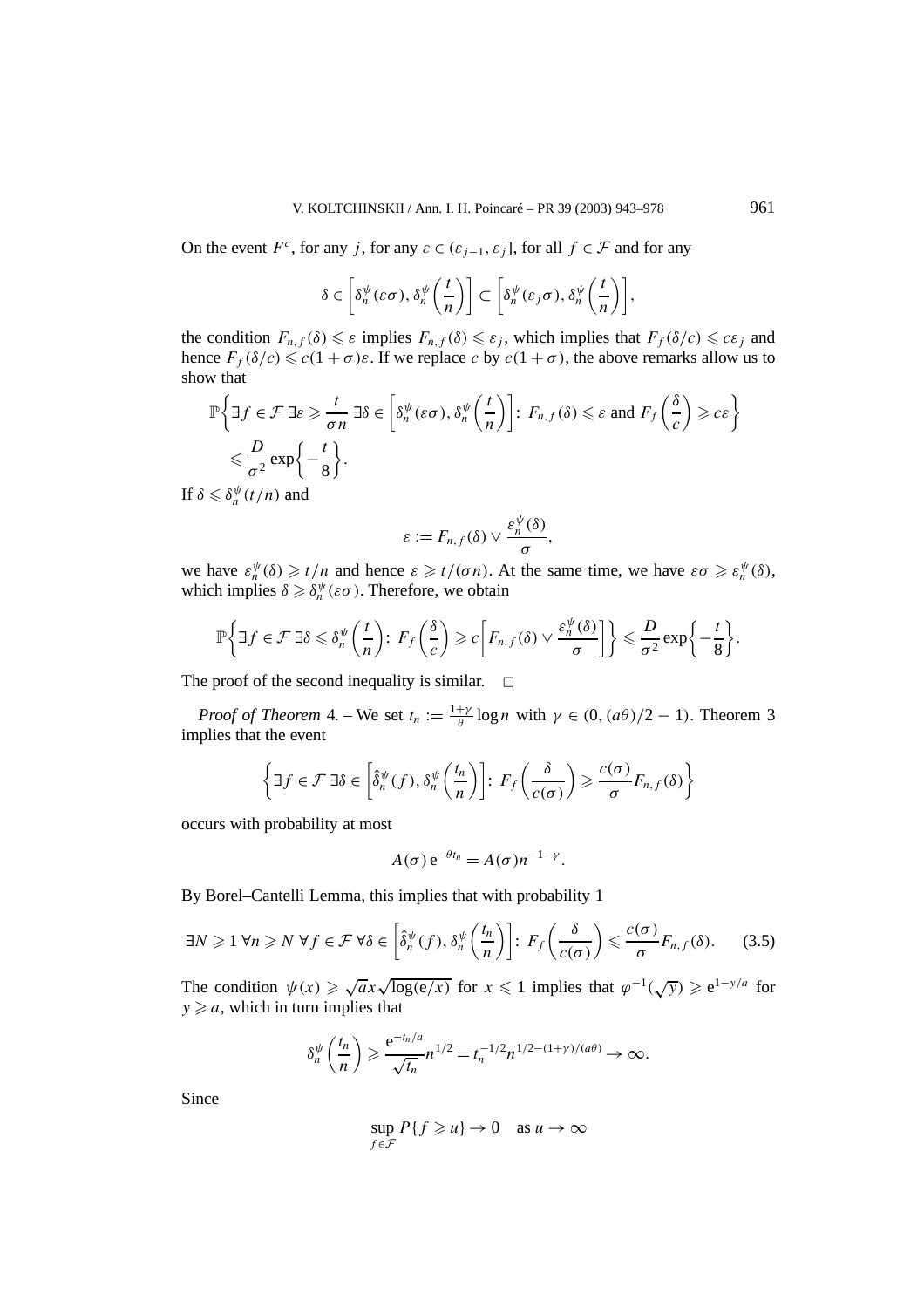and a.s.

$$
\lim_{u \to \infty} \limsup_{n \to \infty} \sup_{f \in \mathcal{F}} P_n\{f \geq u\} = 0
$$

(see the proof of Theorem 2), we get

$$
\inf_{f \in \mathcal{F}} F_{n,f}\left(\delta_n^{\psi}\left(\frac{t_n}{n}\right)\right) \to 1 \quad \text{a.s.}
$$

This implies that with probability 1

$$
\exists N \geqslant 1 \,\forall n \geqslant N \,\forall f \in \mathcal{F} \,\forall \delta \geqslant \delta_n^{\psi} \left( \frac{t_n}{n} \right) : \, F_f \left( \frac{\delta}{c(\sigma)} \right) \leqslant 1 \leqslant \frac{c(\sigma)}{\sigma} F_{n,f}(\delta), \tag{3.6}
$$

(provided that  $c(\sigma)/\sigma > 1$ ). Together with (3.5) this proves (2.15).

The proof of (2.16) is exactly the same.

The proof of (2.17) and (2.18) is also similar, if one takes into account the following observations made in the proof of Theorem 2 (specifically, see the derivation of (3.2) and (3.3)). First, by (3.3), for large enough *n*

$$
\delta_n^{\phi}\left(\frac{t_n}{n}\right) \geqslant \delta_n^{\psi}\left(\frac{t_n\sigma}{n}\right) \geqslant \delta_n^{\psi}\left(\frac{t_n}{n}\right).
$$

Therefore,  $\delta \leq \delta_n^{\psi}(t_n/n)$  implies  $\delta \leq \delta_n^{\phi}(t_n/n)$ , which is equivalent to  $\varepsilon := \varepsilon_n^{\phi}(\delta) \geq t_n/n$ . Because of this (see the proof of (3.2)), we have  $\delta_n^{\psi}(\varepsilon\sigma)\sqrt{\varepsilon\sigma} \leq \kappa$ , which implies that that  $\delta_n^{\psi}(\varepsilon\sigma)\sqrt{\varepsilon\sigma} \leq \kappa$ .  $\delta_n^{\psi}(\varepsilon\sigma) \leq \delta_n^{\phi}(\varepsilon) = \delta$ , or, equivalently,  $\varepsilon_n^{\phi}(\delta) \geq \frac{1}{\sigma} \varepsilon_n^{\psi}(\delta)$ . This allows us to rewrite the first bound of Theorem 3 the following way

$$
\mathbb{P}\bigg\{\exists f \in \mathcal{F} \, \exists \delta \leqslant \delta_n^{\psi}\left(\frac{t_n}{n}\right): \, F_f\left(\frac{\delta}{c(\sigma)}\right) \geqslant c(\sigma)\big[F_{n,f}(\delta) \vee \varepsilon_n^{\phi}(\delta)\big]\bigg\} \leqslant A(\sigma) \exp\{-\theta t_n\}.\tag{3.7}
$$

By the definition of  $\hat{\delta}_n^{\phi}(f)$ , this implies that the event

$$
\left\{\exists f \in \mathcal{F} \, \exists \delta \in \left[\hat{\delta}_n^{\phi}(f), \delta_n^{\psi}\left(\frac{t_n}{n}\right)\right] : \, F_f\left(\frac{\delta}{c(\sigma)}\right) \geqslant c(\sigma) F_{n,f}(\delta) \right\}
$$

occurs with probability at most  $A(\sigma)n^{-1-\gamma}$ , and, by Borel–Cantelli Lemma (as in the proof of (3.5)), with probability 1

$$
\exists N \geqslant 1 \,\forall n \geqslant N \,\forall f \in \mathcal{F} \,\forall \delta \in \left[\hat{\delta}_n^{\phi}(f), \delta_n^{\psi}\left(\frac{t_n}{n}\right)\right]:\,F_f\left(\frac{\delta}{c(\sigma)}\right) \leqslant c(\sigma)F_{n,f}(\delta).
$$

Since we can assume that  $c(\sigma) > 1$  for all  $\sigma \in (0, 1]$ , we can get rid of the restriction  $\delta \leq \delta_n^{\psi}(t_n/n)$  by exactly the same argument as before (see (3.6)). Given  $c > 1$ , we can choose  $\sigma$  small enough so that  $c(\sigma) < c$  and conclude that with probability 1

$$
\exists N \geqslant 1 \,\forall n \geqslant N \,\forall f \in \mathcal{F} \,\forall \delta \geqslant \hat{\delta}_n^{\phi}(f): \, F_f\left(\frac{\delta}{c}\right) \leqslant c \, F_{n,f}(\delta),
$$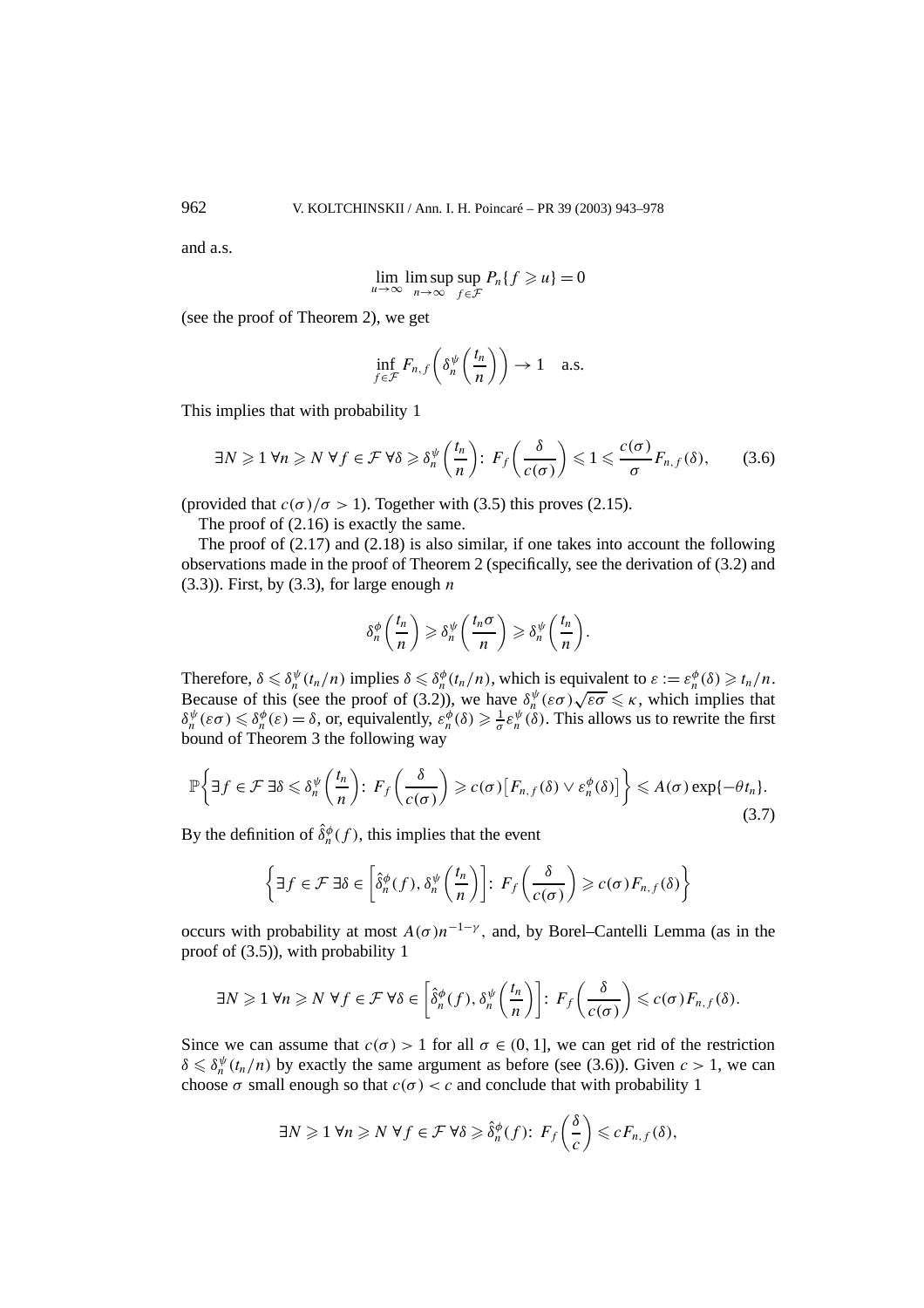and since the last events are monotone with respect to *c*, this completes the proof of (2.17). Similarly, the second bound of Theorem 3 leads to (2.18).  $\Box$ 

*Proof of Theorem* 5*. –* The method of the proof was developed in Koltchinskii and Panchenko [8,9]. Throughout the proof "const" denotes a constant; its values can be different in different places. Define

$$
r_0 := 1, \quad r_{k+1} = \left(\varepsilon + C\sqrt{r_k \varepsilon \sigma}\right) \wedge 1 \tag{3.8}
$$

where  $C = c(1 + \mathbb{E}D_n)$  with a sufficiently large constant  $c > 1$  (which will be determined where  $C = C(1 + E D_n)$  with a sufficiently large constant  $c > 1$  (which will be determined<br>later in the process of the proof). A simple induction shows that either  $\varepsilon + C\sqrt{\varepsilon \sigma} \ge 1$ and  $r_k \equiv 1$ , or  $\varepsilon + C\sqrt{\varepsilon \sigma} < 1$ , and in the last case  $\{r_k\}$  is a nonincreasing sequence that converges to the solution  $\bar{r}$  of the equation

$$
\bar{r} = \varepsilon + C\sqrt{\bar{r}\varepsilon\sigma}.
$$
\n(3.9)

A simple computation shows that  $\bar{r}$  is bounded from above by  $\varepsilon(1 + b\sqrt{\sigma})$  with some constant *b* > 0. Let  $d_k := r_k - \bar{r}$ . Then

$$
d_{k+1} = r_{k+1} - \bar{r} = C\sqrt{\varepsilon \sigma} \left( \sqrt{r_k} - \sqrt{\bar{r}} \right) \leqslant C\sqrt{\varepsilon \sigma} \sqrt{r_k - \bar{r}} = C\sqrt{\varepsilon \sigma} \sqrt{d_k}.
$$

By induction, this implies that

$$
d_k \leq C^{1+2^{-1}+\cdots+2^{-(k-1)}} (\varepsilon \sigma)^{2^{-1}+\cdots+2^{-k}} = C^{2(1-2^{-k})} (\varepsilon \sigma)^{1-2^{-k}} = (C \sqrt{\varepsilon \sigma})^{2(1-2^{-k})}.
$$

As soon as

$$
2^{k} \geqslant \frac{\log_2(\varepsilon \sigma)^{-1}}{1 + (1 - \lambda) \log_2 \sigma^{-1}},\tag{3.10}
$$

we have  $d_k \leq 2C^2 \varepsilon \sigma^{\lambda}$ . If  $\lambda \leq 1/2$ , we also have in this case (with some constant *b*)

$$
r_k \leqslant \varepsilon \left(1 + b \sigma^{\lambda}\right).
$$

Next we define

$$
\tilde{r}_0 := 1, \quad \tilde{r}_{k+1} = C\sqrt{\tilde{r}_k \varepsilon \sigma} \wedge 1.
$$

Clearly  $\tilde{r}_k \le r_k$  for all  $k \ge 0$ . We also have (in the case when  $C \sqrt{\varepsilon \sigma} < 1$ )

$$
\tilde{r}_k = C^{1+2^{-1}+\cdots+2^{-(k-1)}} (\varepsilon \sigma)^{2^{-1}+\cdots+2^{-k}} = C^{2(1-2^{-k})} (\varepsilon \sigma)^{1-2^{-k}} = (C \sqrt{\varepsilon \sigma})^{2(1-2^{-k})}.
$$

Let  $\gamma_k := (\varepsilon \sigma / \tilde{r}_k)^{1/2} = C^{2^{-k}-1} (\varepsilon \sigma)^{2^{-k-1}}$ . Then

$$
\gamma_{k-1} + \gamma_{k-2} + \dots + \gamma_0 = C^{-1} \left[ C \sqrt{\varepsilon \sigma} + \left( C \sqrt{\varepsilon \sigma} \right)^{2^{-1}} + \dots + \left( C \sqrt{\varepsilon \sigma} \right)^{2^{-k}} \right] \leq C^{-1} \left( C \sqrt{\varepsilon \sigma} \right)^{2^{-k}} \left( 1 - \left( C \sqrt{\varepsilon \sigma} \right)^{2^{-k}} \right)^{-1} . \tag{3.11}
$$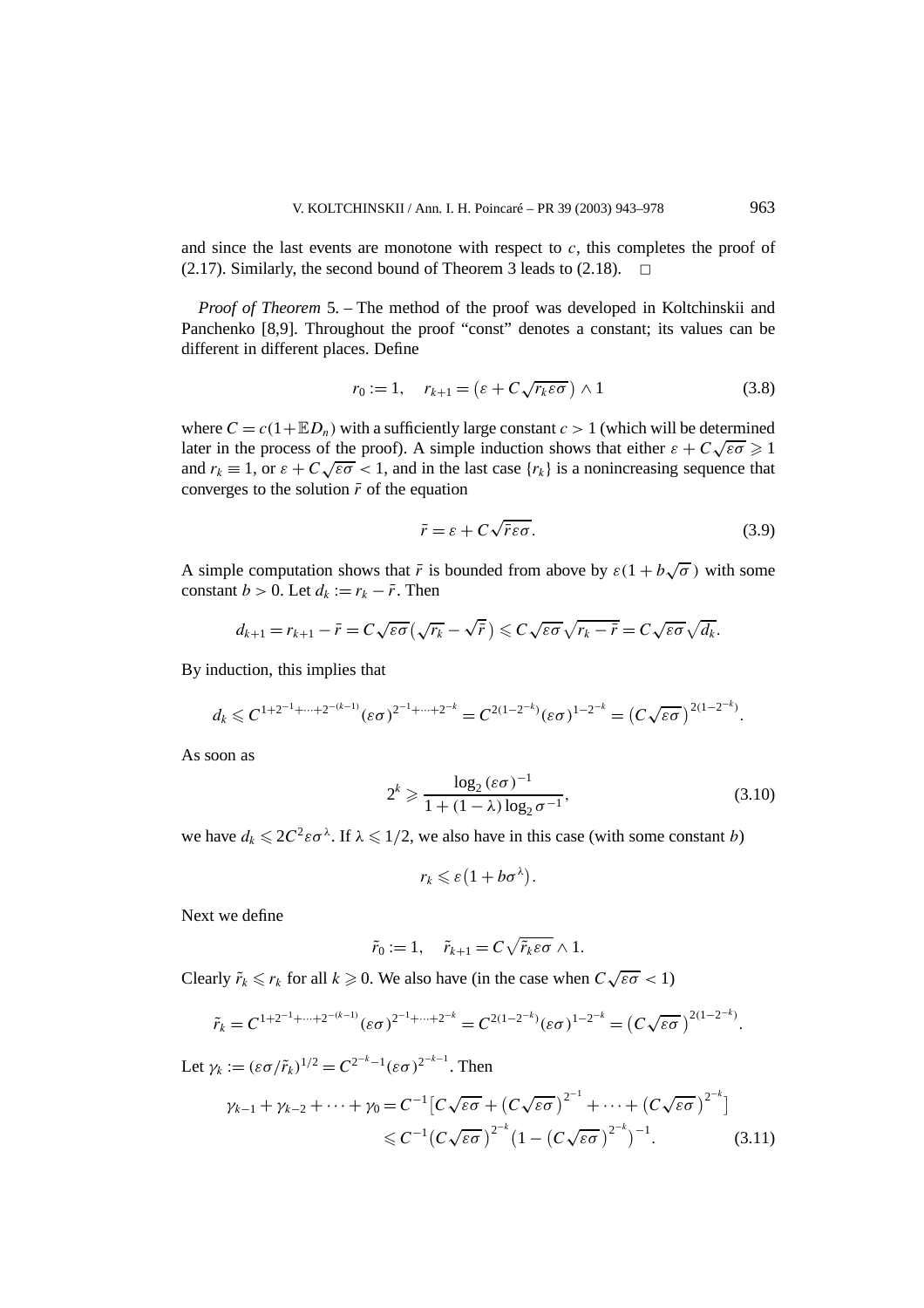As far as

$$
2^{k+1} \leq v^{-1} \frac{\log_2(\varepsilon \sigma)^{-1}}{\log_2 \sigma^{-1} + (4v)^{-1}},
$$
\n(3.12)

we have

$$
\left(C\sqrt{\varepsilon\sigma}\,\right)^{2^{-k}}\leqslant 2^{-1/4}\sqrt{C}\sigma^{\nu}
$$

and hence

$$
\gamma_{k-1} + \gamma_{k-2} + \dots + \gamma_0 \leq 2^{-1/4} C^{-1/2} \sigma^{\nu} (1 - 2^{-1/4} C^{1/2} \sigma^{\nu})^{-1} \leq 2 C^{-1/2} \sigma^{\nu}, \qquad (3.13)
$$

provided that  $\sigma \le 2^{-1/\nu}C^{-1/(2\nu)}$ . Note also that if  $\varepsilon < C^{-4}$ , then, for  $\sigma \in (0, 1]$ ,  $C\sqrt{\varepsilon \sigma} \le$  $(\varepsilon \sigma)^{1/4}$ , which implies

$$
\left(C\sqrt{\varepsilon\sigma}\,\right)^{2^{-k}}\leqslant 2^{-1/8}\sigma^{\nu/2}\leqslant 2^{-1/8}
$$

and

$$
\gamma_{k-1} + \gamma_{k-2} + \cdots + \gamma_0 \leq C^{-1} \frac{2^{-1/8}}{1 - 2^{-1/8}} \leq \frac{1}{2}
$$

(for a sufficiently large *C*). If  $\sigma > 2^{-1/\nu}C^{-1/(2\nu)}$  and  $\varepsilon \geq C^{-4}$ , then the inequalities of the theorem are trivially satisfied by choosing the constant *B* large enough (so that  $B_\lambda(\sigma)\varepsilon$ ) 1). With an exception of this trivial case, we have (assuming that  $2C^{-1/2}$  ≤  $C^{1/2}$ )

$$
\gamma_{k-1} + \gamma_{k-2} + \cdots + \gamma_0 \leqslant \sqrt{C} \sigma^{\nu} \wedge 2^{-1}.
$$
 (3.14)

Note that if  $\lambda + 4\nu \le 1$ , then both (3.10) and (3.12) are satisfied for some *k*.

Let  $\delta > 0$ . Define

$$
\delta_0 = \delta
$$
,  $\delta_k := \delta(1 - \gamma_0 - \dots - \gamma_{k-1})$ ,  $\delta_{k,1/2} = \frac{1}{2}(\delta_k + \delta_{k+1})$ ,  $k \ge 1$ .

Next we set  $\mathcal{F}_0 := \mathcal{F}$ , and define recursively

$$
\mathcal{F}_{k+1} := \bigg\{ f \in \mathcal{F}_k \colon F_f(\delta_{k,1/2}) \leqslant \varepsilon + \frac{C}{2} \sqrt{r_k \varepsilon \sigma} \wedge 1 \bigg\}.
$$

For  $k \geq 0$ , consider a continuous function  $\varphi_k$  from R into [0, 1] such that  $\varphi_k(u) = 1$  for  $u \leq \delta_{k,1/2}$ ,  $\varphi_k(u) = 0$  for  $u \geq \delta_k$ , and  $\varphi_k$  is linear for  $\delta_{k,1/2} \leq u \leq \delta_k$ . Also, for  $k \geq 1$ , let  $\bar{\varphi}_k$  be a continuous function from R into [0, 1] such that  $\bar{\varphi}_k(u) = 1$  for  $u \leq \delta_k$ ,  $\bar{\varphi}_k(u) = 0$ for  $u \geq \delta_{k-1,1/2}$ , and  $\bar{\varphi}_k$  is linear for  $\delta_k \leq u \leq \delta_{k-1,1/2}$ . It follows from (3.14) that  $\delta_k \in (\delta(1 - a\sigma^{\nu} \wedge 2^{-1}), \delta)$  for all *k* such that (3.12) holds (with some *a* > 0). Let us introduce the following function classes:

$$
\mathcal{G}_k := \{ \varphi_k \circ f : f \in \mathcal{F}_k \} \cup \{ 0 \}, \quad k \geqslant 0,
$$

and

$$
\overline{\mathcal{G}}_k := \{ \overline{\varphi}_k \circ f : f \in \mathcal{F}_k \} \cup \{0\}, \quad k \geq 1.
$$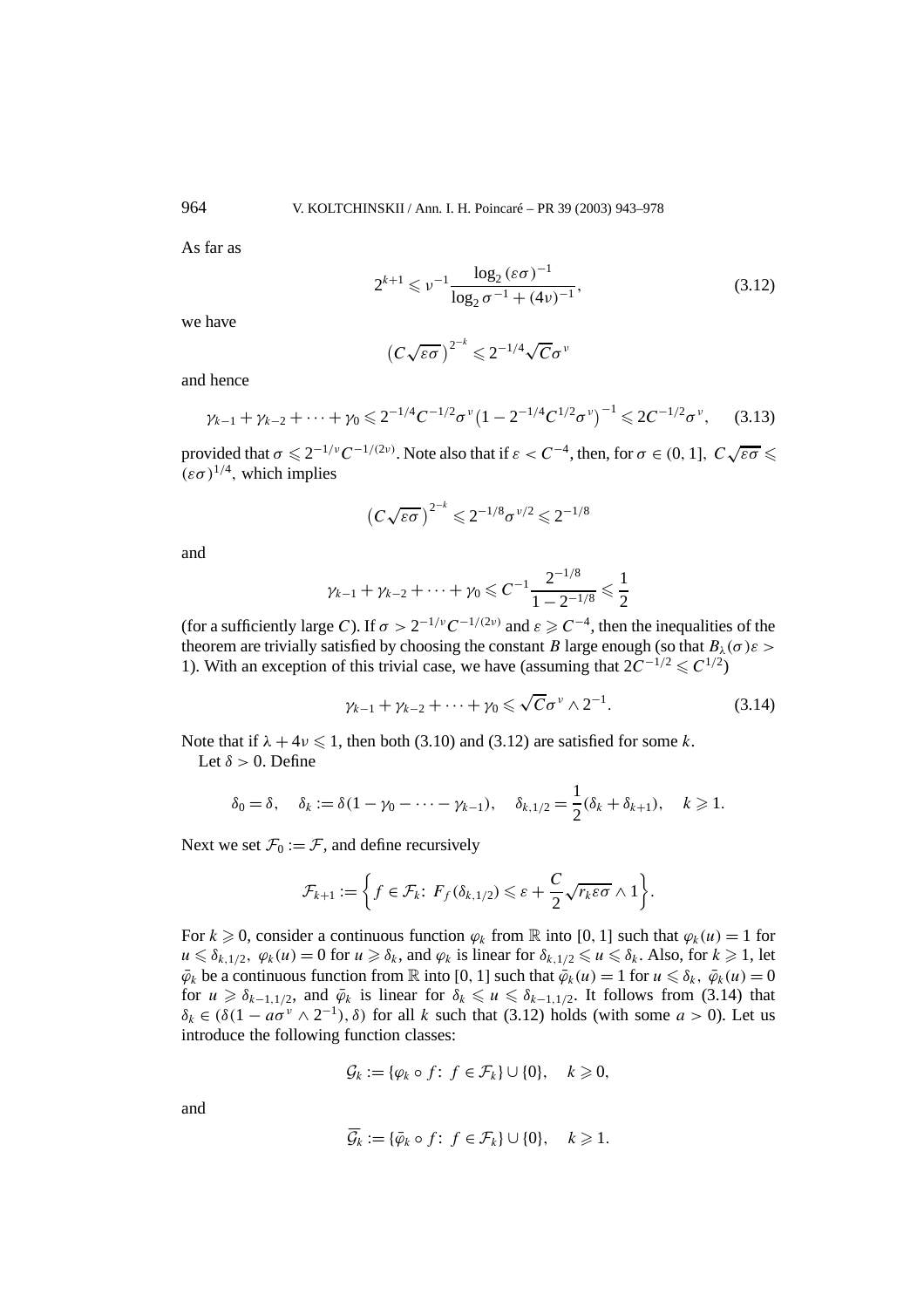Then, for  $k \geqslant 1$ ,

$$
\sup_{g \in \mathcal{G}_k} P g^2 \leq \sup_{f \in \mathcal{F}_k} F_f(\delta_k) \leq \sup_{f \in \mathcal{F}_k} F_f(\delta_{k-1,1/2}) \leq \varepsilon + \frac{C}{2} \sqrt{r_{k-1} \varepsilon \sigma} \wedge 1 \leq r_k
$$

and

$$
\sup_{g\in \overline{\mathcal{G}}_k} P g^2 \leq \sup_{f\in \mathcal{F}_k} F_f(\delta_{k-1,1/2}) \leq \varepsilon + \frac{C}{2} \sqrt{r_{k-1} \varepsilon \sigma} \wedge 1 \leq r_k.
$$

(For  $k = 0$ , the first inequality also holds since  $r_0 = 1$ .) Consider the events

$$
E^{(k)} := \{ || P_n - P ||_{\mathcal{G}_{k-1}} \leqslant K_1 \mathbb{E} || P_n - P ||_{\mathcal{G}_{k-1}} + K_2 \sqrt{r_{k-1} \varepsilon \sigma} + K_3 \varepsilon \sigma \}
$$
  

$$
\cap \{ || P_n - P ||_{\overline{\mathcal{G}}_k} \leqslant K_1 \mathbb{E} || P_n - P ||_{\overline{\mathcal{G}}_k} + K_2 \sqrt{r_k \varepsilon \sigma} + K_3 \varepsilon \sigma \}, \quad k \geqslant 1,
$$

By concentration inequalities of Talagrand [17,18] (see also Massart [14]), for some values of the numerical constants  $K_1, K_2, K_3 > 0$ ,

$$
\mathbb{P}((E^{(k)})^c) \leq 2e^{-n\varepsilon\sigma/2}.
$$

We set  $E_0 = \Omega$ ,

$$
E_N := \bigcap_{k=1}^N E^{(k)}, \quad N \geqslant 1.
$$

Clearly,

$$
\mathbb{P}(E_N^c) \leq 2N e^{-n\varepsilon \sigma/2}.
$$
 (3.15)

We will prove by induction with respect to *N* the following statement: *For any N such that*

$$
N + 1 \le \log_2 \frac{1}{\nu} \frac{\log_2(\varepsilon \sigma)^{-1}}{\log_2 \sigma^{-1} + (4\nu)^{-1}},
$$
\n(3.16)

*we have on the event*  $E_N$ :

(i) 
$$
\forall f \in \mathcal{F}
$$
  $F_{n,f}(\delta) \leq \varepsilon \implies f \in \mathcal{F}_N$ 

*and*

(ii) 
$$
\sup_{f \in \mathcal{F}_k} F_{n,f}(\delta_k) \leq r_k, \quad 0 \leq k \leq N.
$$

The statement holds for  $N = 0$ . We assume that it holds for some  $N \geq 0$ , such that  $N + 1$  still satisfies condition (3.16). Then, on the event  $E_N$ ,

$$
\sup_{f\in\mathcal{F}_k} F_{n,f}(\delta_k) \leqslant r_k, \quad 0\leqslant k\leqslant N,
$$

and

$$
\forall f \in \mathcal{F} \ F_{n,f}(\delta) \leqslant \varepsilon \quad \Longrightarrow \quad f \in \mathcal{F}_N.
$$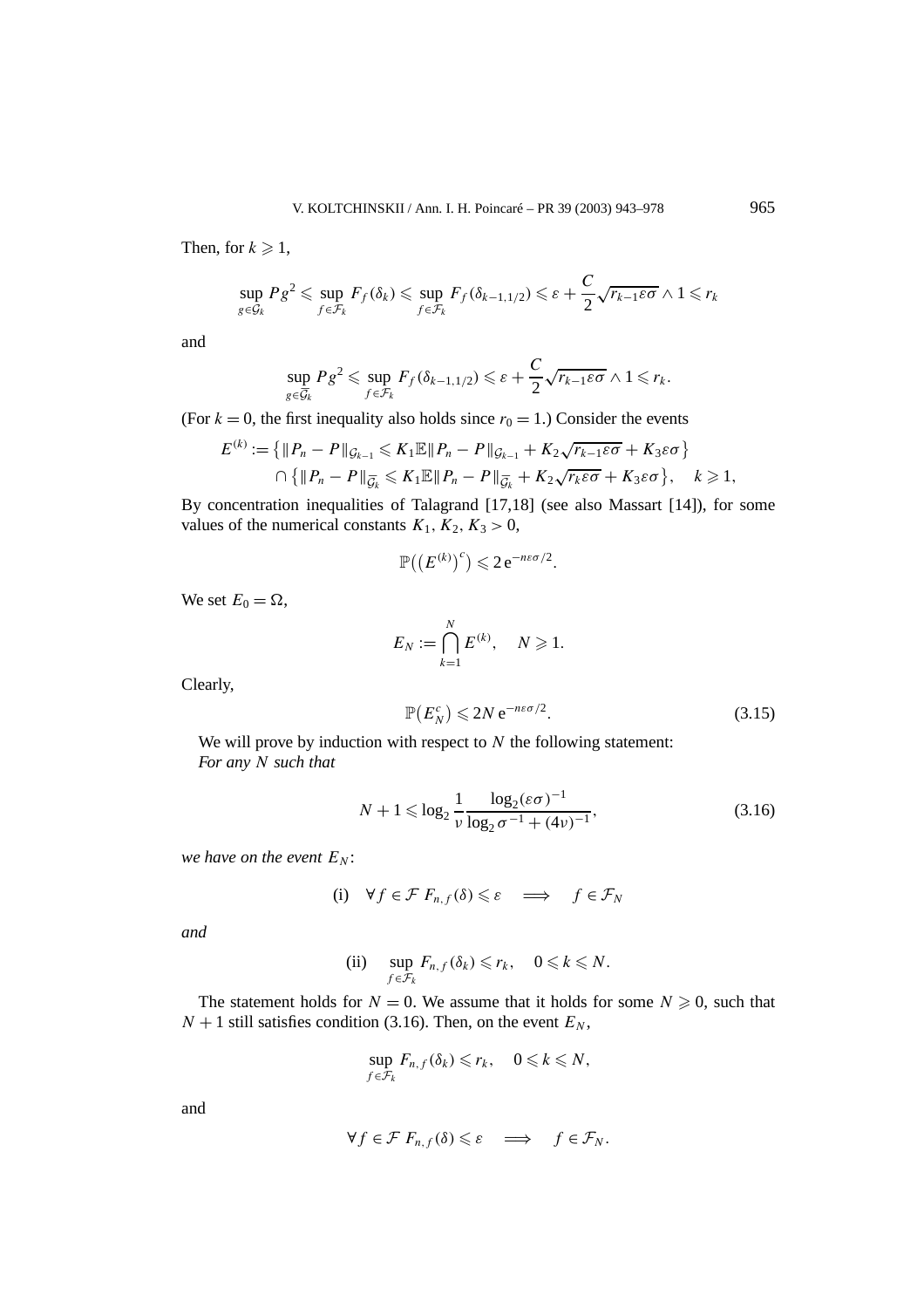Suppose that  $F_{n,f}(\delta) \leq \varepsilon$  for some  $f \in \mathcal{F}$ . The induction assumptions imply that  $f \in \mathcal{F}_N$ on the event  $E_N$ . Hence, on the event  $E_{N+1}$ ,

$$
F_f(\delta_{N,1/2}) \leq F_{n,f}(\delta_N) + ||P_n - P||_{\mathcal{G}_N}
$$
  
\$\leq \varepsilon + K\_1 \mathbb{E} ||P\_n - P||\_{\mathcal{G}\_N} + K\_2 \sqrt{r\_N \varepsilon \sigma} + K\_3 \varepsilon \sigma. \qquad (3.17)\$

Given a class  $G$ , let

$$
\widehat{R}_n(\mathcal{G}) := \left\| n^{-1} \sum_{i=1}^n \varepsilon_i \delta_{X_i} \right\|_{\mathcal{G}},
$$

where  $\{\varepsilon_i\}$  is a sequence of i.i.d. Rademacher random variables. The symmetrization inequality yields

$$
\mathbb{E} \|P_n - P\|_{\mathcal{G}_N} \leqslant 2 \mathbb{E} I_{E_N} \mathbb{E}_\varepsilon \widehat{R}_n(\mathcal{G}_N) + 2 \mathbb{E} I_{E_N^c} \mathbb{E}_\varepsilon \widehat{R}_n(\mathcal{G}_N). \tag{3.18}
$$

Using the entropy inequalities for subgaussian processes (see van der Vaart and Wellner [20], Corollary 2.2.8), we get

$$
\mathbb{E}_{\varepsilon}\widehat{R}_n(\mathcal{G}_N) \leqslant \frac{\text{const}}{\sqrt{n}} \int\limits_{0}^{(2\sup_{g\in\mathcal{G}_N} P_n g^2)^{1/2}} H_{d_{P_n,2}}^{1/2}(\mathcal{G}_N; u) du. \tag{3.19}
$$

By the induction assumptions, on the same event *EN*

$$
\sup_{g\in\mathcal{G}_N} P_n g^2 \leq \sup_{f\in\mathcal{F}_N} F_{n,f}(\delta_N) \leq r_N.
$$

We use the bound on the Lipschitz constants of  $\varphi_{k-1}$  and  $\bar{\varphi}_k$ 

$$
L = 2(\delta_{k-1} - \delta_k)^{-1} = 2\delta^{-1}\gamma_{k-1}^{-1} = \frac{2}{\delta}\sqrt{\frac{\tilde{r}_{k-1}}{\varepsilon\sigma}} \leqslant \frac{2}{\delta}\sqrt{\frac{r_{k-1}}{\varepsilon\sigma}},
$$

to get

$$
d_{P_n,2}(\varphi_N\circ f;\varphi_N\circ g)=\left(n^{-1}\sum_{j=1}^n\bigl|\varphi_N\bigl(f(X_j)\bigr)-\varphi_N\bigl(g(X_j)\bigr)\bigr|^2\right)^{1/2}\leqslant\frac{2}{\delta}\sqrt{\frac{r_N}{\varepsilon\sigma}}d_{P_n,2}(f,g).
$$

By the definition of the class  $\mathcal{G}_N$ ,

$$
H_{d_{P_n,2}}^{1/2}(\mathcal{G}_N; u) \leqslant \sqrt{\log\bigg(N_{d_{P_n,2}}\bigg(\mathcal{F}; \frac{\delta \sqrt{\varepsilon \sigma u}}{2\sqrt{r_N}}\bigg)+1\bigg)}.
$$

Since for  $N \geq 1$ ,

$$
\sqrt{\log(N+1)} \leqslant \sqrt{\log N + \log\left(1 + \frac{1}{N}\right)} \leqslant \sqrt{\log N + \frac{1}{N}} \leqslant \sqrt{\log N} + 1,
$$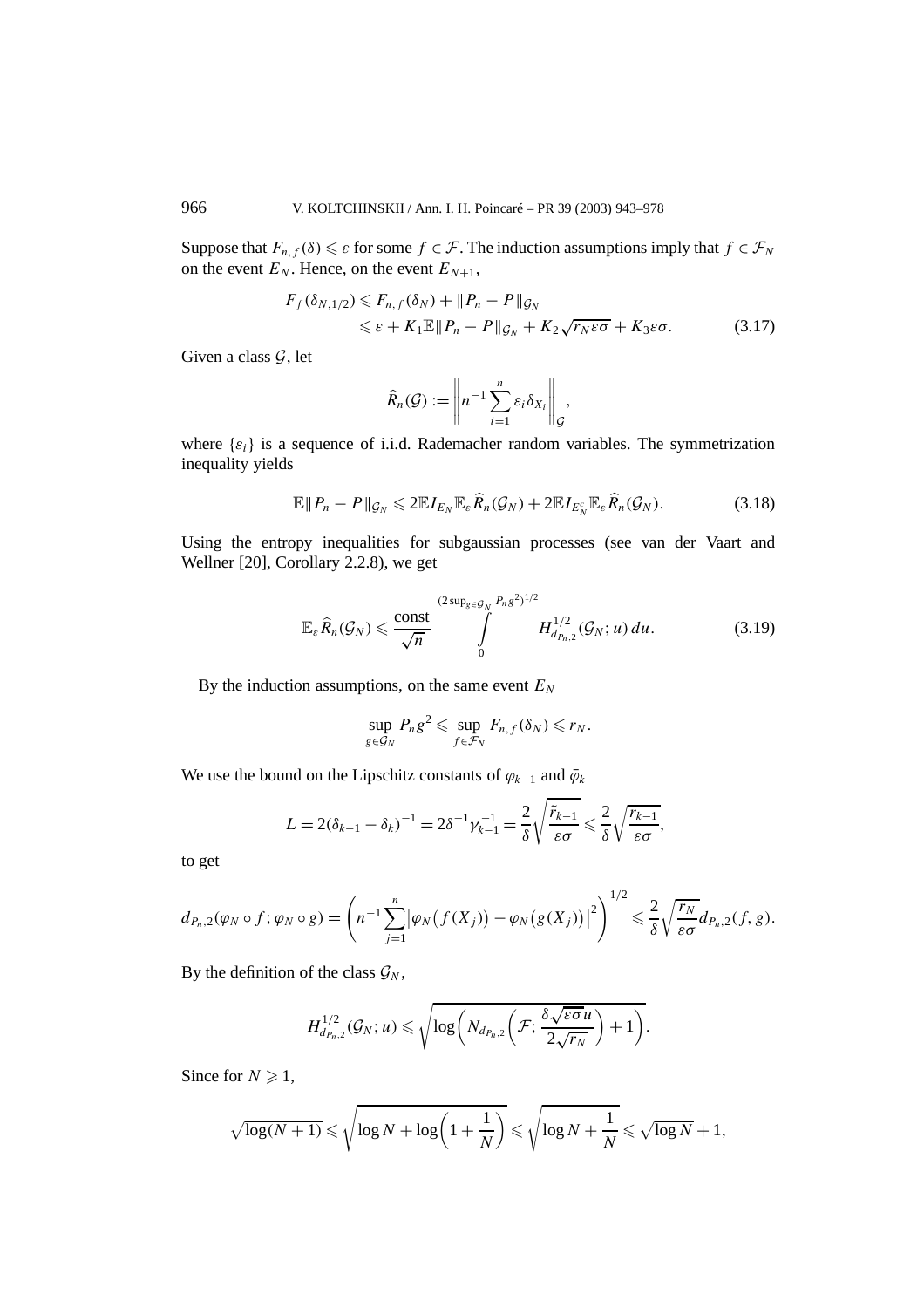we get

$$
H_{d_{P_n,2}}^{1/2}(\mathcal{G}_N; u) \le H_{d_{P_n,2}}^{1/2} \left(\mathcal{F}; \frac{\delta \sqrt{\varepsilon \sigma} u}{2\sqrt{r_N}}\right) + 1. \tag{3.20}
$$

Note that for  $\varepsilon\sigma \geqslant \varepsilon_n^{\psi}(\delta)$  the inequality  $\psi(\delta\sqrt{\varepsilon\sigma}/2)/(\delta\sqrt{n}) \leqslant \varepsilon\sigma$  holds. Recall also that  $\varepsilon \sigma \geqslant \frac{2 \log n}{n}$ . It follows that, on the event  $E_N$ ,

$$
\frac{1}{\sqrt{n}} \int_{0}^{(2\sup_{g\in\mathcal{G}_N} P_n g^2)^{1/2}} H_{d_{P_n,2}}^{1/2}(\mathcal{G}_N; u) du \leq \frac{1}{\sqrt{n}} \int_{0}^{(2r_N)^{1/2}} \left[ H_{d_{P_n,2}}^{1/2} \left( \mathcal{F}; \frac{\delta \sqrt{\varepsilon \sigma} u}{2 \sqrt{r_N}} \right) + 1 \right] du
$$
  

$$
\leq \frac{1}{\sqrt{n}} \frac{2\sqrt{r_N}}{\delta \sqrt{\varepsilon \sigma}} \int_{0}^{\delta \sqrt{\varepsilon \sigma}/2} H_{d_{P_n,2}}^{1/2}(\mathcal{F}; v) dv + \sqrt{\frac{2r_N}{n}} \leq \frac{1}{\sqrt{n}} \frac{2\sqrt{r_N}}{\delta \sqrt{\varepsilon \sigma}} D_n \psi \left( \frac{\delta \sqrt{\varepsilon \sigma}}{\sqrt{2}} \right)
$$

$$
+ \sqrt{2r_N \varepsilon \sigma} \leq \frac{2D_n \sqrt{r_N}}{\sqrt{\varepsilon \sigma}} \varepsilon \sigma + \sqrt{2r_N \varepsilon \sigma} \leq 2(D_n + 1) \sqrt{r_N \varepsilon \sigma}.
$$
(3.21)

Now (3.19) and (3.21) imply that on the same event

$$
\mathbb{E}_{\varepsilon}\widehat{R}_n(\mathcal{G}_N) \leqslant \text{const}(1+D_n)\sqrt{r_N \varepsilon\sigma}.
$$
\n(3.22)

Since  $\mathbb{E}_{\varepsilon} \widehat{R}_n(\mathcal{G}_{N+1}) \leq 1$ , we conclude from (3.15), (3.18) and (3.22) that

$$
\mathbb{E} \|P_n - P\|_{\mathcal{G}_N} \le \text{const}(1 + \mathbb{E} D_n) \sqrt{r_N \varepsilon \sigma} + 2 \mathbb{P}(E_N^c)
$$
  

$$
\le \text{const}(1 + \mathbb{E} D_n) \sqrt{r_N \varepsilon \sigma} + 4N e^{-n \varepsilon \sigma/2}.
$$

By condition (3.16) and the fact that  $\varepsilon \sigma \geqslant 2 \log n/n$ , we have

$$
4N e^{-n\varepsilon\sigma/2} \leq 4\log_2(4\log_2(\varepsilon\sigma)^{-1}) e^{-n\varepsilon\sigma/2} \leq \text{const}\cdot\varepsilon\sigma
$$

(we assume here that  $\varepsilon \sigma \leq \kappa$  for some  $\kappa \in (0, 1)$ ; note that if  $\varepsilon \sigma > \kappa$ , then also  $\epsilon \sigma^{\lambda} > \kappa$  and the bounds of the theorem become trivial with sufficiently large *B* so that  $B_{\lambda}(\sigma)\varepsilon > 1$ ). Therefore (note that  $r_N \geqslant \varepsilon \sigma$ ),

$$
\mathbb{E} \|P_n - P\|_{\mathcal{G}_N} \leqslant \text{const}(1 + \mathbb{E} D_n) \sqrt{r_N \varepsilon \sigma}.
$$

By (3.17), on the event  $E_{N+1}$ 

$$
F_f(\delta_{N,1/2}) \leq \varepsilon + \text{const}(1 + \mathbb{E}D_n)\sqrt{r_N\varepsilon\sigma}.
$$
 (3.23)

Choosing the constant *c* and thus also the constant  $C = c(1 + \mathbb{E}D_n)$  in the recurrent relationship (3.8) properly, we ensure that on the event  $E_{N+1}$ 

$$
F_f(\delta_{N,1/2}) \leq \varepsilon + \frac{C}{2} \sqrt{r_N \varepsilon \sigma}.
$$

This implies that  $f \in \mathcal{F}_{N+1}$  and proves the induction step for (i).

To prove (ii), note that on the event  $E_{N+1}$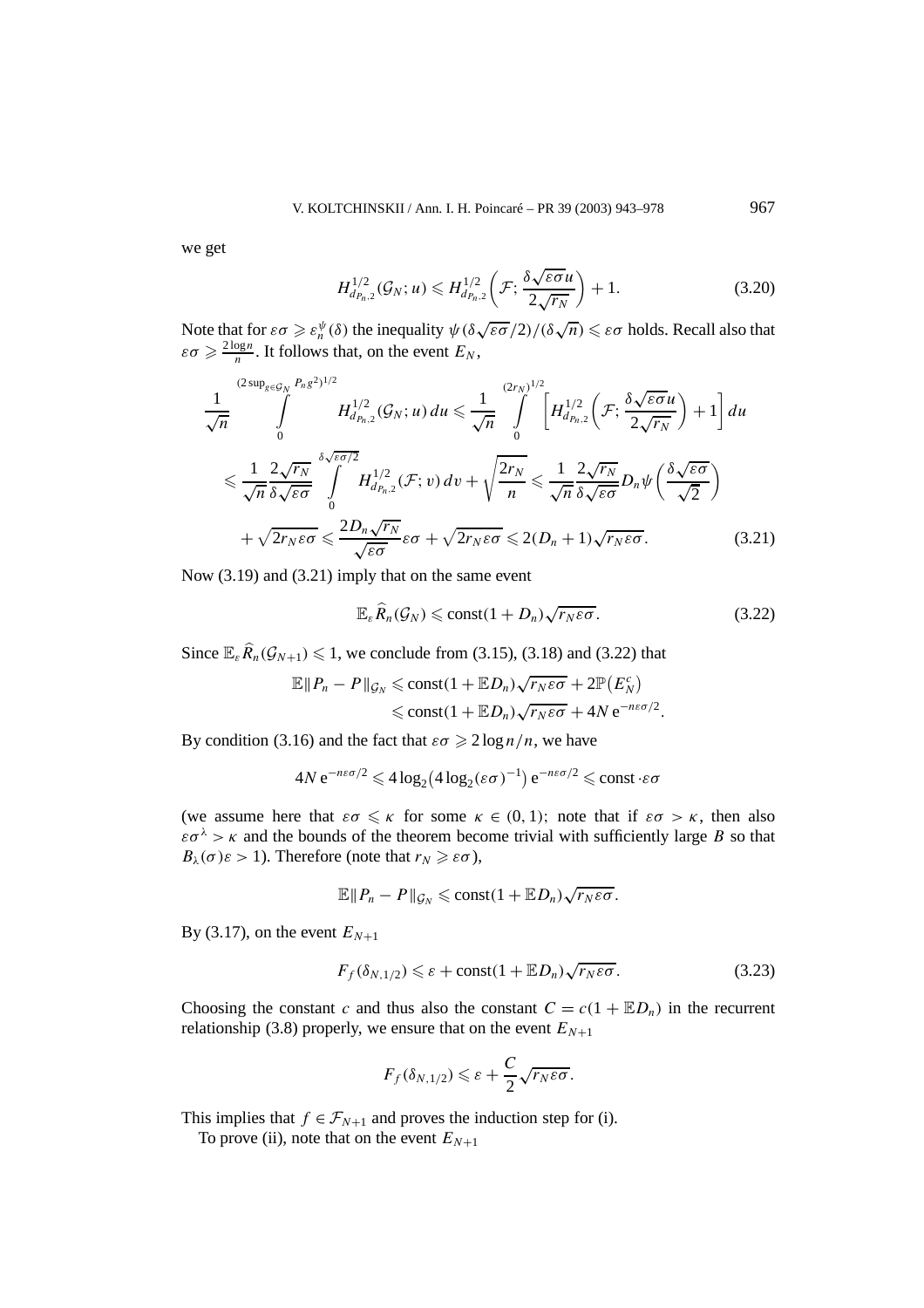968 V. KOLTCHINSKII / Ann. I. H. Poincaré – PR 39 (2003) 943–978

$$
\sup_{f \in \mathcal{F}_{N+1}} F_{n,f}(\delta_{N+1}) \leq \sup_{f \in \mathcal{F}_{N+1}} F_f(\delta_{N,1/2}) + ||P_n - P||_{\overline{\mathcal{G}}_{N+1}}
$$
  

$$
\leq \varepsilon + \frac{C}{2} \sqrt{r_N \varepsilon \sigma} + K_1 \mathbb{E} ||P_n - P||_{\overline{\mathcal{G}}_{N+1}} + K_2 \sqrt{r_{N+1} \varepsilon \sigma} + K_3 \varepsilon \sigma. \tag{3.24}
$$

Using the symmetrization inequality, we get

$$
\mathbb{E} \|P_n - P\|_{\overline{\mathcal{G}}_{N+1}} \leq 2 \mathbb{E} I_{E_N} \mathbb{E}_{\varepsilon} \widehat{R}_n(\overline{\mathcal{G}}_{N+1}) + 2 \mathbb{E} I_{E_N^c} \mathbb{E}_{\varepsilon} \widehat{R}_n(\overline{\mathcal{G}}_{N+1}). \tag{3.25}
$$

Similarly to (3.19)

$$
\mathbb{E}_{\varepsilon} R_n(\overline{\mathcal{G}}_{N+1}) \leq \frac{\text{const}}{\sqrt{n}} \int\limits_{0}^{(2\sup_{g\in\overline{\mathcal{G}}_{N+1}} P_n g^2)^{1/2}} H_{d_{P_n,2}}^{1/2}(\overline{\mathcal{G}}_{N+1}; u) du. \tag{3.26}
$$

The induction assumption implies that on the event  $E_{N+1}$ 

$$
\sup_{g \in \overline{\mathcal{G}}_{N+1}} P_n g^2 \leqslant \sup_{f \in \mathcal{F}_N} F_{n,f}(\delta_{N,1/2}) \leqslant r_N.
$$

Since the Lipschitz constant of  $\bar{\varphi}_k$  is bounded by  $(2/\delta)\sqrt{r_{k-1}/(\varepsilon \sigma)}$ , we have

$$
d_{P_n,2}(\bar{\varphi}_{N+1} \circ f; \bar{\varphi}_{N+1} \circ g) = \left( n^{-1} \sum_{j=1}^n |\bar{\varphi}_{N+1} \circ f(X_j) - \bar{\varphi}_{N+1} \circ g(X_j) |^2 \right)^{1/2}
$$
  

$$
\leq \frac{2}{\delta} \sqrt{\frac{r_N}{\varepsilon \sigma}} d_{P_n,2}(f,g).
$$

Similarly to (3.21), we have on the event  $E_{N+1}$ ,

$$
\frac{1}{\sqrt{n}} \int_{0}^{(2\sup_{g\in\overline{G}_{N+1}} P_n g^2)^{1/2}} H_{d_{P_n,2}}^{1/2}(\overline{G}_{N+1}; u) du \le \frac{1}{\sqrt{n}} \int_{0}^{(2r_N)^{1/2}} \left[H_{d_{P_n,2}}^{1/2}\left(\mathcal{F}; \frac{\delta \sqrt{\varepsilon \sigma} u}{2\sqrt{r_N}}\right) + 1\right] du
$$
  

$$
\le \frac{1}{\sqrt{n}} \frac{2\sqrt{r_N}}{\delta \sqrt{\varepsilon \sigma}} \int_{0}^{\delta \sqrt{\varepsilon \sigma}/2} H_{d_{P_n,2}}^{1/2}(\mathcal{F}; v) dv + \sqrt{\frac{2r_N}{n}}
$$
  

$$
\le \frac{1}{\sqrt{n}} \frac{2\sqrt{r_N}}{\delta \sqrt{\varepsilon \sigma}} D_n \psi \left(\frac{\delta \sqrt{\varepsilon \sigma}}{\sqrt{2}}\right) + \sqrt{2r_N \varepsilon \sigma}
$$
  

$$
\le \frac{2D_n \sqrt{r_N}}{\sqrt{\varepsilon \sigma}} \varepsilon \sigma + \sqrt{2r_N \varepsilon \sigma} \le 2(D_n + 1) \sqrt{r_N \varepsilon \sigma}.
$$
 (3.27)

Combining all the bounds, we prove that on the same event

$$
\sup_{f \in \mathcal{F}_{N+1}} F_{n,f}(\delta_{N+1}) \leqslant \varepsilon + \frac{C}{2} \sqrt{r_N \varepsilon \sigma} + \text{const}(1 + \mathbb{E} D_n) \sqrt{r_N \varepsilon \sigma}.
$$
 (3.28)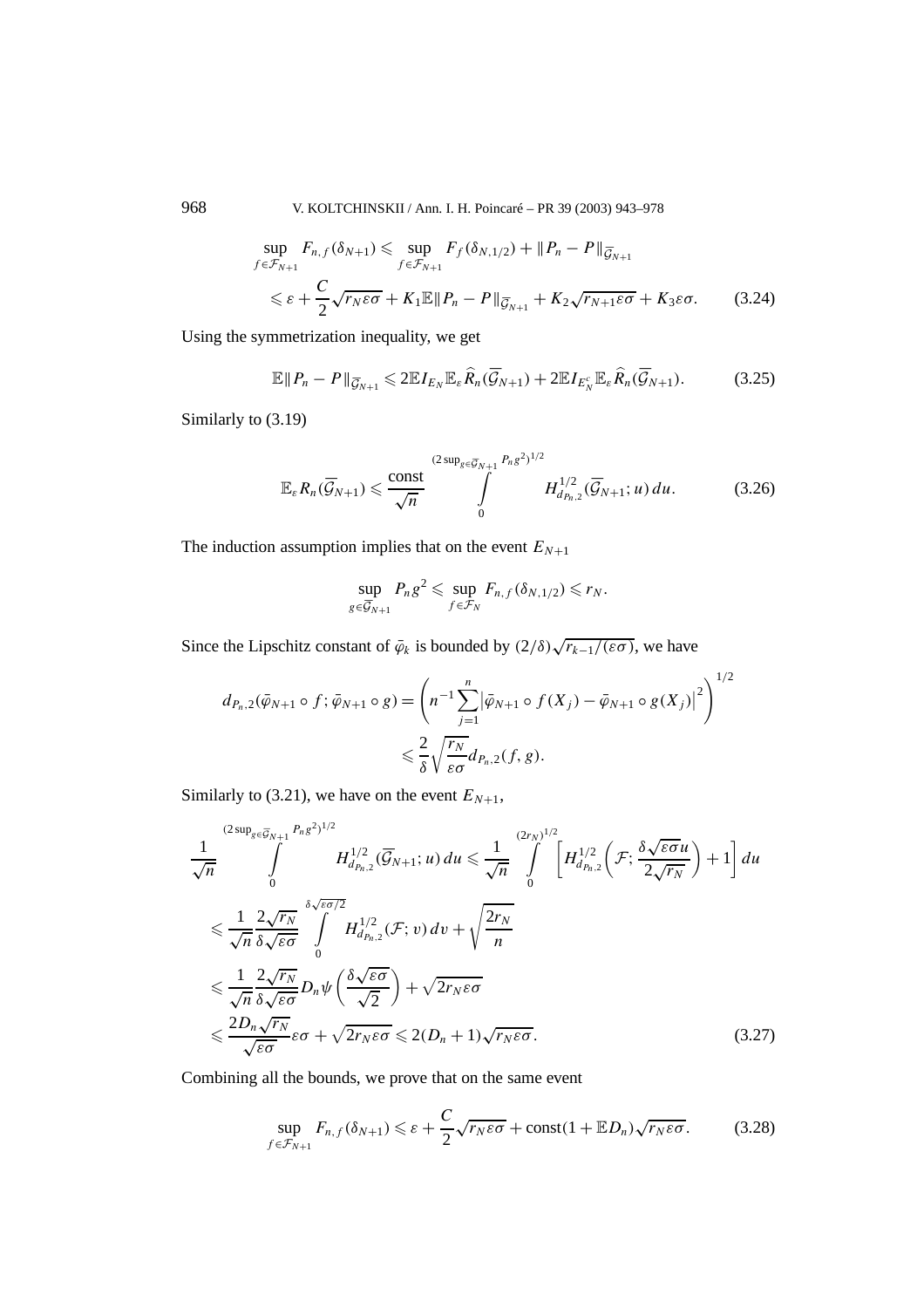Properly choosing the constant  $c > 0$  (and, thus, *C* in the recurrent relationship (3.8)), we get on the event  $E_{N+1}$ 

$$
\sup_{f \in \mathcal{F}_{N+1}} F_{n,f}(\delta_{N+1}) \leqslant (\varepsilon + C\sqrt{r_N \varepsilon \sigma}) \vee 1 = r_{N+1},
$$

which completes the proof of (ii) and of the induction step. Recall that, in particular, it means the following: on the event  $E_N$ , the assumption  $F_{n,f}(\delta) \leq \varepsilon$  implies that  $f \in \mathcal{F}_N$ , and hence  $F_f(\delta_N) \le r_N$ .

To complete the proof of the first bound of the theorem, it's enough to recall that *N* can be choosen to satisfy the inequalities

$$
\log_2 \frac{\log_2(\varepsilon \sigma)^{-1}}{1 + (1 - \lambda) \log_2 \sigma^{-1}} - 1 \leq N \leq \log_2 \frac{1}{\nu} \frac{\log_2(\varepsilon \sigma)^{-1}}{\log_2 \sigma^{-1} + (4\nu)^{-1}} - 2,
$$

which implies that  $r_{N+1} \leq \varepsilon(1 + a\sigma^{\lambda})$  for some constant *a*. We also have (since  $4\nu < 1$ )

$$
\log_2 \frac{1}{\nu} \frac{\log_2(\varepsilon \sigma)^{-1}}{\log_2 \sigma^{-1} + (4\nu)^{-1}} - 2 \leq \log_2 \frac{1}{\nu} \frac{\log_2(\varepsilon \sigma)^{-1}}{\log_2 \sigma^{-1} + 1},
$$

which is bounded by

$$
D\bigg(\log_2\frac{\log_2(\varepsilon\sigma)^{-1}}{\log_2\sigma^{-1}+1}\vee 1\bigg)
$$

with some constant *D*.

The proof of the second inequality is similar with minor modifications.  $\Box$ 

## **4. Applications to learning problems and examples**

In this section, we deal with a binary classification problem, i.e., *S* is replaced by  $S \times \{-1, 1\}$  and *f* is replaced by  $S \times \{-1, 1\} \ni (x, y) \mapsto yf(x)$  (see the introduction). Theorems 1 and 2 of Section 2 immediately imply the following result about the behavior of the generalization error.

COROLLARY 2. – *Under the conditions of Theorem* 1*, there exist numerical constants A*, *B* > 0 *such that for*  $\overline{A} := A(1 + \mathbb{E}D_n)^2$  *and for all*  $t \ge 2 \log n$ 

$$
\mathbb{P}\{\exists f \in \mathcal{F}: \ P\{(x, y): \ yf(x) \leq 0\} \geq \bar{A}\hat{\varepsilon}_n^{\psi}(f; t)\} \leq B\log_2\log_2\frac{n}{t}\exp\left\{-\frac{t}{2}\right\}.\tag{4.1}
$$

*Moreover, if* (2.6) *holds, then with probability* 1

$$
\limsup_{n \to \infty} \sup_{f \in \mathcal{F}} \frac{P\{(x, y): yf(x) \le 0\}}{\hat{\varepsilon}_n^{\psi}(f)} < +\infty.
$$
 (4.2)

*Under the conditions of Theorem* 2*,*

$$
\limsup_{n \to \infty} \sup_{f \in \mathcal{F}} \frac{P\{(x, y) : yf(x) \le 0\}}{\hat{\varepsilon}_n^{\phi}(f)} \le 1.
$$
\n(4.3)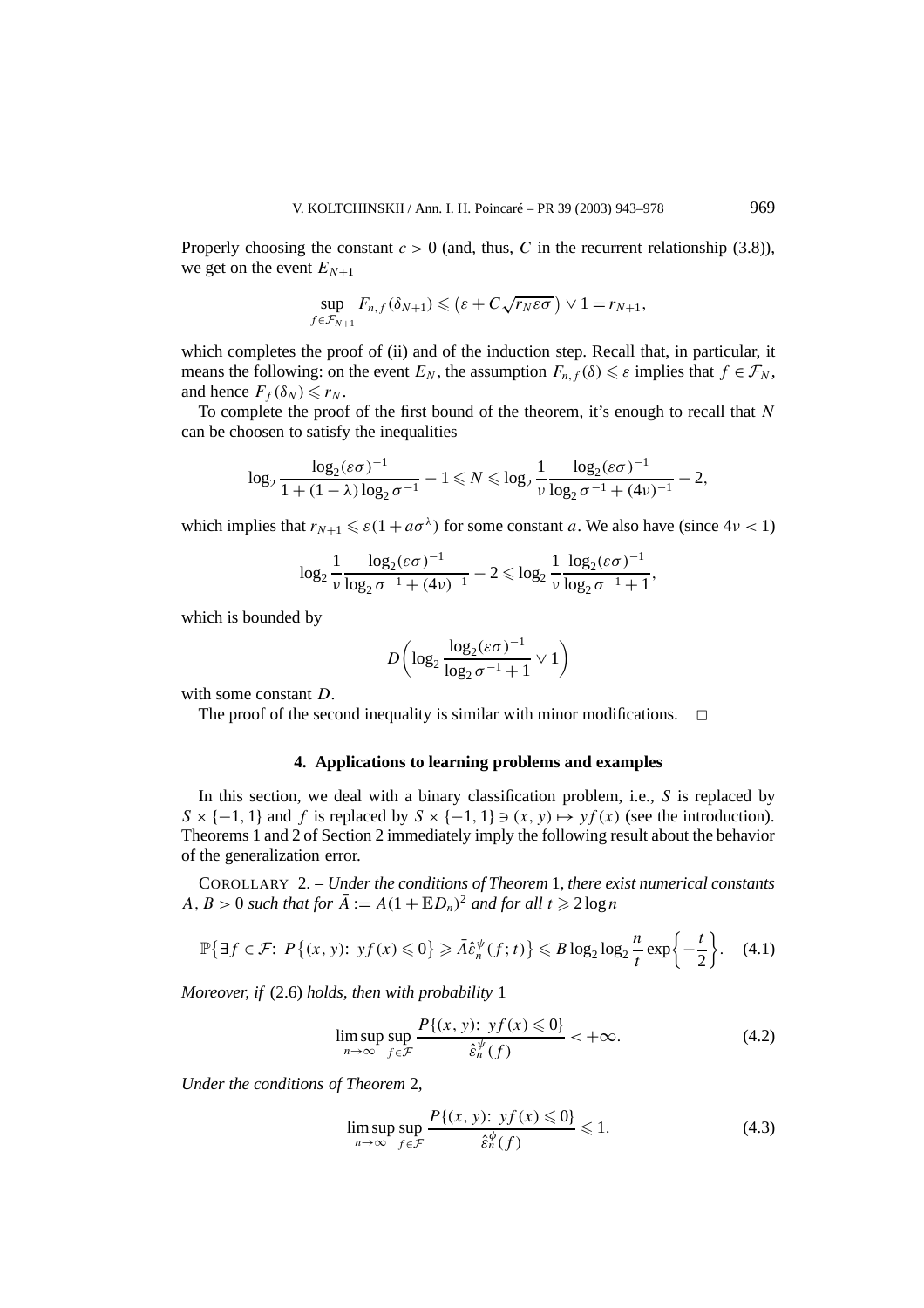*If* sup<sub>*f* ∈  $\mathcal{F}$ </sub>  $P$ { $(x, y)$ :  $y f(x) \le 0$ } > 0*, then the lim sup in the last equation is equal to* 1*.* 

Thus, for any classifier  $\hat{f} \in \mathcal{F}$ , with probability 1

$$
P\{y\hat{f}(x)\leq 0\} \leq (1+\mathrm{o}(1))\hat{\varepsilon}_n^{\phi}(\hat{f}).
$$

Let  $\alpha \in (0, 2)$  and  $\psi(x) \equiv x^{1-\alpha/2}$ . Let  $\gamma := \frac{2\alpha}{\alpha+2}$ . As in the introduction, we define *γ* -margins of a function *f* as follows:

$$
\delta_n(\gamma; f) := \sup \{ \delta > 0 : \delta^{\gamma} F_f(\delta) \le n^{-1 + \gamma/2} \},
$$
  

$$
\delta_n(\gamma; f) := \sup \{ \delta > 0 : \delta^{\gamma} F_{n, f}(\delta) \le n^{-1 + \gamma/2} \}.
$$

Note that Koltchinskii and Panchenko [9] used slightly different (truncated) quantities: the suprema there was over the set  $\delta \in (0, 1)$ . We will use for these quantities the notations  $\delta_n^t(\gamma; f)$  and  $\hat{\delta}_n^t(\gamma; f)$ . It's easy to see that

$$
\delta_n^t(\gamma; f) = \delta_n^{\psi}(f; n^{\gamma/2}), \qquad \hat{\delta}_n^t(\gamma; f) = \hat{\delta}_n^{\psi}(f; n^{\gamma/2}).
$$

Theorem 1 immediately implies (recall (2.3) and the definition of  $\varepsilon_{n,y}$  from the introduction) that if for some  $\alpha \in (0, 2)$  and  $D_n > 0$ ,  $\mathbb{E}D_n < \infty$ 

$$
H_{d_{P_n,2}}(\mathcal{F};u)\leqslant D_n^2u^{-\alpha},\quad u>0\text{ a.s.},\qquad(4.4)
$$

then for any  $\gamma \ge \frac{2\alpha}{\alpha+2}$  there exist constants *A*, *B* > 0 such that for  $\overline{A} := A(1 + \mathbb{E}D_n)^2$ 

$$
\mathbb{P}\left\{\exists f \in \mathcal{F}: P\{(x, y): yf(x) \leq 0\} \geq \frac{\bar{A}}{n^{1-\gamma/2} \hat{\delta}_n^t(\gamma; f)^\gamma}\right\}
$$
  
\$\leq B \log\_2 \log\_2 n \exp\left\{-\frac{n^{\gamma/2}}{2}\right\}\$ (4.5)

(Koltchinskii and Panchenko [9]). Theorem 2 shows that as soon as  $\gamma > \frac{2\alpha}{2+\alpha}$ 

$$
\limsup_{n \to \infty} \sup_{f \in \mathcal{F}} n^{1-\gamma/2} \hat{\delta}_n(\gamma; f)^{\gamma} P\{(x, y): yf(x) \leq 0\} \leq 1 \quad \text{a.s.}
$$
 (4.6)

In fact, Theorems 1 and 2 imply the following corollary about the asymptotic behavior of  $\gamma$ -margins (and the same is true for their truncated versions).

COROLLARY 3. – If the condition (4.4) holds with some  $\alpha \in (0, 2)$ *, then for all*  $\gamma \geqslant \frac{2\alpha}{2+\alpha}$ 

$$
\limsup_{n} \sup_{f \in \mathcal{F}} \frac{\hat{\delta}_n(\gamma; f)}{\delta_n(\gamma, f)} < +\infty \tag{4.7}
$$

*and*

$$
\limsup_{n} \sup_{f \in \mathcal{F}} \frac{\delta_n(\gamma; f)}{\hat{\delta}_n(\gamma, f)} < +\infty.
$$
\n(4.8)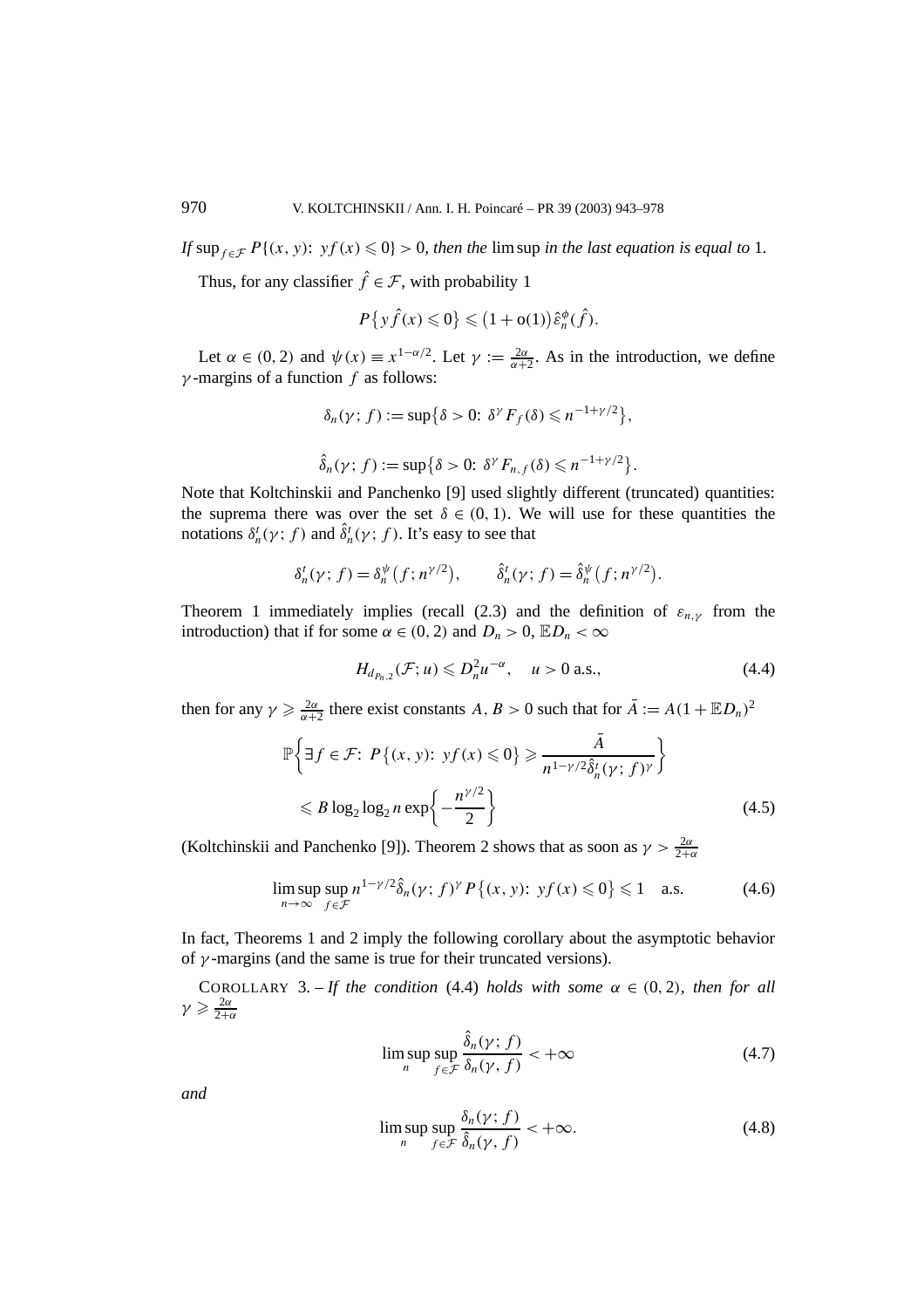*Moreover, for all*  $\gamma > \frac{2\alpha}{2+\alpha}$ 

$$
\mathbb{P}\left\{\sup_{f\in\mathcal{F}}\left|\frac{\hat{\delta}_n(\gamma;f)}{\delta_n(\gamma;f)}-1\right|\to 0 \text{ as } n\to\infty\right\}=1.
$$
 (4.9)

Consider now the case of  $\psi(x) \equiv x \sqrt{\log(e/x)}$  for  $x \le 1$  and  $\psi(x) \equiv x$  for  $x > 1$ . Then, by a simple computation,

$$
\delta_n^{\psi}(\varepsilon) = \frac{e^{1-n\varepsilon}}{\sqrt{\varepsilon}}, \quad \varepsilon \geqslant n^{-1}.
$$

If we define

$$
\hat{\varepsilon}_n^{VC}(f;t) := \inf \bigg\{ \varepsilon \ge \frac{t}{n} \colon P_n \bigg\{ f \le \frac{e^{1-n\varepsilon}}{\sqrt{\varepsilon}} \bigg\} \le \varepsilon \bigg\},\tag{4.10}
$$

then under the condition

$$
H_{d_{P_n,2}}(\mathcal{F};u)\leqslant D_n^2\log\frac{1}{u}\vee 1,\quad u>0\text{ a.s.},
$$

with some  $D_n = D_n(X_1, \ldots, X_n)$ ,  $\mathbb{E} D_n < +\infty$  (which holds, for instance, if  $\mathcal F$  is a VCsubgraph class), we get from Theorem 1 that with some numerical constants  $A, B > 0$ for all  $t \geqslant 2 \log n$ 

$$
\mathbb{P}\bigg\{\exists f\in\mathcal{F}: P\big\{(x,y)\colon\,yf(x)\leqslant 0\big\}\geqslant \bar{A}\hat{\varepsilon}_n^{VC}(f;t)\big\}\leqslant B\log_2\log_2\frac{n}{t}\exp\bigg\{-\frac{t}{2}\bigg\},
$$

where  $\overline{A} := A(1 + \mathbb{E}D_n)^2$ . Now Theorem 2 adds to this that as soon as

$$
\frac{\phi(x)}{x\sqrt{\log(x^{-1})}} \to \infty \quad \text{as } x \to 0
$$

we have  $\hat{\varepsilon}_n^{\phi}(f)/\varepsilon_n^{\phi}(f) \to 1$  uniformly in  $f \in \mathcal{F}$  a.s.

We construct below examples that show the sharpness of our main results. They are close to some examples in Koltchinskii and Panchenko [9] (earlier, similar examples in the context of CLT in Banach spaces were looked at by Ledoux and Talagrand [13]). Let *S* be the space of all sequences converging to 0 and let  $F$  be the set of all coordinate functions:  $\mathcal{F} := \{f_k: k \geq 1\},\ f_k(x) = x_k,\ x = \{x_k\} \in S.$  Let

$$
X_n := \left\{ \frac{\varepsilon_{k,n}}{\lambda_k} \right\}_{k \geqslant 1},
$$

where  $\{\varepsilon_{k,n}: k \geq 1, n \geq 1\}$  are i.i.d. Rademacher random variables and

$$
\lambda_k := \frac{1}{\varphi^{-1}(\sqrt{\log(k+1)})}, \quad k \geq 1,
$$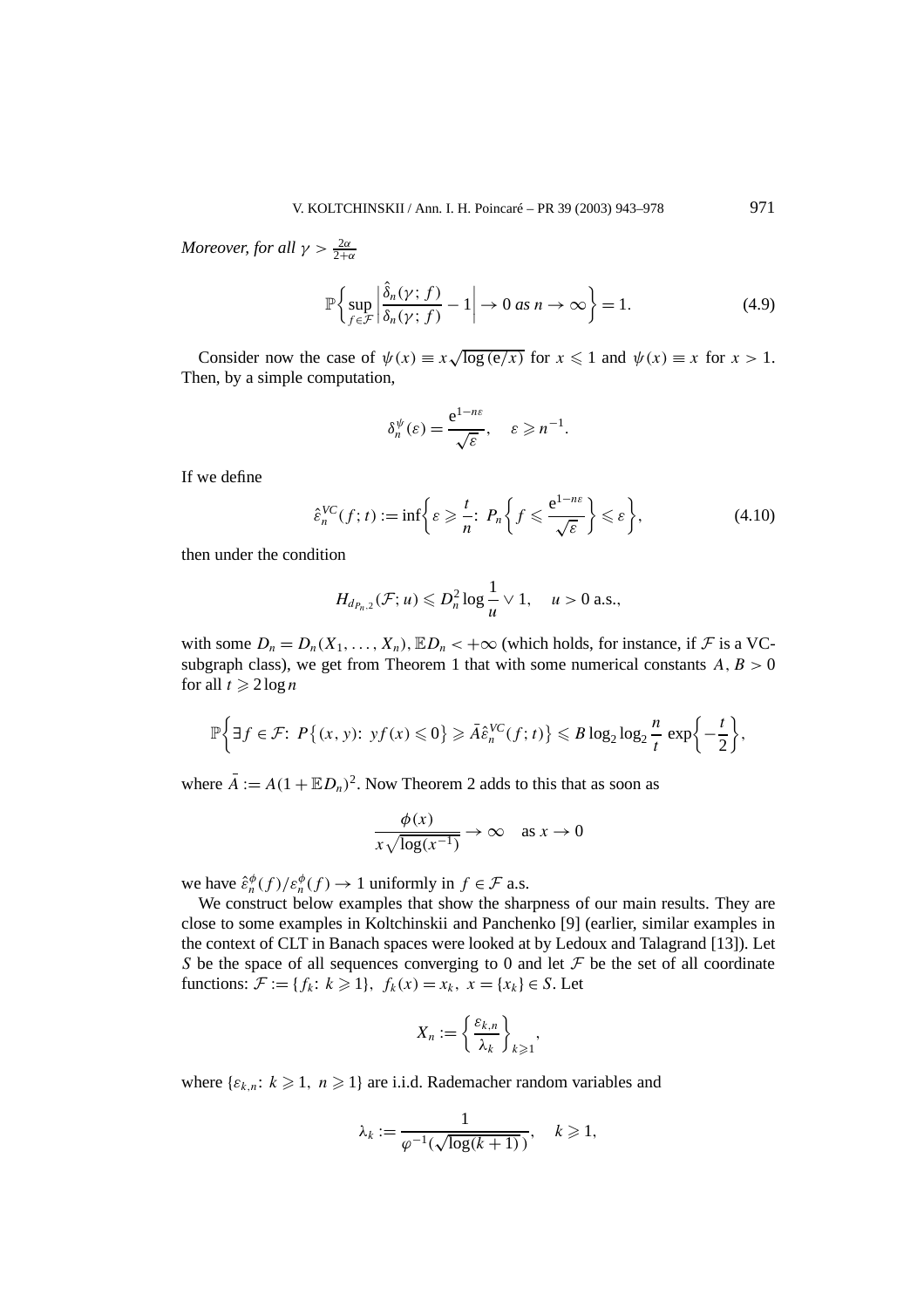$\varphi$  being a nonincreasing positive function with  $\varphi(\delta) \to +\infty$  as  $\delta \to 0$ . We assume that with some constant  $K > 0$ 

$$
\int_{0}^{x} \varphi(u) du \leqslant Kx\varphi(x), \quad x \geqslant 0,
$$

and that for any  $\varepsilon \in (0, 1)$  and, for all large enough *x*,  $\varphi^{-1}(x) \leq \varepsilon \varphi^{-1}(\varepsilon x)$  (for instance,  $\varphi(x) = x^{-\alpha/2}$  for  $\alpha \in (0, 2)$ , or  $\varphi(x) = \sqrt{\log(e/x)} \vee 1$  are functions of this type).

Finally, assume that the sequence of labels  ${Y_n}$  is a Rademacher sequence independent of  $\{X_n\}$ . Clearly, in this case the generalization error of any classifier  $f \in \mathcal{F}$  is equal to 1*/*2.

PROPOSITION 1. – *The condition* (2.1) *holds for the sequence*  $\{X_n\}$  *with*  $D_n = D$ , *D being a numerical constant and*  $\psi(x) := x\varphi(x)$ ,  $\psi \in \Psi$ . The condition (2.6) also holds *for the class*  $\mathcal{F}$ *. For any*  $\phi \in \Psi$  *such that* 

$$
\phi(x) = o(\psi(x)) \quad \text{as } x \to 0,
$$

*we have*

$$
\lim_{n} \sup_{f \in \mathcal{F}} \frac{\varepsilon_n^{\phi}(f)}{\hat{\varepsilon}_n^{\phi}(f)} = +\infty
$$
\n(4.11)

*and*

$$
\lim_{n} \sup_{f \in \mathcal{F}} \frac{\hat{\varepsilon}_n^{\phi}(f)}{\varepsilon_n^{\phi}(f)} = 2.
$$
\n(4.12)

*In addition,*

$$
\lim_{n} \sup_{f \in \mathcal{F}} \frac{P\{(x, y): yf(x) \le 0\}}{\hat{\varepsilon}_n^{\phi}(f)} = +\infty.
$$
 (4.13)

*Moreover, there exists A >* 1 *such that*

$$
\liminf_{n} \sup_{f \in \mathcal{F}} \frac{\varepsilon_n^{\psi}(f)}{\hat{\varepsilon}_n^{\psi}(f)} \geqslant A \tag{4.14}
$$

*and*

$$
\liminf_{n} \sup_{f \in \mathcal{F}} \frac{\hat{\varepsilon}_n^{\psi}(f)}{\varepsilon_n^{\psi}(f)} \ge A. \tag{4.15}
$$

*It follows that*

$$
\liminf_{n} \sup_{f \in \mathcal{F}} \frac{P\{(x, y): yf(x) \leq 0\}}{\hat{\varepsilon}_n^{\psi}(f)} \geq A. \tag{4.16}
$$

In particular, it means that if  $\hat{f}$  is a classifier that minimizes the bound  $\hat{\varepsilon}_n^{\phi}(f)$  on the class  $F$  (a natural choice from the point of view of "large margin" approach) and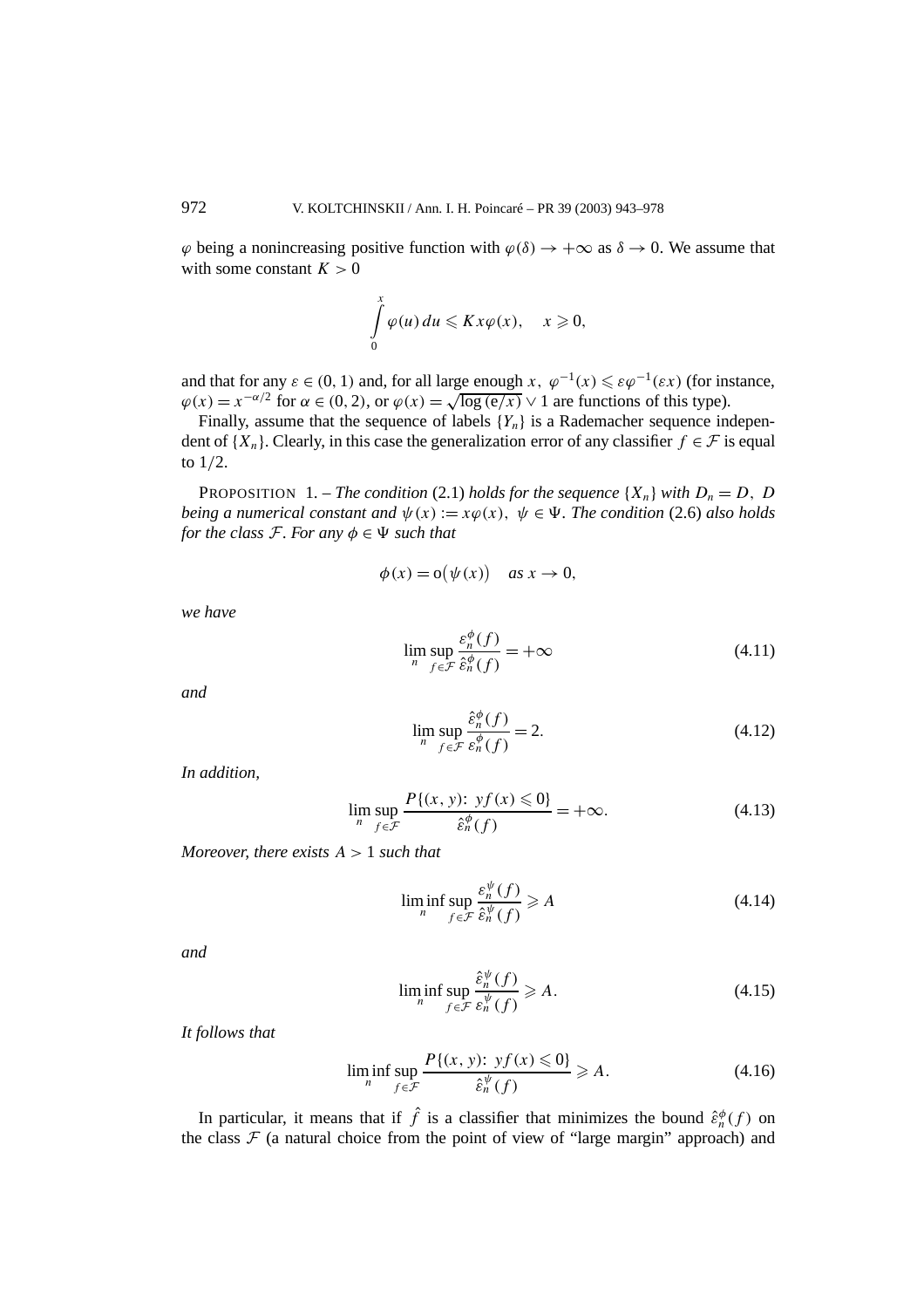$\frac{\phi(x)}{\psi(x)} \to 0$  as  $x \to 0$ , then

$$
\frac{P\{(x, y): y \hat{f}(x) \le 0\}}{\hat{\varepsilon}_n^{\phi}(\hat{f})} \to \infty \quad \text{a.s.},
$$

i.e., in this case the margin type bound  $\hat{\varepsilon}_n^{\phi}(\hat{f})$  can become way too optimistic. To avoid this, the definition of the margin type bounds is to be related to the complexity of the class (the condition  $\frac{\phi(x)}{\psi(x)} \to \infty$  as  $x \to 0$  guarantees this).

*Proof of Proposition* 1*. –* First note that since the condition (2.6) holds, the *ψ*- and *φ*-bounds can and will be replaced by their truncated versions with  $t_n \approx \log n$  (see the argument at the beginning of the proof of Theorem 2). Next, for

$$
k \ge \exp\{\varphi^2(\varepsilon)\} - 1 =: N(\varepsilon)
$$

we have  $|| f_k ||_{\infty} \le \varepsilon$ . This immediately implies  $|| f_k ||_{L_2(P_n)} \le \varepsilon$ , which means

$$
N_{d_{P_n},2}(\mathcal{F};\varepsilon)\leqslant \exp{\lbrace \varphi^2(\varepsilon)\rbrace},
$$

and the condition (2.1) follows. Next, it's easy to see that for  $\delta < \lambda_k^{-1}$ ,  $F_{f_k}(\delta) = 1/2$ . It means that for all  $k < N(\delta_n^{\phi}(1/2))$  we have  $F_{f_k}(\delta_n^{\phi}(1/2)) = 1/2$ , which implies  $\varepsilon_n^{\phi}(f_k; t_n) = 1/2$ . For  $k < N(\delta_n^{\phi}(1/2))$ , this yields

$$
\mathbb{P}\big\{\varepsilon_n^{\phi}(f_k; t_n) < A\hat{\varepsilon}_n^{\phi}(f_k, t_n)\big\} = \mathbb{P}\bigg\{\hat{\varepsilon}_n^{\phi}(f_k, t_n) > \frac{1}{2A}\bigg\},
$$

which for  $k < N(\delta_n^{\phi}(\frac{1}{2A}))$  (or, equivalently,  $\lambda_k^{-1} > \delta_n^{\phi}(\frac{1}{2A})$ ) is equal to

$$
\mathbb{P}\bigg\{F_{n,f_k}\bigg(\delta_n^{\phi}\bigg(\frac{1}{2A}\bigg)\bigg) > \frac{1}{2A}\bigg\} = \mathbb{P}\bigg\{\sum_{j=1}^n I_{\{\varepsilon_{k,j}=-1\}} > \bigg(\frac{1}{2}-\delta\bigg)n\bigg\},\
$$

where  $\delta = 0.5(1 - A^{-1})$ . Using well known computations for binomial probabilities (based on Stirling's formula), the last probability can be bounded from above by

$$
1 - cn^{-1/2} \exp\{-4n\delta^2\}
$$

(see Koltchinskii and Panchenko [9]). This implies that

$$
\mathbb{P}\left\{\varepsilon_n^{\phi}(f_k; t_n) < A\hat{\varepsilon}_n^{\phi}(f_k, t_n)\right\} \leq 1 - c n^{-1/2} \exp\{-n\left(1 - A^{-1}\right)^2\}
$$

for all  $k < N(\delta_n^{\phi}(\frac{1}{2A}))$ . Let  $\bar{\varphi}(x) := \frac{\phi(x)}{x}$ . If  $\phi(x) = o(\psi(x))$  as  $x \to 0$ , we have

$$
\bar{\varphi}(x) \leq \sigma \varphi(x)
$$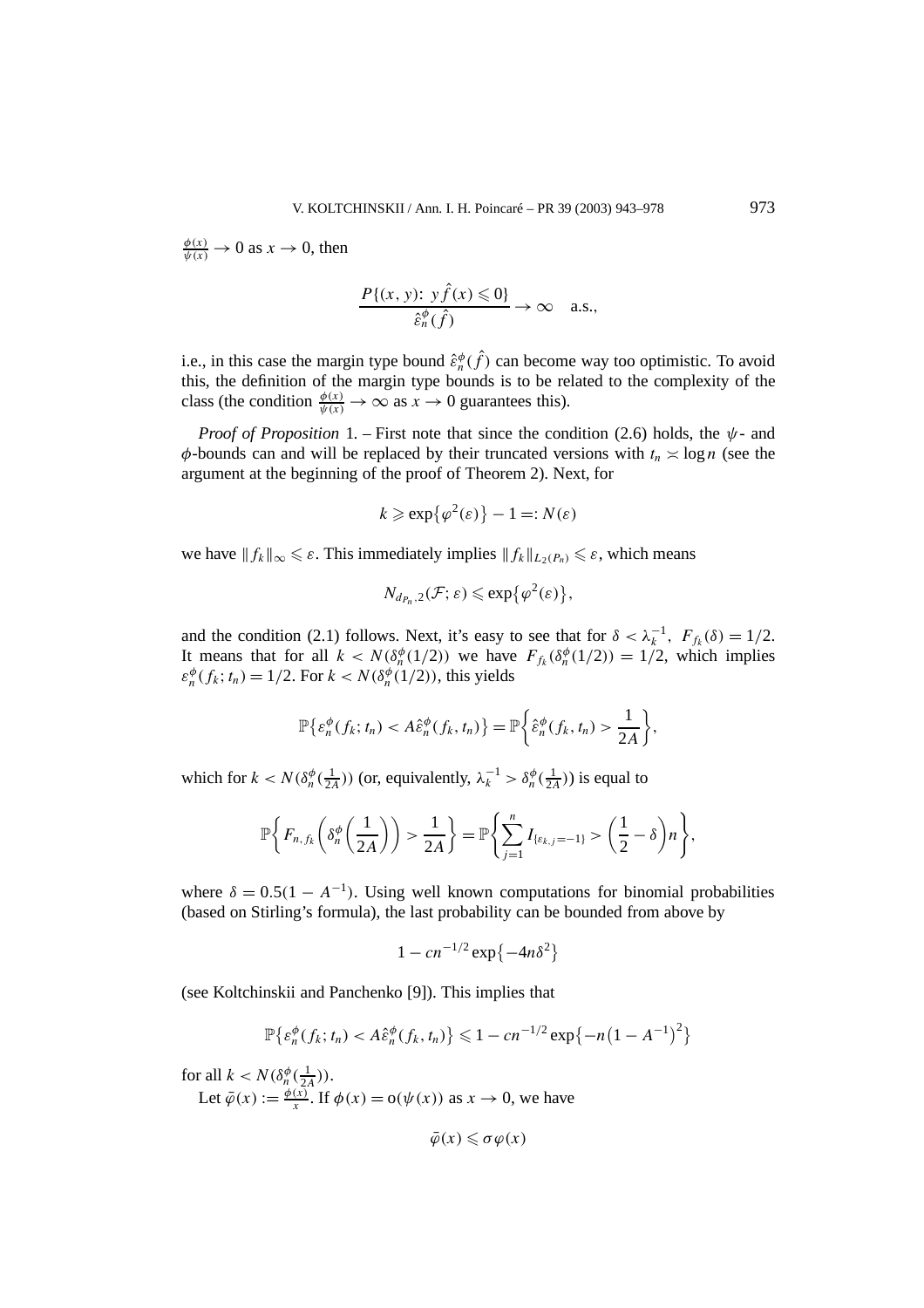for all  $\sigma > 0$  and small enough  $x > 0$ . If  $\phi \equiv \psi$ , then the above bound holds with  $\sigma = 1$ . Then a simple argument shows that for all large enough *n*

$$
\bar{\varphi}^{-1}\left(\sqrt{\frac{n}{2A}}\,\right)\leqslant \varphi^{-1}\left(\frac{1}{\sigma}\sqrt{\frac{n}{2A}}\,\right).
$$

By the assumptions on  $\varphi$ , we get

$$
\delta_n^{\phi}\left(\frac{1}{2A}\right) = \frac{\bar{\varphi}^{-1}(\sqrt{n/(2A)})}{\sqrt{1/(2A)}} \leq \frac{\varphi^{-1}((1/\sigma)\sqrt{n/(2A)})}{\sqrt{1/(2A)}} \leq \varphi^{-1}\left(\frac{1}{2A\sigma}\sqrt{n}\right).
$$

Therefore

$$
N\left(\delta_n^{\phi}\left(\frac{1}{2A}\right)\right) \ge \exp\left\{\varphi^2\left(\varphi^{-1}\left(\frac{1}{2A\sigma}\sqrt{n}\right)\right)\right\} = \exp\left\{\frac{n}{4A^2\sigma^2}\right\} := K_n.
$$

By independence of the components of  $X_n$ , we get

$$
\mathbb{P}\{\forall k \leq K_n: \varepsilon_n^{\phi}(f_k; t_n) < A\hat{\varepsilon}_n^{\phi}(f_k, t_n)\} \\
= \prod_{k=1}^{K_n} \mathbb{P}\{\varepsilon_n^{\phi}(f_k; t_n) < A\hat{\varepsilon}_n^{\phi}(f_k, t_n)\} \leq (1 - cn^{-1/2} \exp\{-n(1 - A^{-1})^2\})^{K_n} \\
\leq \exp\left\{-cn^{-1/2} \exp\left\{-n(1 - A^{-1})^2 + \frac{n}{4A^2\sigma^2}\right\}\right\} = o(n^{-2}) \quad \text{as } n \to \infty,
$$

provided that

$$
\frac{1}{4A^2\sigma^2} > \left(1 - \frac{1}{A}\right)^2.
$$

If  $\sigma$  < 1/2, it is satisfied for all  $1 < A < \frac{1}{2\sigma}$ , and for  $\sigma = 1$  it's true if *A* is close enough to 1. In the case when  $\phi(x) = o(\psi(x))$   $\sigma$  can be taken arbitrarily small. Borel–Cantelli lemma shows in this case that for any *A* with probability 1

$$
\sup_{f \in \mathcal{F}} \frac{\varepsilon_n^{\phi}(f; t_n)}{\hat{\varepsilon}_n^{\phi}(f; t_n)}
$$

is eventually (for all large *n*) larger than *A*. In the case when  $\phi = \psi$  the same conclusion holds for some  $A > 1$ .

The proof of the remaining statements is quite similar. One just has to take into account that For  $k < N(\delta_n^{\phi}(1/2)),$ 

$$
\mathbb{P}\left\{\hat{\varepsilon}_{n}^{\phi}(f_{k};t_{n}) < A\varepsilon_{n}^{\phi}(f_{k},t_{n})\right\} = \mathbb{P}\left\{\hat{\varepsilon}_{n}^{\phi}(f_{k},t_{n}) < \frac{A}{2}\right\} = \mathbb{P}\left\{F_{n,f_{k}}\left(\delta_{n}^{\phi}\left(\frac{A}{2}\right)\right) < \frac{A}{2}\right\}
$$
\n
$$
= \mathbb{P}\left\{\sum_{j=1}^{n} I_{\{\varepsilon_{k,j}=-1\}} < \left(\frac{A}{2}\right)n\right\} = \mathbb{P}\left\{\sum_{j=1}^{n} I_{\{\varepsilon_{k,j}=-1\}} \geq \left(\frac{1}{2}-\delta\right)n\right\},
$$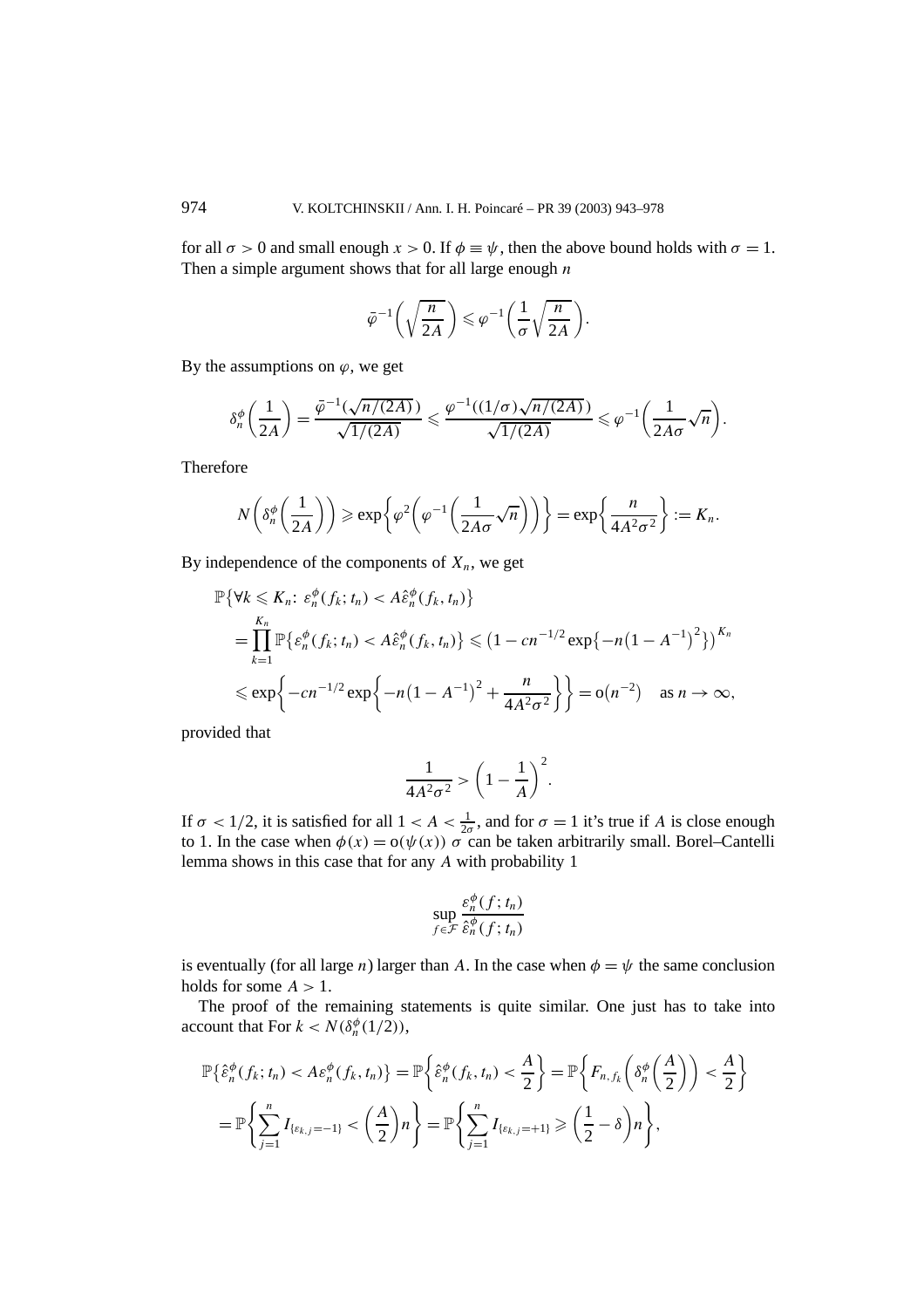where  $\delta = 0.5(A - 1)$  and  $A \in (1, 2)$  and continue as in the previous part of the proof (one should also take into account that

$$
\frac{\hat{\varepsilon}_n^{\phi}(f)}{\varepsilon_n^{\phi}(f)} \leq 2
$$

since  $\varepsilon_n^{\phi}(f) = 1/2$  and  $\hat{\varepsilon}_n^{\phi}(f) \leq 1$ ).  $\Box$ 

The following result is a special case of Proposition 1 (and its proof is quite similar to the proof of this proposition; alternatively, the result of this type can be deduced directly from Proposition 1 using (1.5) and (1.7)). It shows that the condition  $\gamma > \frac{2\alpha}{2+\alpha}$  is sharp for the uniform convergence of the ratios of  $\gamma$  margins to 1 while the condition  $\gamma \geq \frac{2\alpha}{2+\alpha}$ is sharp for the boundedness of the ratios. Namely, let

$$
X_n:=\left\{\varepsilon_{k,n}\big(2\log(k+1)\big)^{-1/\alpha}\right\}_{k\geqslant 1},
$$

where  $\alpha \in (0, 2)$  and  $\{\varepsilon_{k,n}: k \geq 1, n \geq 1\}$  are i.i.d. Rademacher random variables. As before, *S* is the space of all sequences converging to 0 and  $\mathcal{F} := \{f_k : k \geq 1\}$ ,  $f_k(x) =$  $x_k$ ,  $x = \{x_k\} \in S$ . The sequence  $\{Y_n\}$  of labels is also the same as before, so the generalization error of any classifier  $f \in \mathcal{F}$  is equal to 1/2.

PROPOSITION 2. – *The condition* (4.4) *holds for the sequence*  $\{X_n\}$  *with*  $D_n = D$ *, D being a numerical constant. For all*  $\gamma < \frac{2\alpha}{2+\alpha}$ *,* 

$$
\lim_{n} \sup_{f \in \mathcal{F}} \frac{\hat{\delta}_n(\gamma; f)}{\delta_n(\gamma, f)} = +\infty
$$
\n(4.17)

*and*

$$
\lim_{n} \sup_{f \in \mathcal{F}} \frac{\delta_n(\gamma; f)}{\hat{\delta}_n(\gamma, f)} = 2^{1/\gamma}.
$$
\n(4.18)

*It implies that*

$$
\lim_{n} \sup_{f \in \mathcal{F}} n^{1-\gamma/2} \hat{\delta}_n(\gamma; f)^{\gamma} P\{(x, y): yf(x) \leq 0\} = +\infty.
$$
 (4.19)

*Let zα denote the solution of the equation*

$$
2^{-\alpha/4}z^{\alpha/2} + z^{2\alpha/(\alpha+2)} = 1.
$$

*Then*  $z_{\alpha} < 1$  *and for*  $\gamma = \frac{2\alpha}{2+\alpha}$ 

$$
\liminf_{n} \sup_{f \in \mathcal{F}} \frac{\hat{\delta}_n(\gamma; f)}{\delta_n(\gamma, f)} \geqslant \frac{1}{z_{\alpha}} \tag{4.20}
$$

*and*

$$
\liminf_{n} \sup_{f \in \mathcal{F}} n^{1-\gamma/2} \hat{\delta}_n(\gamma; f)^{\gamma} P\{(x, y): yf(x) \leq 0\} \geq \frac{1}{z_{\alpha}}.
$$
 (4.21)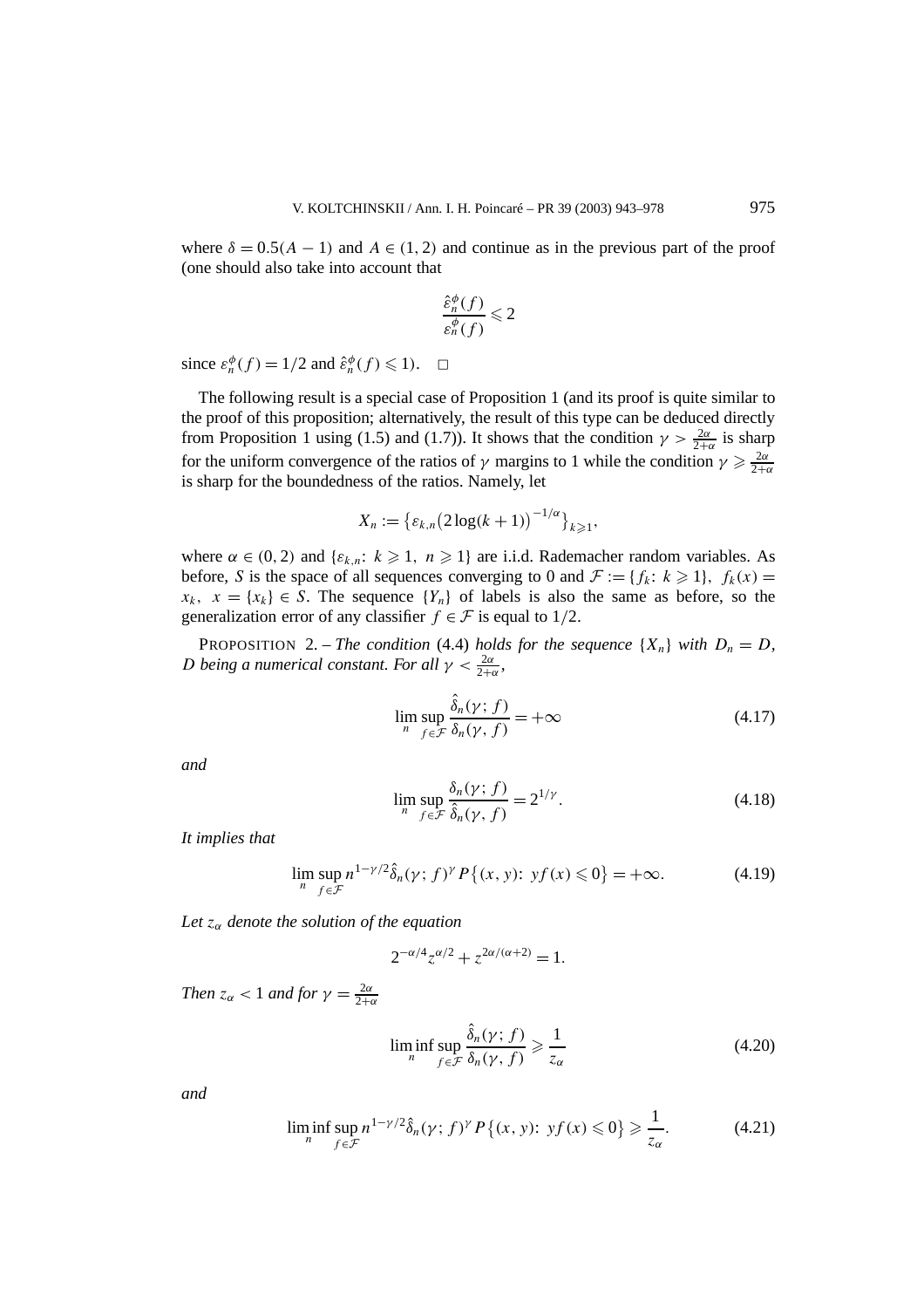*We also have*

$$
\liminf_{n} \sup_{f \in \mathcal{F}} \frac{\delta_n(\gamma; f)}{\hat{\delta}_n(\gamma, f)} \geqslant \left(1 - 2^{-1 - \alpha/4}\right)^{-(2 + \alpha)/(2\alpha)}.\tag{4.22}
$$

Finally, we present a proposition that shows the sharpness of the bound of Theorem 3.

PROPOSITION 3. – *Under the conditions of Proposition* 1*, there exist*  $c(\sigma) > 1$ *,*  $\beta_1 > 0$  *and*  $\beta_2(\sigma) > 0$ ,  $\sigma \in (0, 1]$  *sucht that*  $c(\sigma) \downarrow 1$ ,  $\beta_2(\sigma) \downarrow 0$  *as*  $\sigma \downarrow 0$ *, and for large enough n*

$$
\mathbb{P}\left\{\exists f \in \mathcal{F} \, \exists \delta \leqslant \delta_n^{\psi}\left(\frac{t}{n}\right): \, F_f\left(\frac{\delta}{c(\sigma)}\right) \geqslant c(\sigma) \left[F_{n,f}(\delta) \vee \frac{1}{\sigma} \varepsilon_n^{\psi}(\delta)\right]\right\} \geqslant 1 - \exp\{-\beta_1 e^{n\beta_2(\sigma)}\}
$$
\n
$$
(4.23)
$$

*and*

$$
\mathbb{P}\left\{\exists f \in \mathcal{F} \, \exists \delta \leqslant \delta_n^{\psi}\left(\frac{t}{n}\right): F_{n,f}\left(\frac{\delta}{c(\sigma)}\right) \geqslant c(\sigma)\left[F_f(\delta) \vee \frac{1}{\sigma} \varepsilon_n^{\psi}(\delta)\right]\right\} \geqslant 1 - \exp\{-\beta_1 e^{n\beta_2(\sigma)}\}.
$$
\n(4.24)

*Proof. –* We use the notations of Proposition 1. If

$$
k < N(\delta) := \exp\{\varphi^2(\delta)\} - 1,
$$

then  $F_{f_k}(\delta) = 1/2$  and  $F_{f_k}(\delta/c) = 1/2$  for all  $c > 1$ . Therefore we have

$$
\mathbb{P}\left\{F_{n,f_k}(\delta)\geqslant\frac{1}{c}F_{f_k}\left(\frac{\delta}{c}\right)\right\}=\mathbb{P}\left\{F_{n,f_k}(\delta)\geqslant\frac{1}{2c}\right\}
$$
\n
$$
=\mathbb{P}\left\{\sum_{j=1}^nI_{\{\varepsilon_{k,j}=-1\}}>\left(\frac{1}{2}-\tau\right)n\right\}\leqslant1-\beta_1n^{-1/2}\exp\{-4n\tau^2\},
$$

where  $\tau = \frac{1}{2}(1 - c^{-1})$  and  $\beta_1 > 0$  is a constant. Hence for  $K < N(\delta)$ ,

$$
\mathbb{P}\left\{F_{n,f_k}(\delta)\geqslant\frac{1}{c}F_{f_k}\left(\frac{\delta}{c}\right),k=1,\ldots,K\right\}\leqslant\left(1-\beta_1n^{-1/2}\exp\{-4n\tau^2\}\right)^K
$$
\n
$$
\leqslant\exp\{-\beta_1n^{-1/2}\exp\{-n(1-c^{-1})^2+\log K\}\}.
$$

If  $\frac{1}{\sigma} \varepsilon_n^{\psi}(\delta) < \frac{1}{2c}$ , or equivalently  $\delta > \delta_n^{\psi}(\sigma/(2c))$ , then

$$
\mathbb{P}\Big\{F_{n,f_k}(\delta)\vee\frac{1}{\sigma}\varepsilon_n^{\psi}(\delta)\geqslant\frac{1}{c}F_{f_k}\bigg(\frac{\delta}{c}\bigg),\ k=1,\ldots,K\Big\}
$$
  
\$\leqslant \exp\{-\beta\_1n^{-1/2}\exp\{-n(1-c^{-1})^2+\log K\}\}\$.

By the definition of  $\delta_n^{\psi}$ ,

$$
\delta_n^{\psi}(\sigma/(2c)) = \sqrt{(2c)/\sigma} \varphi^{-1}(\sqrt{\sigma/(2c)n}).
$$

The condition on  $\varphi^{-1}$  implies (since  $\sqrt{\sigma/(2c)} \leq 1$ ) that

$$
\sqrt{(2c)/\sigma}\varphi^{-1}\big(\sqrt{\sigma/(2c)n}\big) \leqslant \varphi^{-1}\big(\sigma/(2c)\sqrt{n}\big).
$$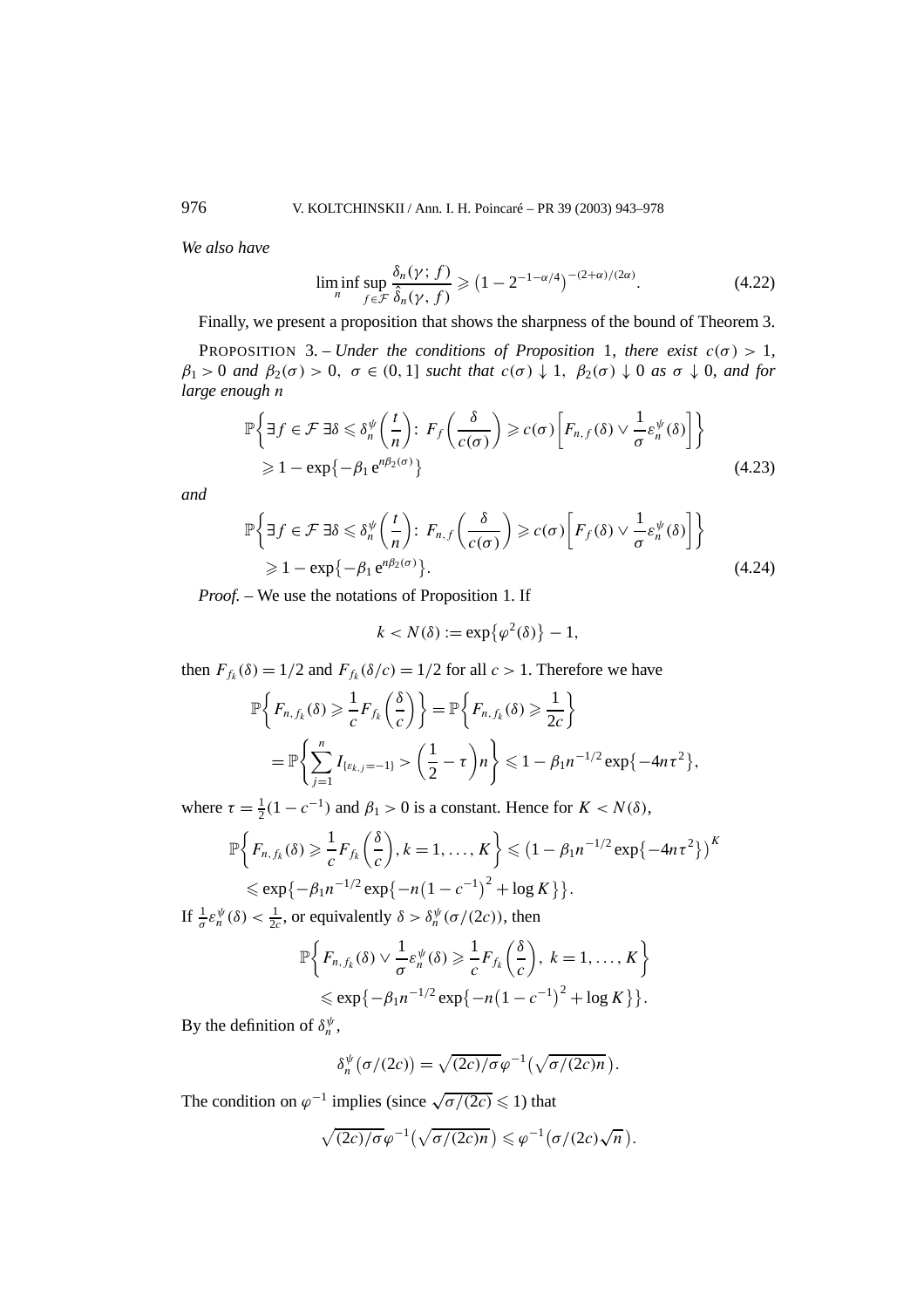Hence

$$
\varphi^2(\delta_n^{\psi}(\sigma/(2c))) = \varphi^2(\sqrt{(2c)/\sigma}\varphi^{-1}(\sqrt{\sigma/(2c)n})) \ge \varphi(\varphi^{-1}(\sigma/(2c)\sqrt{n}))^2
$$
  
=  $\sigma^2/(4c^2)n$ .

Then it is easy to see that, for large enough *n* and for some  $\delta \in (\delta_n^{\psi}(\sigma/(2c)), \delta_n^{\psi}(t/n))$ ,

$$
\log N(\delta) \geqslant \frac{\sigma^2}{8c^2}n.
$$

Therefore, we can choose  $\log K$  of the order  $\sigma^2/(8c^2)n$  to get

$$
\mathbb{P}\Big\{F_{n,f_k}(\delta)\vee\frac{1}{\sigma}\varepsilon_n^{\psi}(\delta)\geqslant\frac{1}{c}F_{f_k}\bigg(\frac{\delta}{c}\bigg),\ k=1,\ldots,K\Big\}\\ \leqslant \exp\big\{-\beta_1n^{-1/2}\exp\big\{-n\big(1-c^{-1}\big)^2+\sigma^2/(8c^2\big)n\big\}\big\}.
$$

If now  $c = c(\sigma) \downarrow 1, \sigma \downarrow 0$  is such that

$$
\frac{\sigma^2}{8c^2} > \left(1 - \frac{1}{c}\right)^2,
$$

then with some choice of  $\beta_2(\sigma)$ ,  $\beta_2(\sigma) \downarrow 0$  as  $\sigma \downarrow 0$ , we have

$$
\mathbb{P}\left\{\forall f \in \mathcal{F} \,\forall \delta \leqslant \delta_n^{\psi}\left(\frac{t}{n}\right): \, F_f\left(\frac{\delta}{c(\sigma)}\right) \geqslant c(\sigma) \left[F_{n,f}(\delta) \vee \frac{1}{\sigma} \varepsilon_n^{\psi}(\delta)\right]\right\} \leqslant \exp\{-\beta_1 e^{n\beta_2(\sigma)}\},\tag{4.25}
$$

which implies the first inequality of the proposition.

To prove the second inequality, note that

$$
\mathbb{P}\left\{F_{f_k}(\delta)\geqslant\frac{1}{c}F_{n,f_k}\left(\frac{\delta}{c}\right)\right\}=\mathbb{P}\left\{F_{n,f_k}\left(\frac{\delta}{c}\right)\leqslant\frac{c}{2}\right\}=\mathbb{P}\left\{\sum_{j=1}^nI_{\{\varepsilon_{k,j}=-1\}}\leqslant\frac{nc}{2}\right\}
$$
\n
$$
=\mathbb{P}\left\{\sum_{j=1}^nI_{\{\varepsilon_{k,j}=-1\}}\geqslant\left(\frac{1}{2}-\tau\right)n\right\}\leqslant1-\beta_1n^{-1/2}\exp\{-4n\tau^2\},
$$

where  $\tau = (c - 1)/2$ . The rest of the proof is quite similar.  $\Box$ 

# **Acknowledgement**

This paper was written when the author was visiting the Department of Statistics, University of Washington and H. Poincaré Institute in Paris. The author is very thankful to these institutions for their hospitality and also to Jon Wellner for numerous discussions on the problems closely related to the paper and to Olivier Bousquet for help with some parts of the manuscript. The author is especially thankful to the anonymous referee for an exceptionally careful reading of the manuscript, noticing numerous mistakes and making a number of suggestions that improved the paper.